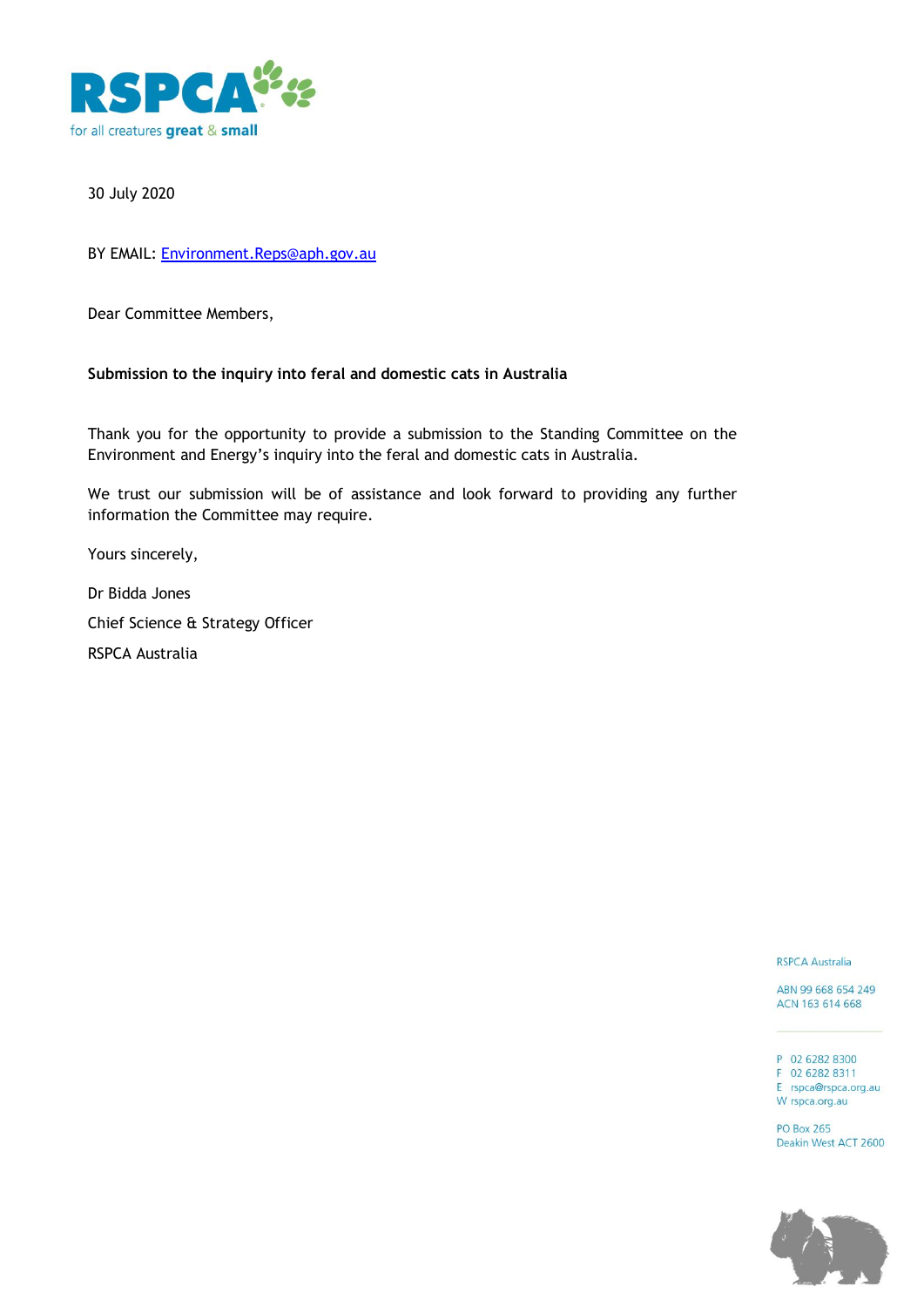

## **Introduction**

Management of feral and domestic cats in Australia is an ongoing and complex challenge. Although considerable efforts have been made to protect vulnerable native species through reducing predation by feral cats and decreasing the unwanted domestic cat population, the complexity of these problems makes effective cat management very difficult. Effective cat management requires a high level of government and community support, and communication and coordination between all stakeholders; aspects which are often difficult to achieve and maintain over time. In 2018 the RSPCA published a [report on best](https://kb.rspca.org.au/bfd_download/identifying-best-practice-domestic-cat-management-in-australia-may-2018/)  [practice domestic cat management](https://kb.rspca.org.au/bfd_download/identifying-best-practice-domestic-cat-management-in-australia-may-2018/) from which much of this submission is drawn. This report has been provided in **Appendix A**. The report has played a significant role in the development of cat management plans in the Australian Capital Territory (ACT), Tasmania and South Australia.

In terms of communication, it is very important to consider the language used. For example, the title of this inquiry refers to the cat 'problem'. The RSPCA considers the focus should be on the 'impact' of cats rather than the 'problem', given that responsibly owned domestic cats do not create a 'problem' but in fact add to the quality of life of many people through their companionship. Promoting cats as causing a 'problem' further polarises community perceptions and feelings about cats which can significantly affect support for control measures as well as lead to inhumane treatment of cats. Labelling animals as pests can also be detrimental, as highlighted in the *International Consensus Principles for Ethical Wildlife Control*, developed with input from RSPCA Australia, which state that negative labels such as 'pest' and 'abundant' should not be applied to target species but rather based on the specifics of the situation [1].

It is important to differentiate feral and domestic cats, particularly in terms of management. Cats with some dependence (direct or indirect) on humans should be defined as domestic cats. Cats who are unowned, unsocialised, have no relationship with or dependence on humans and reproduce in the wild should be defined as feral cats. The appropriate choice of management strategies differs significantly between domestic cats and feral cats.

RSPCA Australia recognises that under certain circumstances there is a need to manage wild animals, where they have adverse impacts on human activities or the environment. The RSPCA has a number of policies relating to wildlife, with the most relevant being [RSPCA Policy E01 Wildlife -](https://kb.rspca.org.au/rspca-policy-e01-wildlife-general-principles_421.html) General principles and [RSPCA Policy E02 Management of wild animals.](https://kb.rspca.org.au/rspca-policy-e02-management-of-wild-animals_422.html) In our Policy E02 we state that any measures taken to manage wild animals must recognised that whether the animals are native, introduced or viewed as a 'pest' this does not affect their capacity to experience pain, suffering or distress. We believe that it is important to emphasise this and advocate for management techniques for feral cats that are humane. The full wording of these policies is provided in **Appendix B**.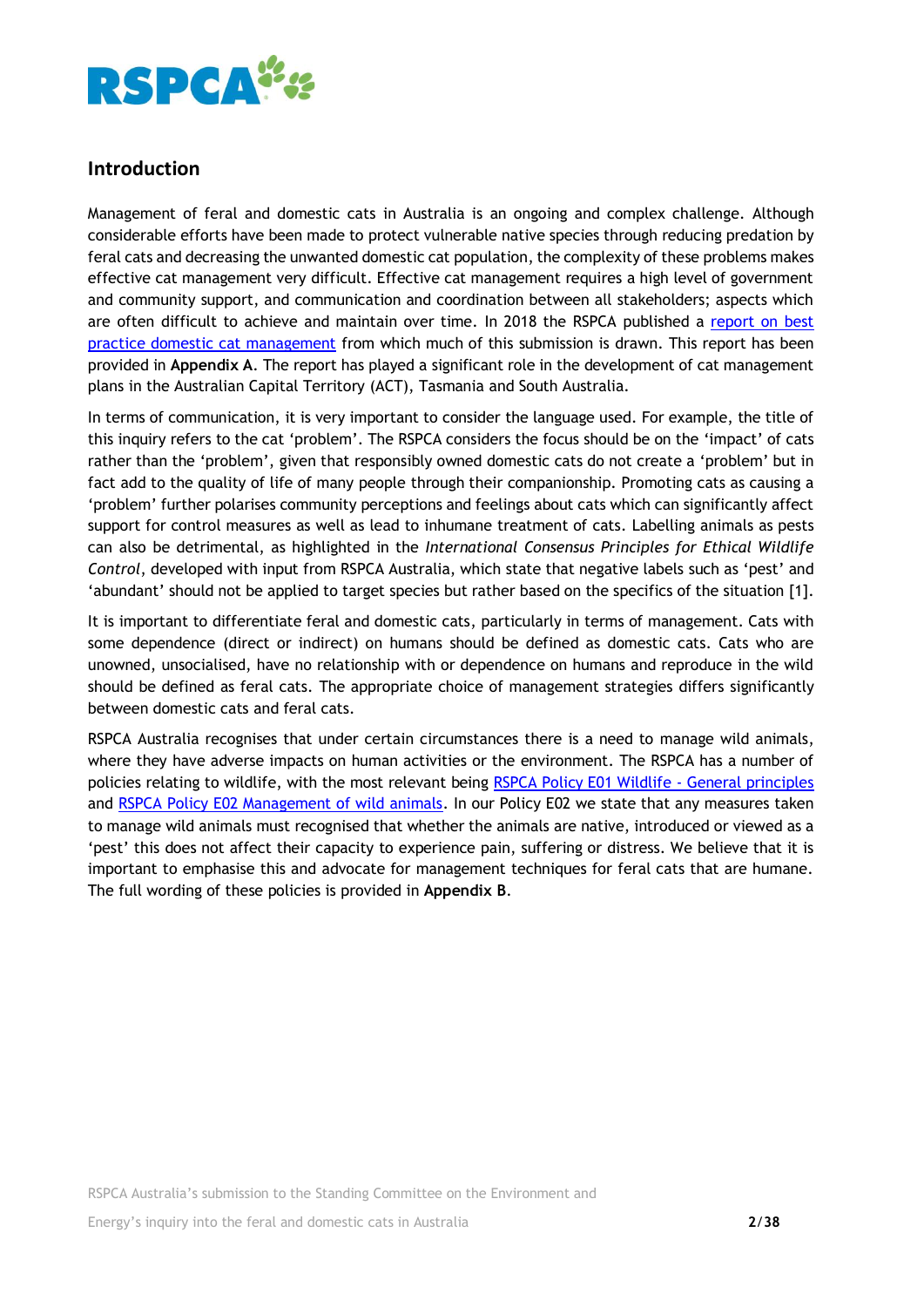

# **Response to the Terms of Reference**

## **A. Prevalence of feral and domestic cats in Australia**

## **A.1 Cat categories**

The scope of this inquiry focuses on feral and domestic cats in Australia. It is important to note that cats have a diverse range of relationships with humans and there are more nuanced definitions of the cat populations than simply 'feral' and 'domestic' cats, that better reflect these relationships.

Various definitions have been used to categorise cats in different populations, but most share a common basis in that they describe some aspect of a cat's relationship with humans.

The lack of universally agreed cat definitions causes confusion and conflict, inconsistencies in legislation and difficulties in implementing cat management initiatives.

Cat management strategies aimed at influencing human behaviour must recognise the ownership status of cats as well as their level of socialisation to, dependence on and relationship with humans.

The most important definitional delineation is between feral and domestic cats as this has profound consequences for the treatment and fate of individual cats. Many people use the term 'feral' to describe stray urban cats who may be owned (roaming free), semi-owned or unowned but have some dependence on humans (as these cats are generally poorly socialised and, therefore, fearful; thus being described as feral which is a label rather than a true description of their behaviour, which is timid or fearful rather than feral).

Unowned cats found in and around human habitations, may depend opportunistically on some resources indirectly and unintentionally from humans, and have no identifiable owner, although they may have been previously owned or become lost [2–4]. It is also likely that a proportion of unowned cats were originally unwanted kittens of owned or semi-owned cats [5,6]. Semi-owned cats are under the direct and intentional care of humans but their carers do not consider themselves to be their owner [7]. Unowned and semi-owned cats both add to cat overpopulation and predation of wildlife. Furthermore, rescue groups have achieved success in rehoming unowned and semi-owned cats on an individual case basis or through community-based initiatives.

Domestic cats, including owned, semi-owned and unowned cats, should be excluded from the legal definition of feral cats because the effective management of domestic cats is largely dependent on creating consistent management programs, legal requirements, cat owner education and community support. This will achieve greater consistency in implementing management programs, legislation, research and evaluation activities as well as engendering community support [8].

Another important reason to achieve a universal understanding of cat categories is to accurately assess prevalence of true feral cats vs unowned domestic cats who may reside in peri-urban areas but still have some dependence on humans. Even owned but frightened cats will behave in a way that could be misconstrued as them being 'feral' when in fact they are a loved companion. Significant expertise and resources are needed to make these assessments effectively. Often scared owned cats or sociable but homeless cats suitable for adoption may need some days to calm down before their true socialisation status can be determined. Many facilities (particularly local government facilities) have no expertise or resources to either assess or house cats for an appropriate time period (at least 3 days) to allow proper assessment.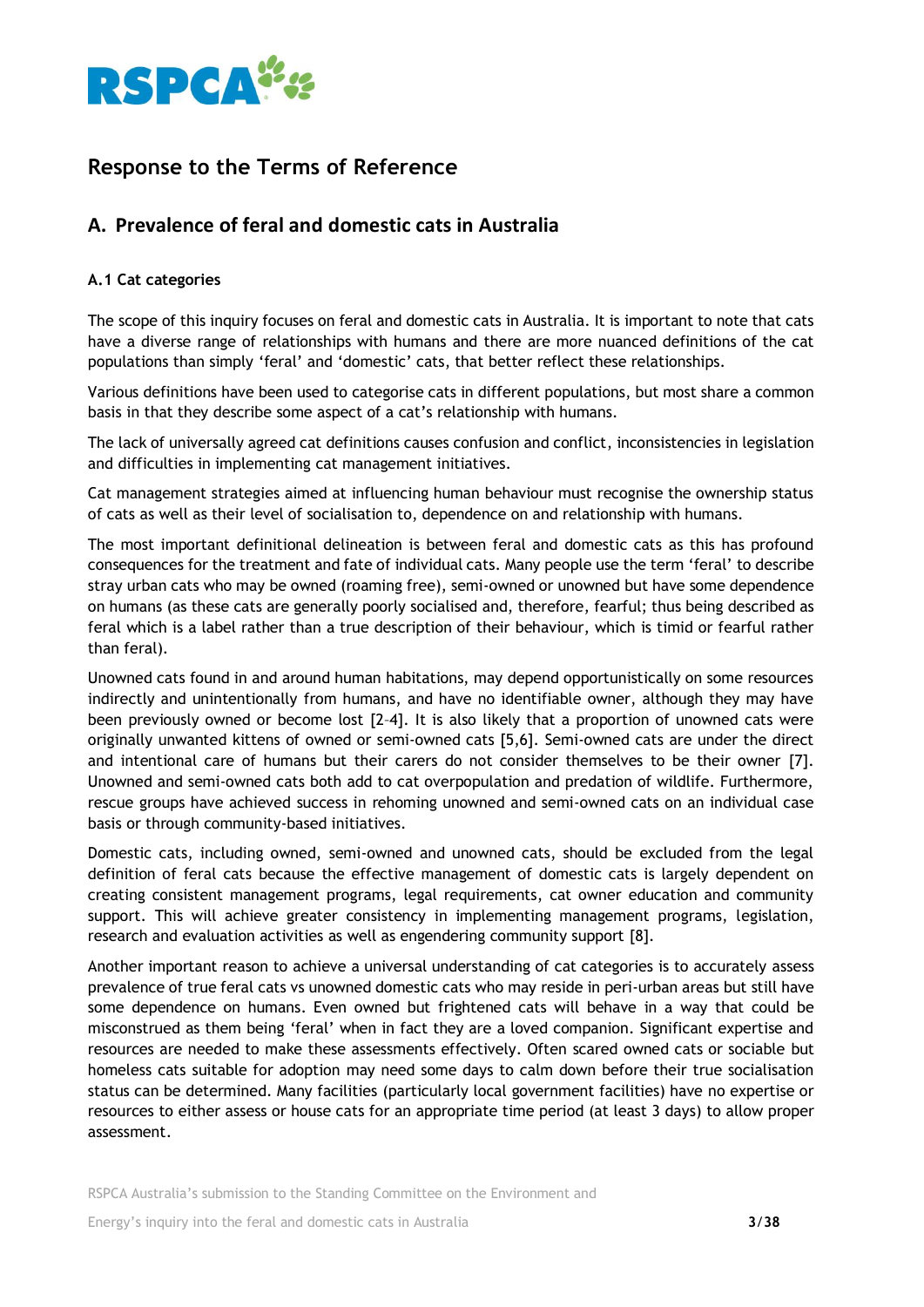

### **Recommendations**

It is recommended that all jurisdictions define all cats with some dependence (direct or indirect) on humans as domestic cats. Cats who are unowned, unsocialised, have no relationship with or dependence on humans and reproduce in the wild should be defined as feral cats.

Domestic cats, including owned, semi-owned and unowned cats, should be excluded from the legal definition of feral cats.

Cat management strategies should recognise three subcategories of domestic cats using the following definitions:

- Owned these cats are identified with and cared for by a specific person and are directly depending on humans. They are usually sociable although sociability varies.
- Semi-owned these cats are fed or provided with other care by people who do not consider they own them. They are of varying sociability with many socialised to humans and may be associated with one or more households.
- Unowned these cats are indirectly depending on humans with some having casual and temporary interactions with humans. They are of varying sociability, including some who are unsocialised to humans, and may live in groups.

#### **A.2 Prevalence of domestic cats**

We will use the three subcategories of domestic cats described above in this submission.

## *A.2.2 Owned cats*

Cats are a very popular companion animal in Australia, with 27% of Australian households owning at least one cat. This equates to 3.8 million domestic owned cats [9]. Companion cats have a very positive impact on their families' lives and are an important source of love, affection and companionship. Cat owners tend to regard their pets as 'fur babies' and most refer to their pet as a member of the family and spend an average of 3-4 hours with their pets every day [9]. It is important that cats are not devalued, and that their place as a companion animal, and the human-animal bond that many people have with cats is acknowledged.

#### **A.2.3 Semi-owned and unowned cats**

Semi-owned and unowned cats are widely distributed across Australia, with highest densities in urban and peri-urban areas. However, it is impossible to give any accurate numbers on these sub-populations of cats as there is no monitoring or surveying of semi-owned and unowned cat colonies and populations.

Most shelters and municipal pounds record the entry of 'stray' cats; this category could include semiowned and unowned cats as well as lost owned cats. In addition, this is only a small proportion of the actual population of 'stray' cats.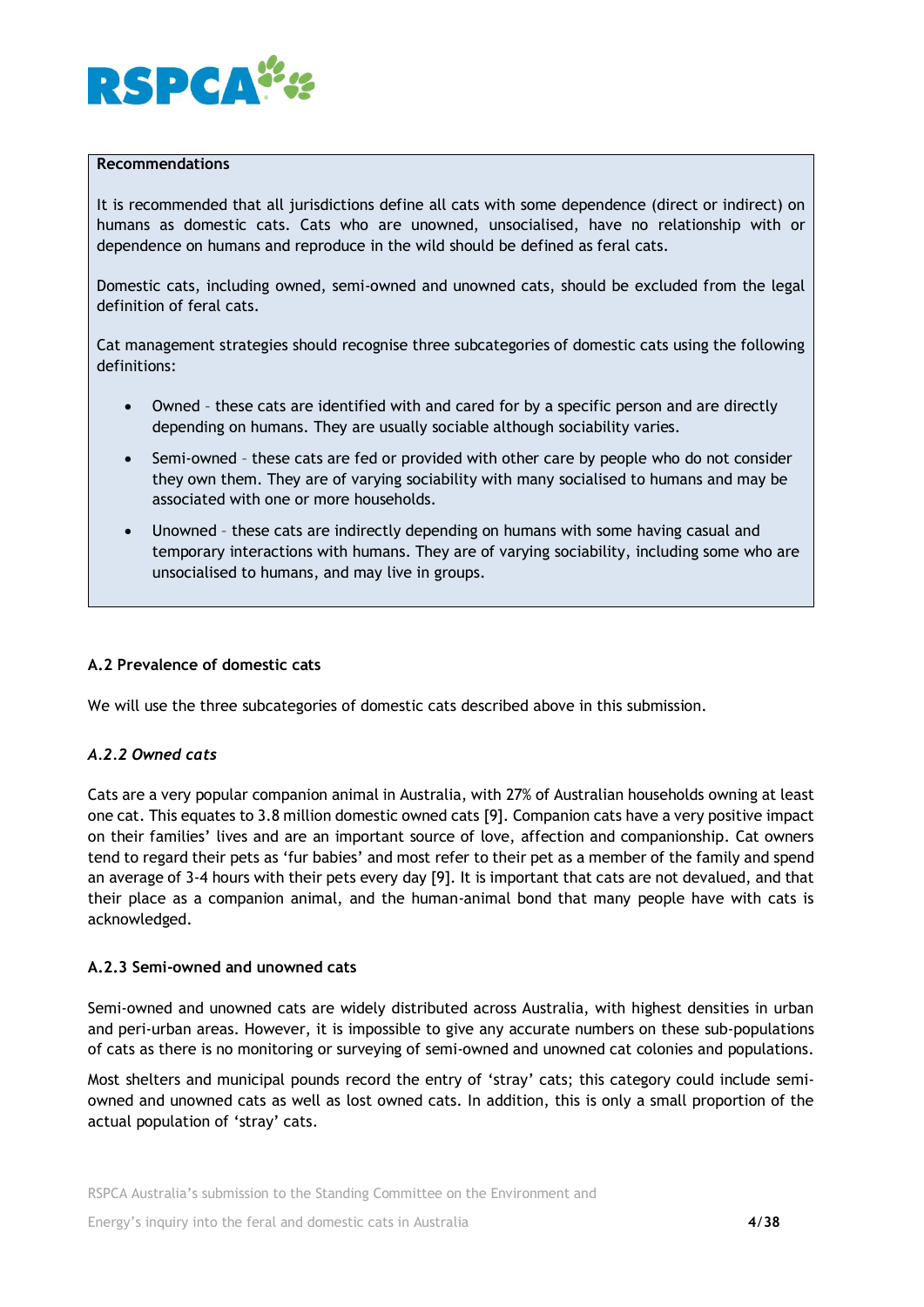

## **Case Study – RSPCA ACT**

'Stray' cat intake at the RSPCA ACT for FY 18/19: 1005, and for FY 19/20: 1000. Of those, 184 and 159 respectively were brought into the shelter in traps. Of those, 111 and 87 respectively were deemed behaviourally unsuitable for rehoming.

Colonies of unowned cats are widespread around Canberra, with notable (but fluctuating) hotspots including the following: Calwell, Campbell, Duffy, Flynn, Fyshwick, Garran, Griffith, Hughes, Hume, O'Malley, Symonston, Theodore, Watson and Weston.

There is seasonal variance in cats and kittens entering the RSPCA ACT shelter with the summer months showing an increased number of cat admissions (this is similar to other jurisdictions).

From 2010 to 2020 the numbers of cats admitted have been decreasing. The total numbers of cats and kittens admitted to RSPCA ACT are as follows:

| 2010/ | 2011 | 2012 |      |      | $2013$ 2014 2015 2016 |      | $\sim$ 2017 | 2018 | 2019 |
|-------|------|------|------|------|-----------------------|------|-------------|------|------|
| 11    | /12  | /13  | /14  | /15  | /16                   | 117  | /18         | /19  |      |
| 1472  | 1146 | 1049 | 1159 | 1251 | 1350                  | 1222 | 918         | 1012 | 811  |
|       |      |      |      |      |                       |      |             |      |      |

A number of factors are likely contributing to the decline in cat admissions to RSPCA ACT: RSPCA desexing programs, Canberra Cat Fix reduced cost desexings, other rescue groups are now active and the rise in activity of community groups actively engaged in trapping and desexing unowned cats, particularly in industrial areas, has increased.

## **A3 Prevalence of Feral cats**

It is very difficult to accurately estimate the number of feral cats in Australia because feral cat density varies significantly depending on rainfall, food availability, presence of other predators and other factors [10]. However, a recent study involving the collation and modelling of population density data from 91 sites, has attempted to estimate the number of feral cats as being on average about 2 million [11]. It may be unhelpful to focus on a national population estimate because in terms of impact and management, local population densities in ecologically sensitive areas are likely to be more meaningful in terms of prioritising and adequately resourcing activities.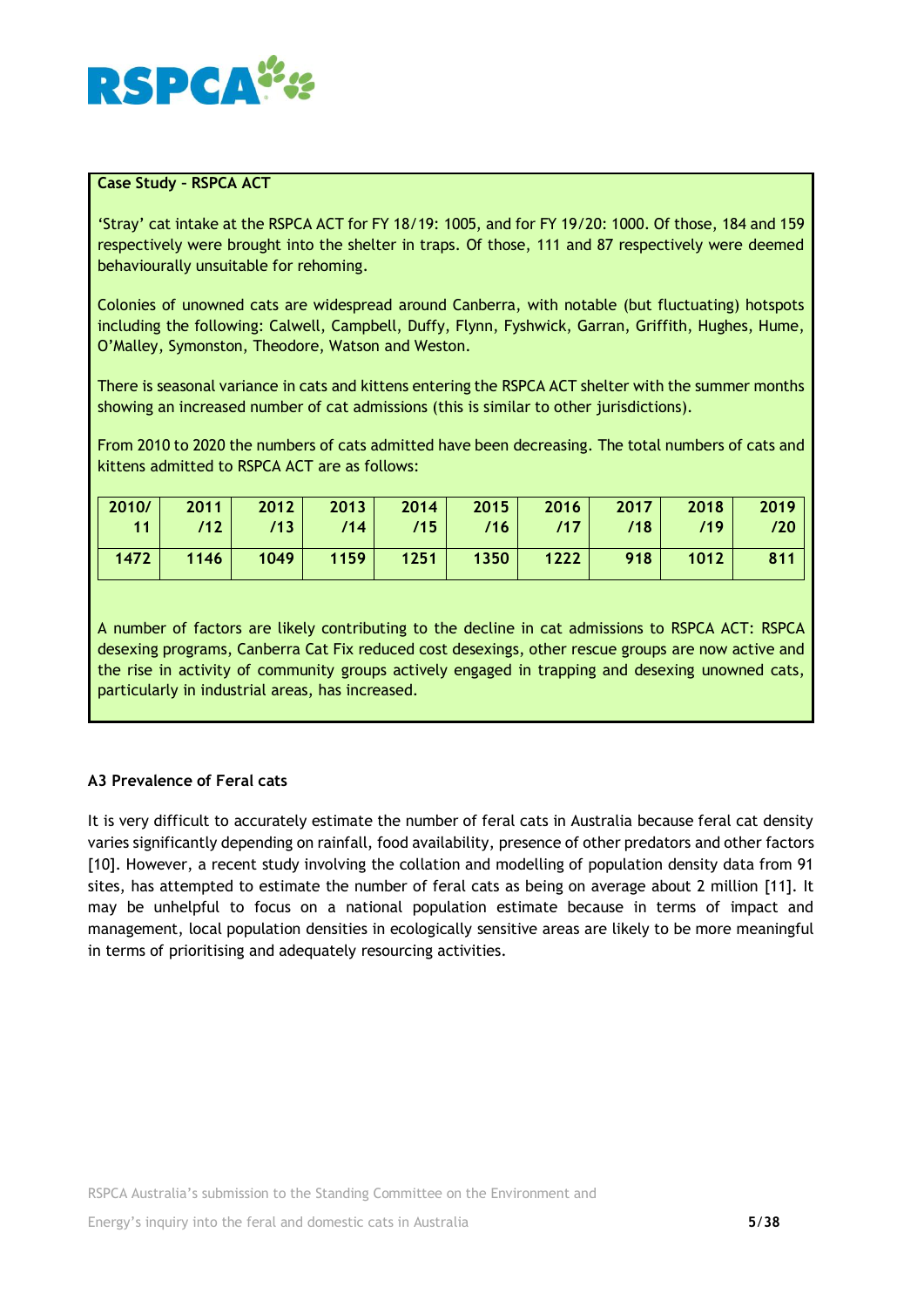

## **B. Impact of feral and domestic cats including on native wildlife and habitats**

## **B.1 Domestic cats**

Hunting and killing is a very strong natural instinct, even for owned cats who are fed daily [12–18]. Studies show that the majority of domestic cats do hunt when given the opportunity, although individual cats vary significantly in their predilection for hunting and their prey preference [18–23]. The impact of domestic cats on biodiversity also depends greatly on their location. In highly urbanised settings, there is evidence that introduced species are more commonly hunted than native species. A Canberra survey of cat owners found that 75% of owned cats hunted, with 64% of prey being rodents, 14% native birds and 10% introduced birds and a few reptiles and frogs [12]. Indeed, cat predation on introduced black rats was shown to have a positive effect on tree-nesting birds in remnant bushland in metropolitan Sydney [24]. Other studies have also found that cats will selectively predate sick and old rather than healthy birds [25,26]. In comparison, domestic cats living in a NSW National Park, preyed mainly on native mammals (49%), then introduced mammals (26%), followed by native birds (19%) and reptiles (6%) [27]. Irrespective of whether domestic cats kill native or introduced animals, prey animals will suffer and die as a result of the hunting and killing process. Minimising these impacts and protecting wildlife at the local level is one justification for the containment of domestic cats [28]. However, there is no direct evidence that domestic cats in urban areas have caused the decline of any threatened species in Australia. It is well understood that in these areas, land clearing and development and other human activities pose a much greater threat to the survival of vulnerable native species than do domestic cats [29–31].

It is difficult to estimate the impact that domestic cats in the semi-owned and unowned sub-populations have on native wildlife and habitats, as this has not been studied. There is also some confusion within the literature and public arena in this area with free-roaming semi-owned and unowned domestic cats in highly modified landscapes often being mistakenly referred to as feral cats. Despite the absence of accurate information on the impact on native wildlife and habitats of domestic cats in the semi-owned and unowned sub-populations, it is important to implement measures to reduce unowned and semiowned cat populations and, consequently, minimise any impact they do have.

## **B.2 Feral cats**

The Threat Abatement Plan for Feral Cats [10] describes the significant impact of feral cats on native animals including birds, mammals, reptiles and hence the need for control measures to be implemented, particularly due to the risk to threatened species. In addition to direct predation, feral cats also pose a risk due to resource competition and disease transmission, particularly toxoplasmosis to domestic and native animals [32–34]. It is important to note that feral cats also prey on introduced species, such as rabbits and rodents, and so it is crucial to consider the impact of removing either of these species, as part of management programs. Similarly, if feral cats are targeted in areas where fox numbers are high, removing only feral cats may not substantially improve survival rates of vulnerable species or vice versa [35]. Feral cats also impact on the success of conservation programs involving re-introduction of threatened species [36]. In terms of conservation of threatened species, the impact of other key threatening processes must also be considered including other predators (e.g. foxes), bushfire and land clearing, with the latter recognised as a significant cause of loss of biodiversity [31] as well as being a serious welfare issue [37]. A study conducted by McGregor et al [38] demonstrated that intense fires and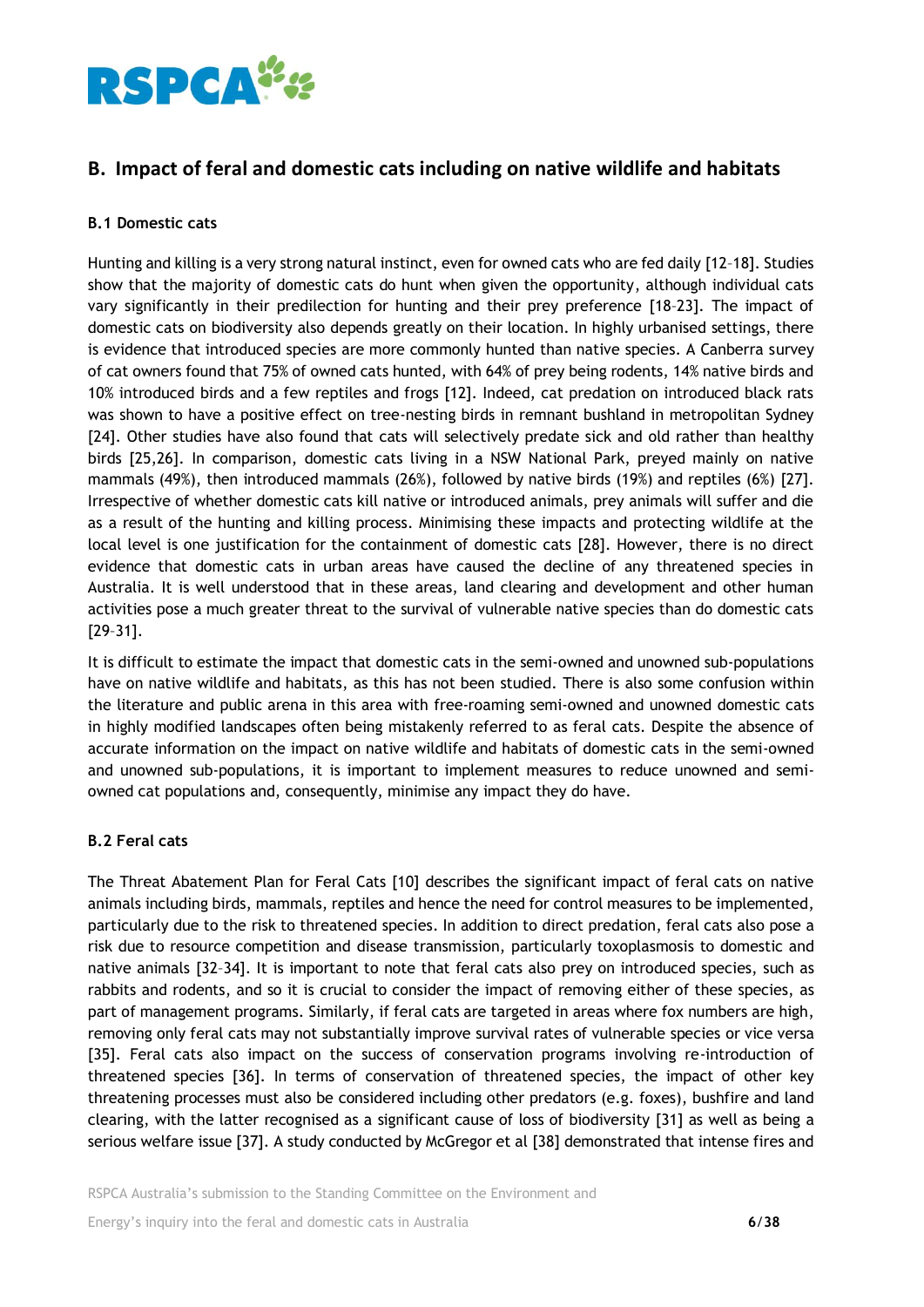

large herbivore grazing can improve hunting efficiency of feral cats of small mammals due to reduction in cover. The authors concluded that the impact of feral cats could be reduced in most ecosystems by maximising grass cover, minimising the incidence of intense fires and reducing grazing by large herbivores.

Requiring landholders to trap and potentially kill feral cats without any requirement to establish their actual impact or assess the effectiveness of control activities may also be viewed as lacking in justification and being inconsistent with an adaptive pest animal management approach.

## **Recommendations**

Impacts, other than feral cat predation, such as climate change and land clearing, must be considered in action plans to protect and conserve vulnerable and threatened species.

Management and evaluation plans must consider the interaction and impact of other species which either compete with (e.g. foxes) or are prey (e.g. rabbits and rodents) of feral cats.

# **C. Effectiveness of current legislative and regulatory approaches**

## **C.1 Domestic cats**

## *C.1.1 Cat management legislation*

Domestic cat management is legislated at both the state/territory and local government level. Some states have combined companion animal legislation whilst others have separate legislation for dogs and cats. There is no state-based cat management legislation in the Northern Territory. Provisions for cat management may also be enacted by local government in the form of council bylaws.

There are significant inconsistencies in the provisions of domestic cat management legislation and bylaws.

In most states there are overlapping provisions between different types of legislation affecting domestic cats, which can cause confusion or conflict amongst stakeholders and have a detrimental effect on how domestic cats are managed. For example, the (NSW) *Companion Animals Act 1998* (CAA) currently makes it difficult for councils in NSW to be proactive in approaches to cat population management. Prohibitions on where cats can roam are limited to wildlife protection areas and food preparation/consumption areas (s30 CAA), or where the cat is threatening personal property. This limited legislative scope impacts RSPCA NSW directly in terms of dealing with the presentation of stray cats if council pounds refute their lawful seizure. It also has implications for cat welfare (their health and safety), and wildlife impacts.

The significant inconsistencies between states/territories and between local councils, in legislation, approach and level of commitment to domestic cat management, need to be urgently addressed. There has been some work towards national consistency including the draft Australian Code of Practice for the Welfare of Cats which was initiated under the Australian Animal Welfare Strategy and the Australian Cat Action Plan [39] but further work is needed.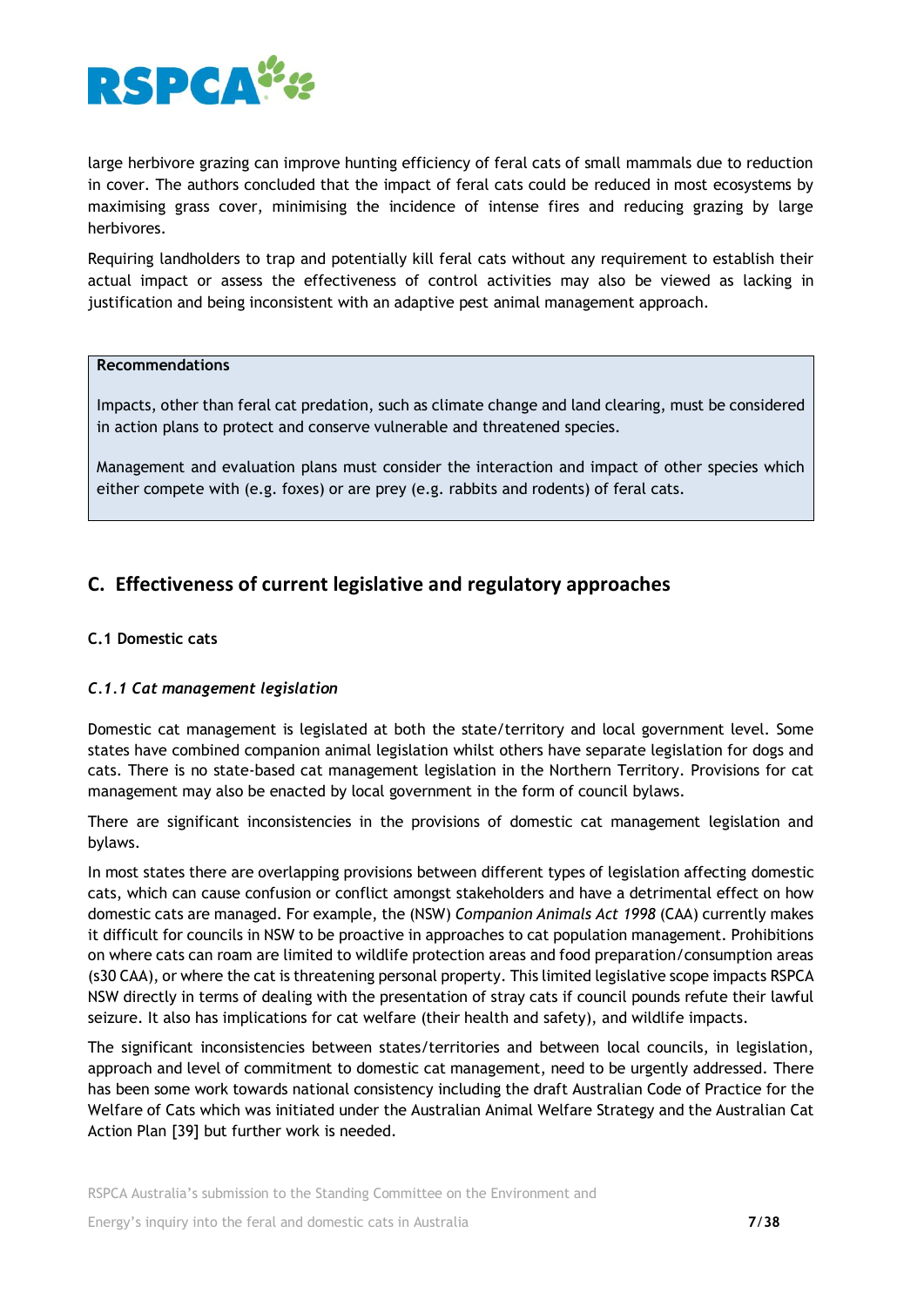

There is a need for careful consideration of the implications of legislation mandating cat containment or exclusion. For example, there have been anecdotal reports of unintended consequences such as cats being vilified and targeted by people in those areas.

## **Recommendation**

State and Territory jurisdictions should work together to share resources, coordinate research and evaluation activities and identify and implement consistent approaches to the management of unowned, semi-owned and owned cats.

## *C.1.2 Cat management advisory groups*

Some states have established cat management advisory groups that can play an important role in giving advice on, monitoring and evaluating cat management strategies.

#### **Case Study – South Australia**

The [Dog and Cat Management Board](http://www.dogandcatboard.com.au/) was established **South Australia** following the introduction of the *Dog and Cat Management Act 1995*. The Board undertakes many functions including planning, promoting and providing advice about the effective management of dogs and cats throughout South Australia, undertaking or facilitating research and educational programs as well as advising the relevant Minister and the Local Government Association on the operation of the Act. As an independent statutory authority, the Board has been able to publicly test ideas, advocate for positions that government has not yet adopted and negotiate potential legislative changes with stakeholders.

The Board has coordinated and implemented a number of key activities including:

- promotion of responsible cat ownership through website materials and bus stop posters promoting desexing, microchipping and cat containment – evaluation has been limited to monitoring website traffic seeking more information on containment
- conducting surveys of cat owners to collect data on levels of desexing, microchipping and containment
- facilitating research, e.g. University of South Australia Citizens Science [Cat Tracker Project](http://www.discoverycircle.org.au/projects/cat-tracker/) to demonstrate the distances owned cats will travel in the local neighbourhood [40]
- development of guidelines and templates for councils on cat bylaw preparation.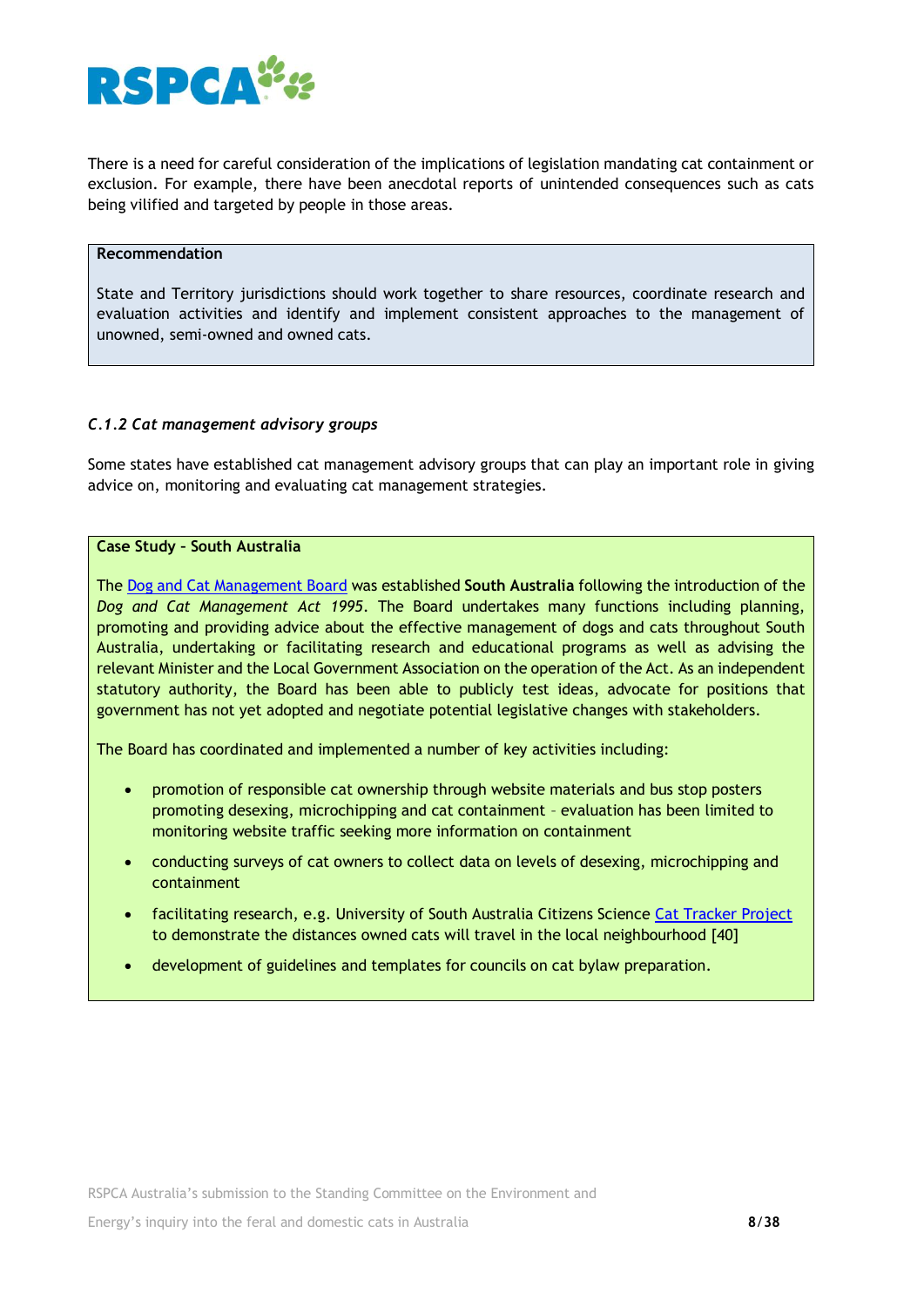

## **Case Study – ACT**

The ACT Responsible Cat Ownership Steering Committee commissioned the report 'Responsible pet ownership and the protection of wildlife: Options for improving the management of cats in the ACT', which recommended improvements in cat regulations, community education and unowned cat management [22].

#### **Case Study – NSW**

Th[e NSW Responsible Pet Ownership Reference Group](https://www.olg.nsw.gov.au/public/dogs-and-cats/companion-animal-taskforce) was established in 2015 to provide advice to the government on strategic cat and dog management including policy, legislation, community engagement and council programs. The group has representation from animal welfare, veterinary, local and state government and the pet industry.

### **Recommendation**

State/Territory governments should consider establishing a cat management advisory group with terms of reference that include:

- advising and advocating on changes to state and local government legislation
- monitoring the implementation of cat management legislation and compliance with mandatory requirements
- consulting with key stakeholders
- developing relevant codes of practice and SOPs for cat management
- identifying key metrics to evaluate the effectiveness of cat management strategies
- funding relevant research and evaluation.

#### *C.1.3 Cat management plans*

A cat management plan may be a useful tool for local councils to identify key priorities, develop strategic and operational plans as well as evaluation measures. Examples of work that has been done in this area include the Australian Cat Action Plan developed by the Animal Welfare League of Queensland [39] and the South Australian Cat Management Plan developed by RSPCA and Animal Welfare League of South Australia [41].

Local councils require support and financial resources to implement effective cat management programs.

Development and distribution of templates for cat management plans and relevant other documents as well as standard operating procedures would greatly assist councils.

Key data relating to cat management is either not collected or inconsistent information is recorded making it difficult to evaluate and compare management strategies.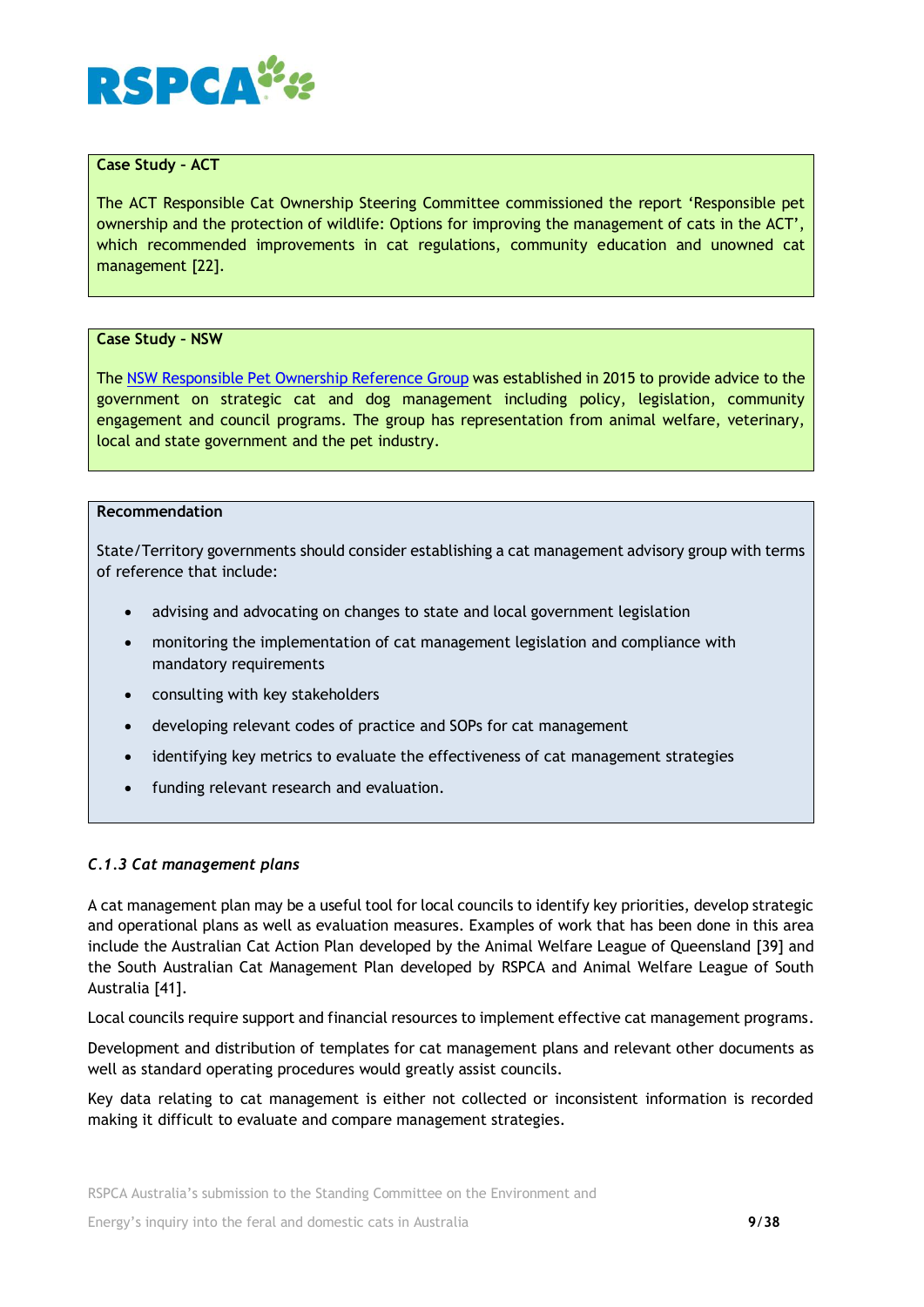

#### **Recommendation**

State governments should encourage and support local councils to develop and implement cat management plans that include:

- defining and quantifying cat management aspects with a focus on impact
- setting clear, achievable and consistent objectives
- using humane, ethical and sustainable strategies
- identifying the responsibilities of key stakeholders
- consideration of owned, unowned and semi-owned cats
- securing sufficient resources for implementation
- facilitating the collection, storage of standardised data
- formally evaluating management strategies using agreed measures.

#### *C.1.4 Community engagement*

It is important that local government prioritises engaging with and collaborating with the community. For an approach to cat management to have community support, it requires community and stakeholder participation to fully discuss all relevant management techniques and come to an agreement on the path forward [8]. Community collaboration has successfully contributed to humane domestic cat support and management in several locations across Australia, but this is inconsistent.

Councils that partner with reputable local welfare/rescue groups can meet public expectations by costeffectively minimising the number of healthy, adoptable cats killed and increasing the number of desexed domestic cats adopted into the community.

Best practice cat management requires the involvement of all stakeholders in decision making and solutions. Where possible, councils should take the lead role and develop partnerships with other community groups and members including veterinarians. Including animal welfare organisations in the decision-making process on cat management strategies may improve public support, as people believe this will make it more likely that the management methods selected are humane and have been discussed from varying viewpoints [8].

Councils, veterinarians and cat welfare groups should establish formal collaborative partnerships to implement humane and effective cat support and management programs. Formal written agreements help ensure key roles and responsibilities are agreed by all parties engaging in a collaborative partnership.

Working directly with the community and providing free or heavily subsidised animal care services results in high community engagement. Working directly with the community also allows for extra benefits beyond the initial service provision. For example, the ability to also provide information, such as recommending when providing free desexing that owners confine cats to their property; this reduces the impact cats have on the environment, over and above the positive benefits only in terms of controlling cat populations. Therefore, it is recommended that federal, state and territory governments invest in grant schemes to fund community led cat welfare and responsible pet ownership programs.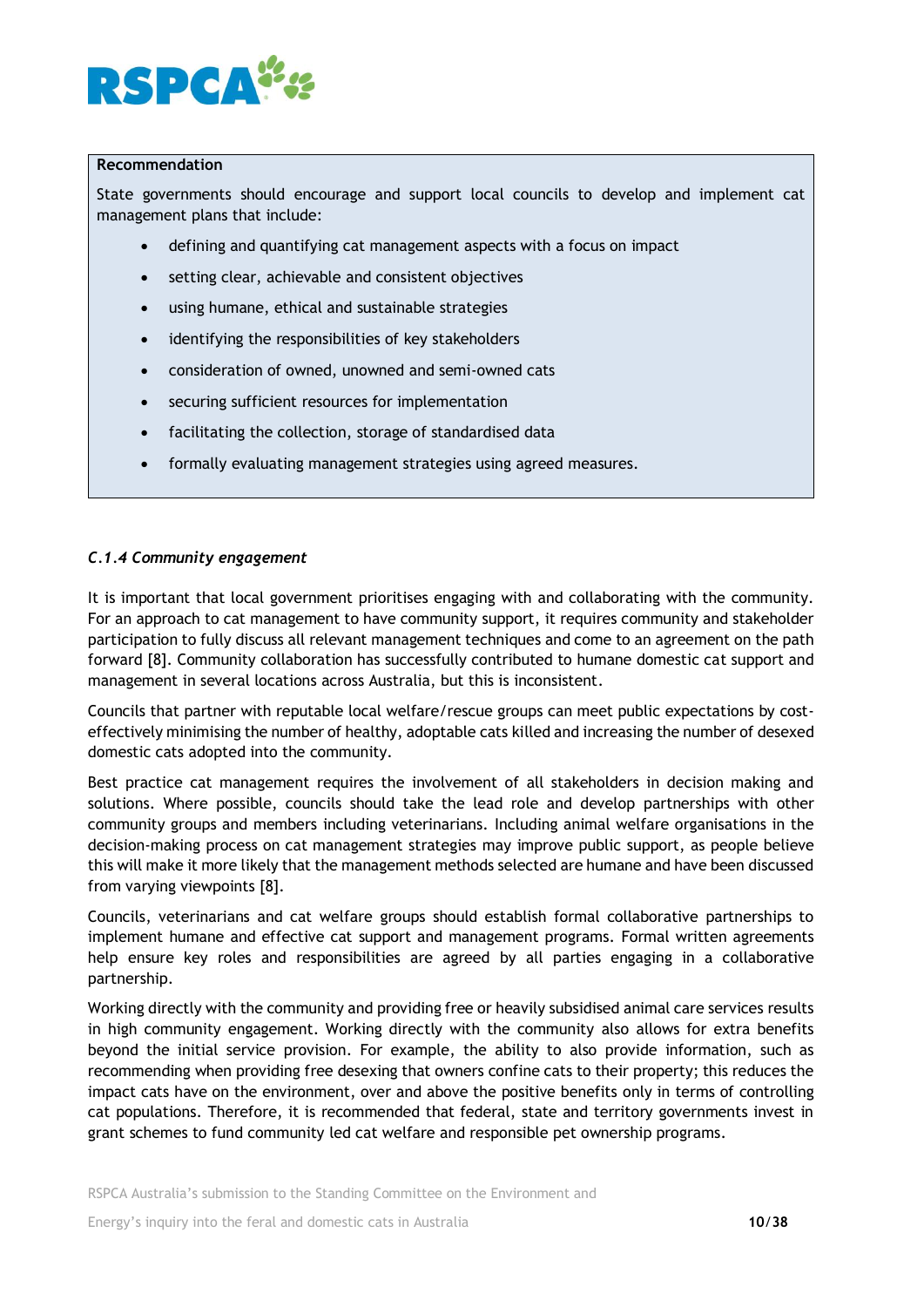

## **Case Study – RSPCA Victoria**

RSPCA Victoria has found that working directly with the community can have the greatest impact in increasing responsible ownership of animals. Recently, RSPCA Victoria ran a pilot project in one local government area, Latrobe City, to develop a deeper understanding of the drivers of animal cruelty and neglect, identify barriers to good animal welfare practices and pilot prevention initiatives. This aimed to both reduce cruelty and neglect in the target region and allow successful intervention models to be applied in other regions across Victoria.

Since the official launch on 12 February 2020 the pilot has directly supported over 408 individual animals with veterinary care, behavioural and health advice and the provision of food and flea and worming treatment, 195 of which were cats and kittens. RSPCA Victoria's Community Liaison Officer (CLO), has had over 700 interactions with members of the community by phone, face to face and email. Initial data shows that most requests were for assistance with desexing (250) with 81 of those desexing requests made for cats and kittens. In addition, over 200 bags of pet food, 27 kennels and cat carriers, 482 individual flea and worming products have been distributed in the Latrobe community.

Working directly with the community and providing free animal care services had very high community engagement. Being able to provide free desexing is invaluable, as this works to address cat overpopulation and therefore minimises the number of cats and, therefore, their impact on the environment. Additionally, working directly with the community allows for provision of information, including recommending owners contain cats to their property which will also reduce the impact cats have on the environment.

## *C.1.5 Enforcement*

In areas where there is regulation to manage cats such as a requirement to contain cats, if the regulation is not enforced adequately or consistently it will have limited effect. For example, in areas designated as cat containment areas, the enforcement of the cat containment regulation in these areas may be minimal, and this means that the reporting and catching of wandering cats falls largely to the public. Even if wandering cats are reported, if resources are not adequate, local government is not able to respond effectively. Another example is the requirement to desex a domestic cat; if this is not enforced, it can result in uncontrolled domestic cat population growth despite the regulation.

In some areas, cat population control falls largely on welfare organisations and rescue groups (i.e. most surrendered, stray, and trapped cats are taken to welfare organisations and rescue groups for assessment and rehoming where possible), which can tax the resources of these organisations.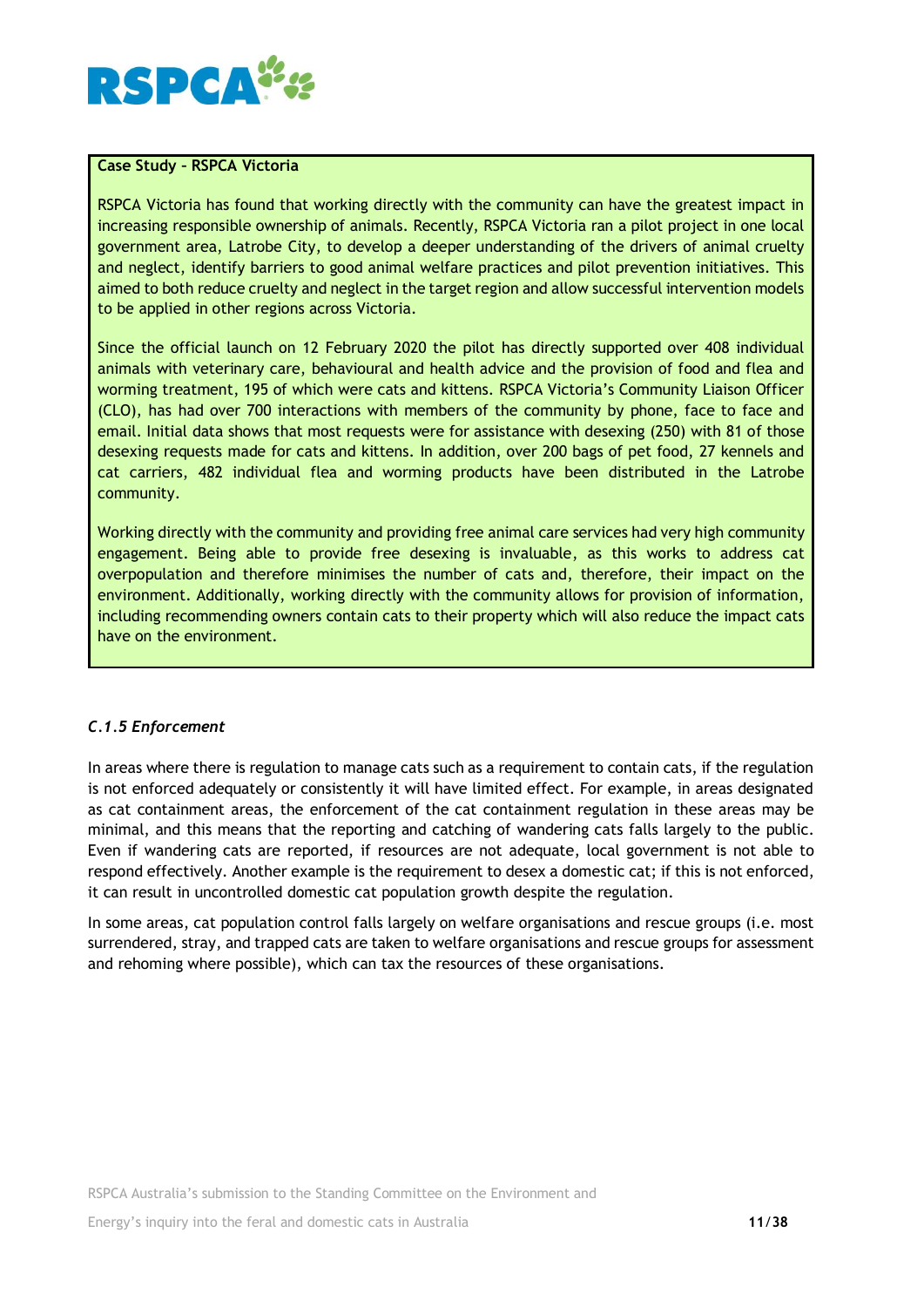

## **C.2 Feral Cats**

## *C.2.1 Commonwealth legislation*

Predation by feral cats is listed as a key threatening process, first under the *Endangered Species Protection Act 1992* and then under the *Environment Protection and Biodiversity Conservation Act 1999*. As a result of this listing, in 1999 the first Feral Cat Threat Abatement Plan (TAP) was developed, with the aim of promoting 'the recovery of endangered or vulnerable native species and communities, and to prevent further species becoming endangered by reducing predation by feral cats to nonthreatening levels'. Revision of the TAP in 2008 included greater emphasis on the need for closer cooperation of stakeholders and for an implementation plan with performance indicators, priority setting and a timeframe of actions to achieve an integrated approach to cat control.

A further review was undertaken in 2014 to produce the current version of the Threat abatement plan for predation by feral cats [10], with the revised objectives being to:

- effectively control feral cats in different landscapes
- improve effectiveness of existing control options for feral cats
- develop or maintain alternative strategies for threatened species recovery
- increase public support for feral cat management and promote responsible cat ownership.

The TAP provides a blueprint for actions required to control feral cats across Australia [42] but the implementation of feral cat management occurs at the state and territory level.

## *C.2.2 State legislation*

Most states have some legislated provisions for the control of feral cats, but the precise nature of these varies between jurisdictions. Legislation regarding feral cats has primarily focused on the need to undertake control measures to reduce the impact on threatened species and native wildlife in general. In 2015, state and territory Environment Ministers agreed to support legislative changes to enable landholders to undertake feral cat management on their properties [10,43]. In some states/territories (SA, Queensland, WA, Victoria and NT), feral cats have been listed as a pest species under relevant biosecurity or natural resource management legislation. In Tasmania, feral cats are declared an invasive species under the *Cat Management Act 2009* [44], which allows landholders to undertake control measures. Feral cats are not declared a pest species in the ACT and in 2016 the NSW Natural Resource Commission released a report which included a recommendation to declare feral cats as a pest [45]. The NSW government's response did not support the pest species recommendation as it was not deemed necessary in order to implement control measures [46]. Declaring feral cats as a pest under state legislation is regarded by many as a key step in recognising that urgent action is required to address their impacts and encouraging landholders to undertake control measures. However, there is a high level of public concern that this has a detrimental impact on the treatment of both feral and domestic cats, including inciting deliberate cruelty and unlawful killing. Riley [47] notes that current threats posed by cats has led to a reliance on lethal methods, which do not consider the relative importance of efficacy, animal welfare and changing community attitudes. Legislation to control feral cats must recognise that they are sentient animals capable of experiencing pain, suffering and distress, and provide protection from cruelty.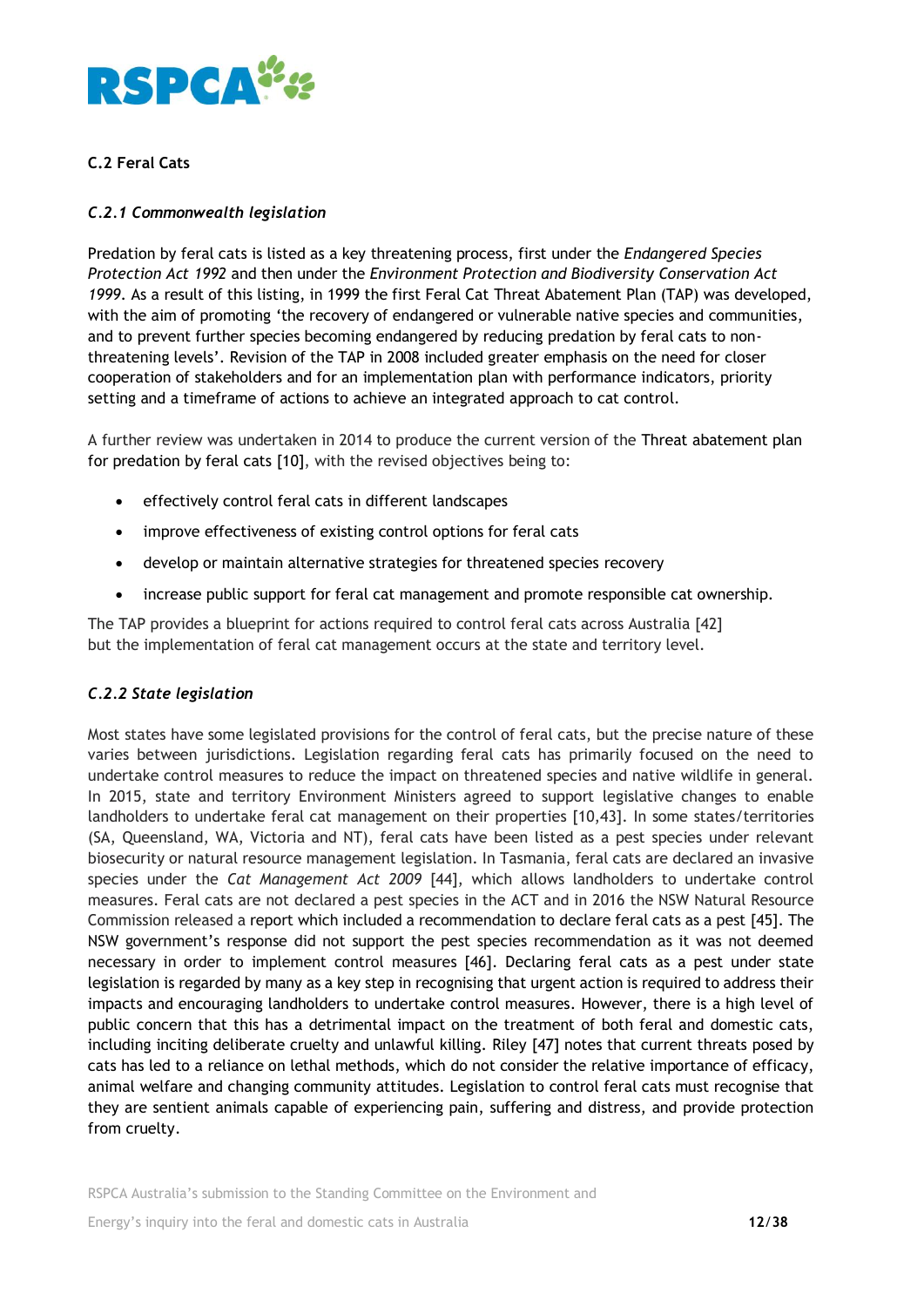

## *Impact of declaring feral cats as pests*

The three main issues which relate to the declaration of feral cats as pests are:

- a) legal definition of feral cat
- b) impact on domestic cats
- c) defence against charge of animal cruelty
- a) Legal definition of feral cat

The legal definitions used to describe different categories of cats are of significant importance, as they have a direct impact on cat management strategies and enforcement practices. The most significant delineation is that between feral and domestic cats as this can have profound implications for the treatment and fate of individual cats.

For example, under the Queensland *Biosecurity Act 2014*, feral cats are declared pests and the definition of a feral cat includes all cats other than those who are owned. Thus, unowned and semi-owned domestic cats in Queensland are subject to the same legal requirements as feral cats which includes a prohibition on feeding, removal (e.g. for adoption) or return without a permit. This legislation essentially obliges local councils to use trap-and-kill programs as the primary method of domestic cat management, which is neither effective nor supported by the community. This has created tension and conflict, particularly where residents fear their own cat may be trapped and killed, and welfare groups are denied the opportunity to rescue and adopt suitable cats. This type of conflict could be avoided by allowing the available options for rehoming or transferring trapped cats who have the potential to be adopted, ensuring there is an appropriate minimum holding period after trapping, and liaising with local rescue groups. In jurisdictions where unowned cats are not legally defined as feral, many councils are working effectively with reputable local rescue groups to trap, desex and adopt homeless cats.

b) Impact on treatment of domestic cats

One of the consequences of labelling cats as feral and, therefore, as 'pests' is the demonisation of cats as aggressive predators, leading to a lack of consideration for their welfare and, in the most extreme cases, deliberate inhumane treatment [48]. There is a high level of concern amongst cat owners and carers over an apparent escalation in horrific acts of cruelty and indiscriminate killing of cats and the establishment of 'cat action' groups, such as *Cat Busters Australia*, who justify their behaviour by claiming they are saving native animals by killing cats. These acts are shared through the use of social media to post images of cat 'hate' crimes, e.g. cats killed with a bow and arrow, or being drowned, tortured or abused.

Two cases reported in Adelaide involved domestic cats being shot with an arrow in a suburban backyard, with the perpetrators claiming that the cats were feral and, therefore, their actions were justified. In one case, the accused was given a [six month suspended jail sentence](http://www.adelaidenow.com.au/news/law-order/shannon-aubert-receives-sixmonth-suspended-jail-sentence-for-shooting-neighbours-cat-four-times-with-a-bow-and-arrow/news-story/32ba32c150427313d1dff80aa0414f86) for what the magistrate described as actions which were unnecessary, extreme and inhumane.

Some of the issues arising from overlapping definitions of feral and domestic cats could be avoided through better coordination between government departments. An ongoing misconception is to use the word 'feral' to describe stray domestic cats who may be owned or unowned. It is inaccurate and misleading to refer to free-roaming domestic cats in urban and peri-urban environments as feral cats.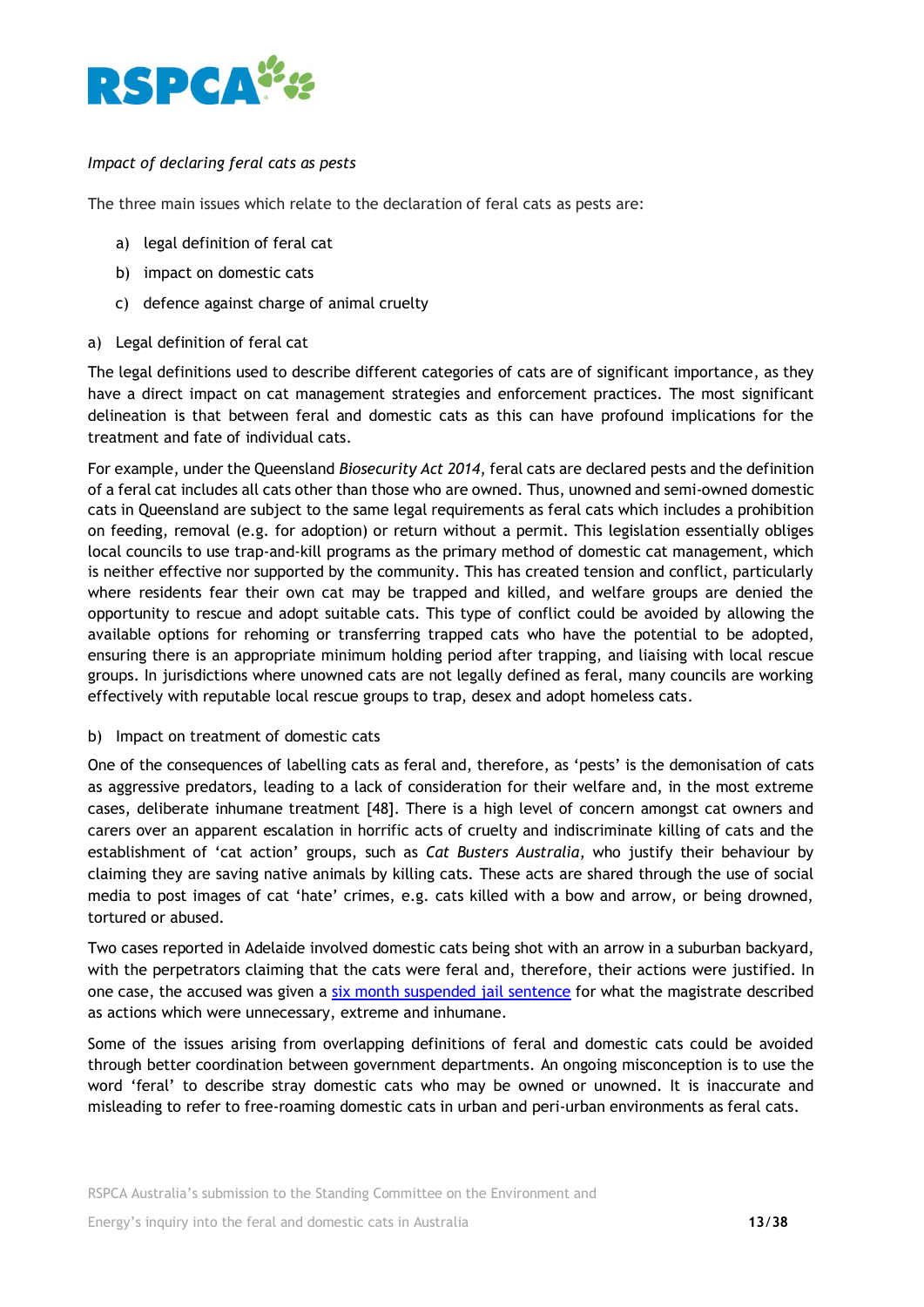

A coordinated approach to the management of feral and domestic cats is essential to ensure that laws and strategies are complementary, not opposing, and that no vital aspects in terms of definitions, responsibilities and initiatives are overlooked.

c) Defence against a charge of animal cruelty

Another issue of concern relates to defences or exemptions under animal welfare legislation to permit unnecessary pain and suffering resulting from pest animal control activities. For example, the Western Australia *Animal Welfare Act 2002* contains a defence against a charge of cruelty whilst attempting to kill animals defined as pests (section 24). Anecdotal information indicates that some feral cats are killed by drowning and are also shot using an air rifle. These methods are not considered humane but the s24 defence could be used to avoid a prosecution of cruelty as these methods may be regarded as 'generally accepted as usual and reasonable'. The Queensland *Animal Care and Protection Act 2001* section 42 contains a similar defence. The RSPCA advocates that mandatory welfare codes and practices be introduced for pest animal species to help ensure that pest animals are managed in a humane and acceptable manner. Furthermore, regulating prescribed practices which are considered unnecessary and inhumane such as bow hunting and drowning would help safeguard the welfare of feral cats.

# **D. Effectiveness of Commonwealth action and cooperation with states and territories on this issue, including progress made under the Threat Abatement Plan, national framework and national declaration relating to feral and domestic cats in Australia**

## **D.1 Feral cat management**

The Threatened Species Strategy (TSS) has identified predation by feral cats as one of three key factors leading to the extinction of many species of native wildlife. The strategy is a positive step in achieving national agreement and collaboration for feral cat management by identifying key success factors, sharing resources and gaining consistency in identifying and ensuring best practice for feral cat control.

In 2015, the Feral Cat Taskforce was established to drive delivery of the TSS targets aimed at tackling feral cats and their impacts. The Taskforce comprises representatives from commonwealth/state/territory government, natural resource management organisations, the RSPCA and environmental, conservation and invasive animal research organisations. The key activities of the Taskforce are to:

- link initiatives, innovations and progress on managing feral cat threats
- build relevant partnerships and national cooperation on feral cat management
- inform government policy, planning and investment on strategic feral cat management
- provide clear and accessible data, monitoring and public reports on feral cat management activity.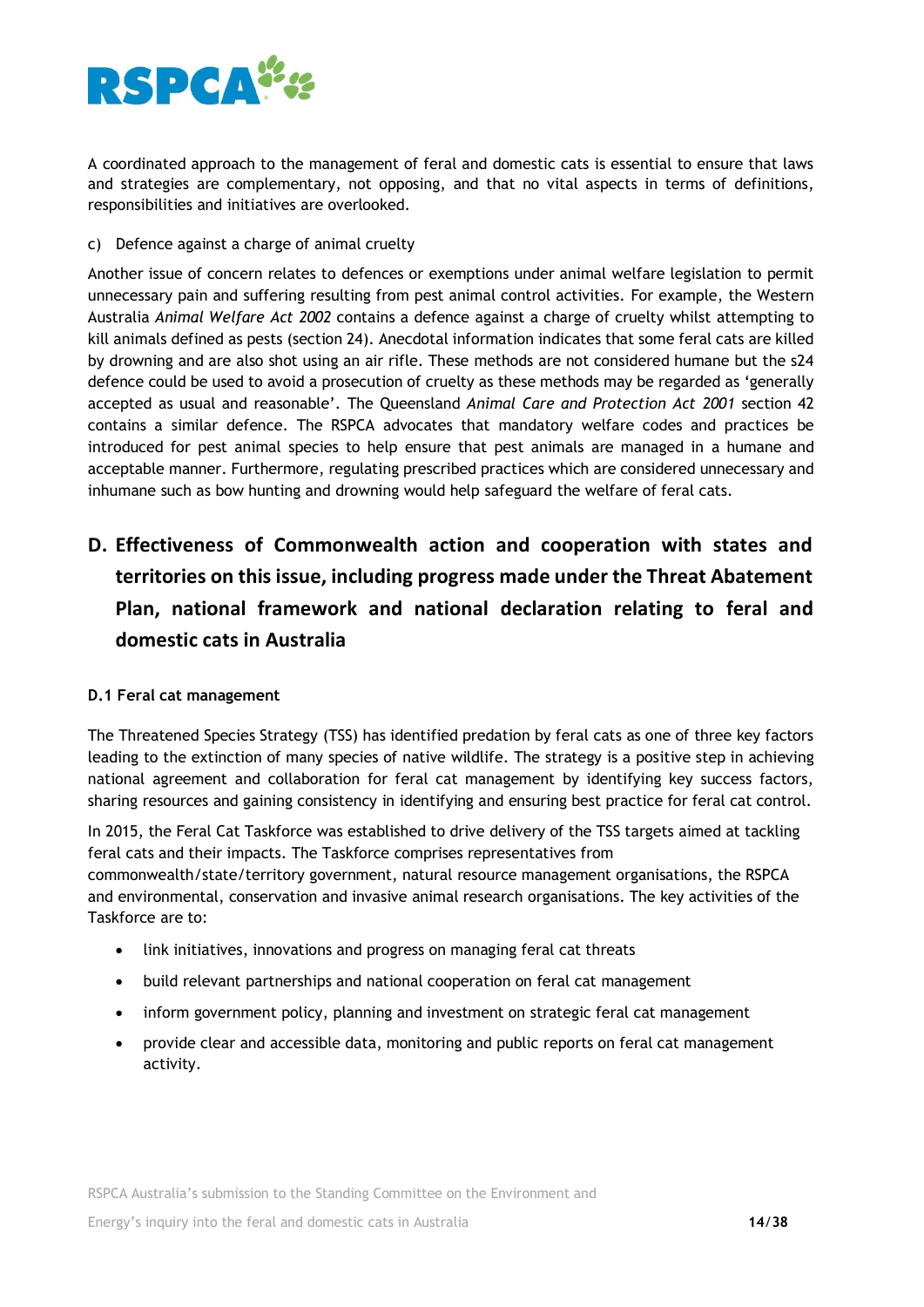

Communications regarding the TSS can be challenging, with some concern that a strong emphasis has been placed on setting a target for the number of feral cats killed, rather than an 'impact' target that can demonstrate a direct improvement in threatened species survival in ecologically sensitive areas. The focus on the kill number also demonises feral cats and tends to suggest that this is the only method that should be used. The RSPCA advocates that kill target numbers are not used to promote feral cat control programs but that the emphasis should be on the overall goal to protect and conserve threatened species. This switch in focus will also help the community to better understand why feral cat control is important as well as to include other threat abatement activities such as fox or rabbit control, which also needs to be considered. Declaring a 'war on cats' further polarises views in the community especially as many people refer to stray domestic cats as 'feral'. This causes concern and anxiety amongst cat owners and animal lovers and leads to victimisation of any cat, not just feral cats.

In general, it is useful that the TSS recognises feral cats as a key threatening process and that there is national collaboration through the Feral Cat Taskforce (FCTF) to focus efforts on reducing the negative impacts of feral cats. An important role of the FCTF is to promote best practice control methods which are effective and humane. Despite a draft national feral cat welfare code of practice and relevant standard operating procedures being developed (see [https://pestsmart.org.au/pest-animal](https://pestsmart.org.au/pest-animal-species/feral-cat/)[species/feral-cat/\)](https://pestsmart.org.au/pest-animal-species/feral-cat/), these have not been promoted sufficiently. An important step to achieve better welfare outcomes is to introduce compliance with these standards as a condition of commonwealth funding for projects. This would also help increase awareness of the importance of considering animal welfare in any pest animal control program.

Ensuring the definition of a feral cat excludes domestic cats, recognising all cats as sentient animals and avoiding demonising feral cats in information materials may help mitigate against this.

## **D.2 Domestic cat management**

There is no nationally coordinated management program for domestic cats. There has been some work towards national consistency including the draft Australian Code of Practice for the Welfare of Cats which was initiated under the Australian Animal Welfare Strategy and the Australian Cat Action Plan [39] but further work is needed to agree on and implement a nationally coordinated management program.

## **Recommendations**

National collaboration is needed in the development and implementation of management strategies, legislative reform and research, especially in relation to integrating control strategies in peri-urban and regional areas where feral cats and domestic cats may intersect.

Benefits could be gained by co-developing policies and procedures, sharing resources, achieving consistent evaluation processes, data sharing and working collaboratively on research projects.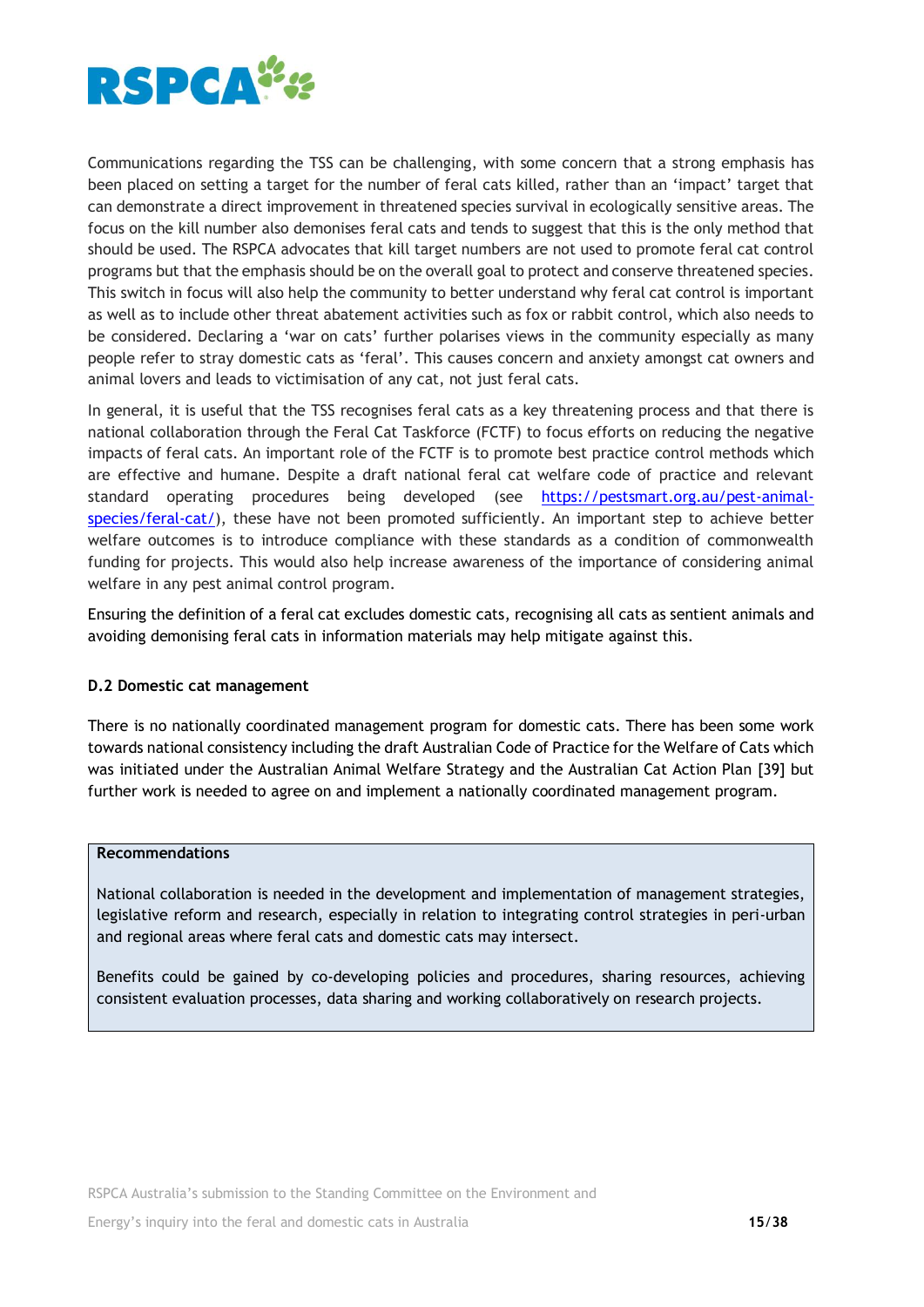

# **E. Efficacy (in terms of reducing the impact of cats), cost effectiveness and use of current and emerging methods and tools for controlling feral cats, including baiting, the establishment of feral cat-free areas using conservation fencing, gene drive technology**

It is understood that eradication of feral cats from mainland Australia is not achievable but that reducing impacts in targeted areas must continue. Continued reliance on lethal methods is labour intensive, costly and poses welfare risks. The main methods used to kill feral cats are trapping and shooting, poisoning with 1080 baits and ground shooting. Newer methods include the Felixer™ grooming trap which uses 1080 and toxic baiting using paraminopropriophenone (PAPP).

Successful approaches have required the implementation of two or more strategies: even in an island situation, it has not been feasible for a single control method to eradicate cats [42] and all control methods have some adverse animal welfare impacts. On mainland Australia, artificial 'islands' have been created through the establishment of wildlife sanctuaries through the use of exclusion fencing. The Australian Wildlife Conservancy maintains the largest cat and fox-free areas on mainland Australia and in this way protects 519 bird species and 204 mammal species from the impacts of feral cats. Some eradication success has been achieved on a number of islands [49]. Outside of these areas, ongoing lethal control is the standard approach to feral cat management.

## **E.1 Animal welfare considerations**

It must be acknowledged that feral cats are sentient and, therefore, capable of suffering fear and pain. Over recent years, there has been a greater recognition of the importance of assessing the impact on mental state when considering animal welfare [50]. Any physical impacts associated with a control method will also result in a mental impact. For example, if an animal is poisoned and the toxin causes difficulty in breathing, this will also cause breathlessness, which can result in fear and anxiety [51]. Trapped animals may also suffer injury due to escape attempts but are also likely to experience fear and anxiety due to confinement, especially if they are subjected to environmental stressors and are unable to avoid being attacked by ants which are often attracted to lures placed in traps.

The Five Domains Model originally developed by Mellor and Reid for predicting the impact of procedures on laboratory animals [52] has been widely used to assess welfare impacts across a broad range of species in different contexts including pest animal control [50,53,54]. The Five Domains Model also underpins the relative humaneness model developed by [55].

## **E.2 Relative humaneness model**

The Relative Humaneness Model developed by Sharp and Saunders [55] compares the relative humaneness of different pest control methods which are shown in the relative humaneness matrix. The matrix is an extremely useful tool for helping select the most humane method of controlling the species. Pest control operators should only use the most humane method. Welfare codes of practice and standard operating procedures underpin the matrix and provide information to operators as to how to carry out particular control methods to be as humane as possible. The following graphic shows the relative humaneness matrix for several feral cat control methods but does not include 1080 baits or exclusion fencing.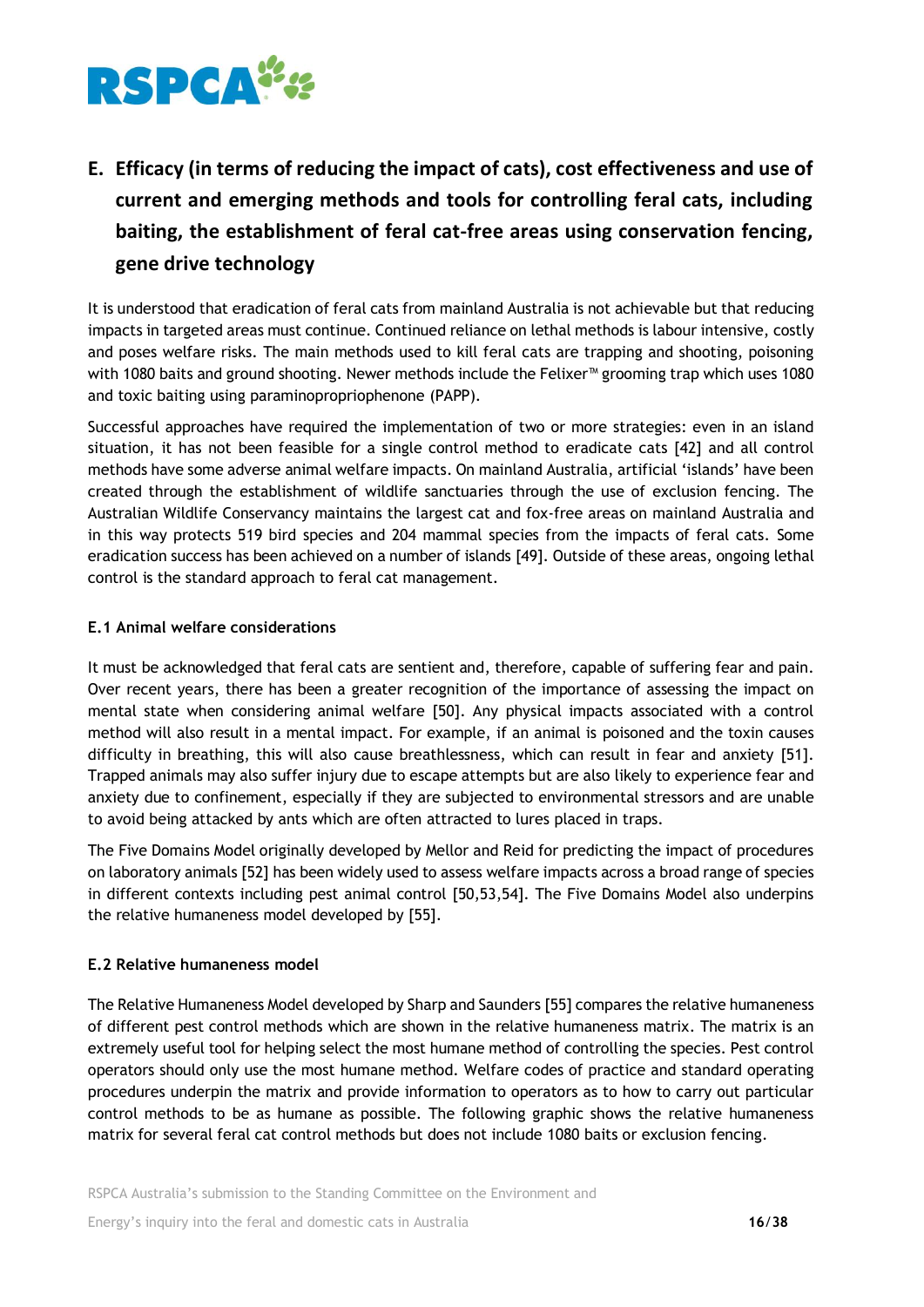



RELATIVE HUMANENESS OF FERAL CAT CONTROL METHODS (JULY 2017)

## **E.4 Welfare Code of Practice**

The welfare code of practice for humane control of feral cats which provides a very good overview of the key welfare risks, can be found here; [http://www.pestsmart.org.au/model-code-of-practice-for](http://www.pestsmart.org.au/model-code-of-practice-for-the-humane-control-of-feral-cats/)[the-humane-control-of-feral-cats/.](http://www.pestsmart.org.au/model-code-of-practice-for-the-humane-control-of-feral-cats/)

RSPCA Australia's submission to the Standing Committee on the Environment and Energy's inquiry into the feral and domestic cats in Australia **17**/**38**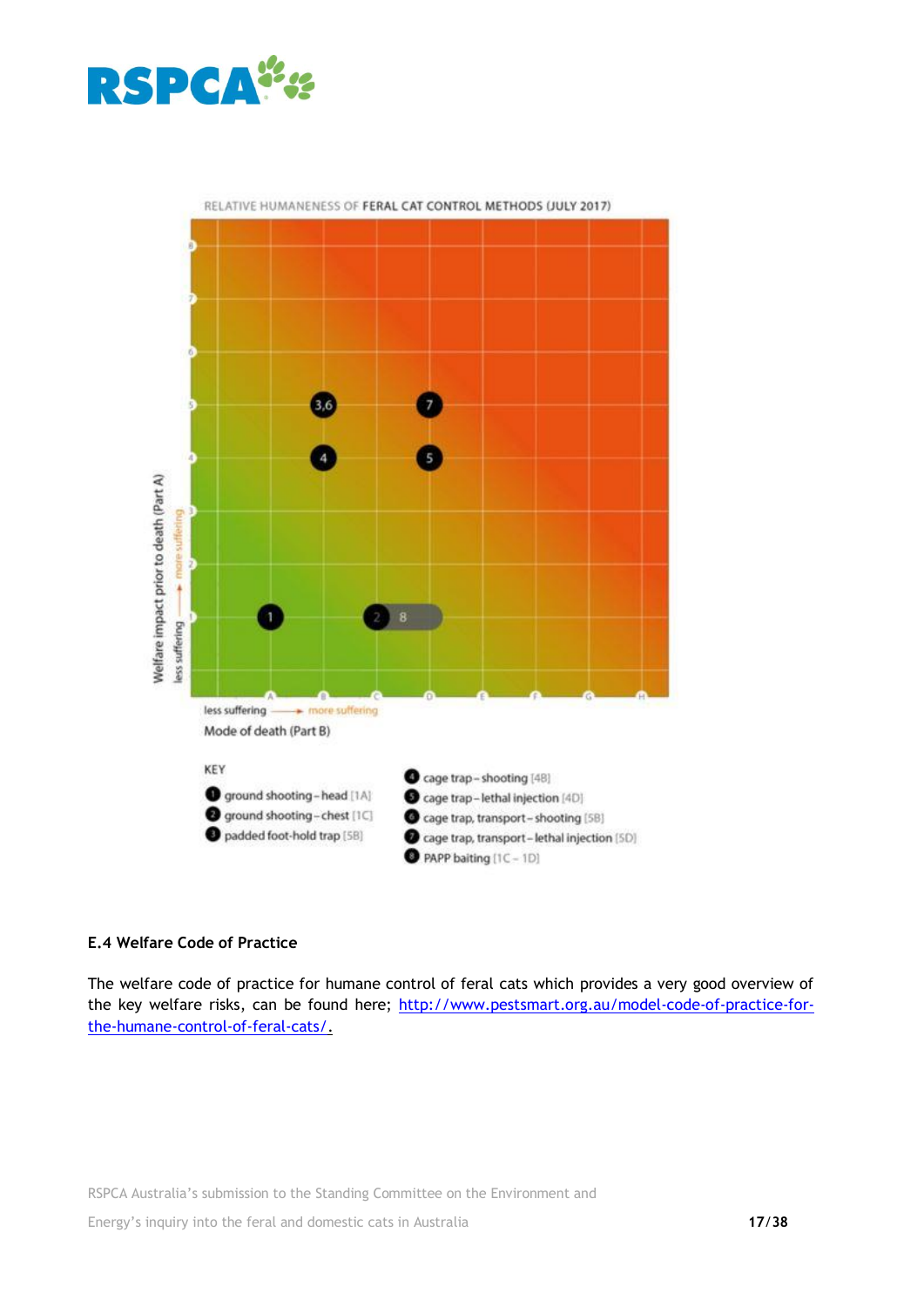

## **E.5 Standard Operating Procedures**

Currently there are three standards operating procedures for various feral cat control methods:

**CAT001 Feral cats - Ground shooting SOP** [http://www.pestsmart.org.au/ground-shooting-of](http://www.pestsmart.org.au/ground-shooting-of-feral-cats/)[feral-cats/](http://www.pestsmart.org.au/ground-shooting-of-feral-cats/)

**CAT002 Feral cats - Cage trapping SOP** [http://www.pestsmart.org.au/trapping-of-feral-cats](http://www.pestsmart.org.au/trapping-of-feral-cats-using-cage-traps/)[using-cage-traps/](http://www.pestsmart.org.au/trapping-of-feral-cats-using-cage-traps/)

**CAT003 Feral cats – Padded jaw traps SOP** [https://pestsmart.org.au/trapping-of-feral-cats](https://pestsmart.org.au/trapping-of-feral-cats-using-padded-jaw-traps/)[using-padded-jaw-traps/](https://pestsmart.org.au/trapping-of-feral-cats-using-padded-jaw-traps/)

A SOP is currently being developed for the use of 1080 baits but is not currently available. There is no SOP for exclusion fencing or for shooting trapped cats.

#### **Recommendations**

All government funded and/or coordinated feral cat management programs should require compliance with the welfare code and relevant standard operating procedures.

There is an urgent need for the feral cat welfare code of practice and SOPs to be regulated under state/territory animal welfare legislation.

## **E.6 Feral cat control methods**

#### *E.6.1 Ground shooting*

Based on the matrix, ground shooting using a head shot is the most humane method compared to trapping, ground shooting using a chest shot or baiting using 1080 or PAPP. To achieve a humane head shot, the operator must be competent and use the appropriate firearm and ammunition. The best practice approach is set out in the standard operating [CAT001 Feral cats -](http://www.pestsmart.org.au/ground-shooting-of-feral-cats/) Ground shooting. If the correct firearm and ammunition are used, a well-placed head shot (with the brain as the point of aim) will result in immediate unconsciousness and death. When there is adequate damage to the brain and the animal does not regain consciousness there will be no suffering. In contrast, with chest shots (which cause damage to the heart and lungs) the time to unconsciousness can range from seconds up to a few minutes. When an animal is shot in the chest, the time to loss of consciousness and the time to death will depend on which tissues are damaged and, in particular, on the rate of blood loss and hence how long it takes for the brain to have insufficient oxygen. Loss of consciousness and death is likely to be quicker when animals have been shot in the heart. However, compared with head shot animals, those that are chest shot have a higher risk of remaining conscious and suffering for a short period prior to death. During severe bleeding they are likely to feel a sense of breathlessness and potentially some anxiety and confusion before they lose consciousness. Head shooting should be carried out at all times, unless it is not possible in exceptional circumstances or where it is necessary on welfare grounds to use a chest shot.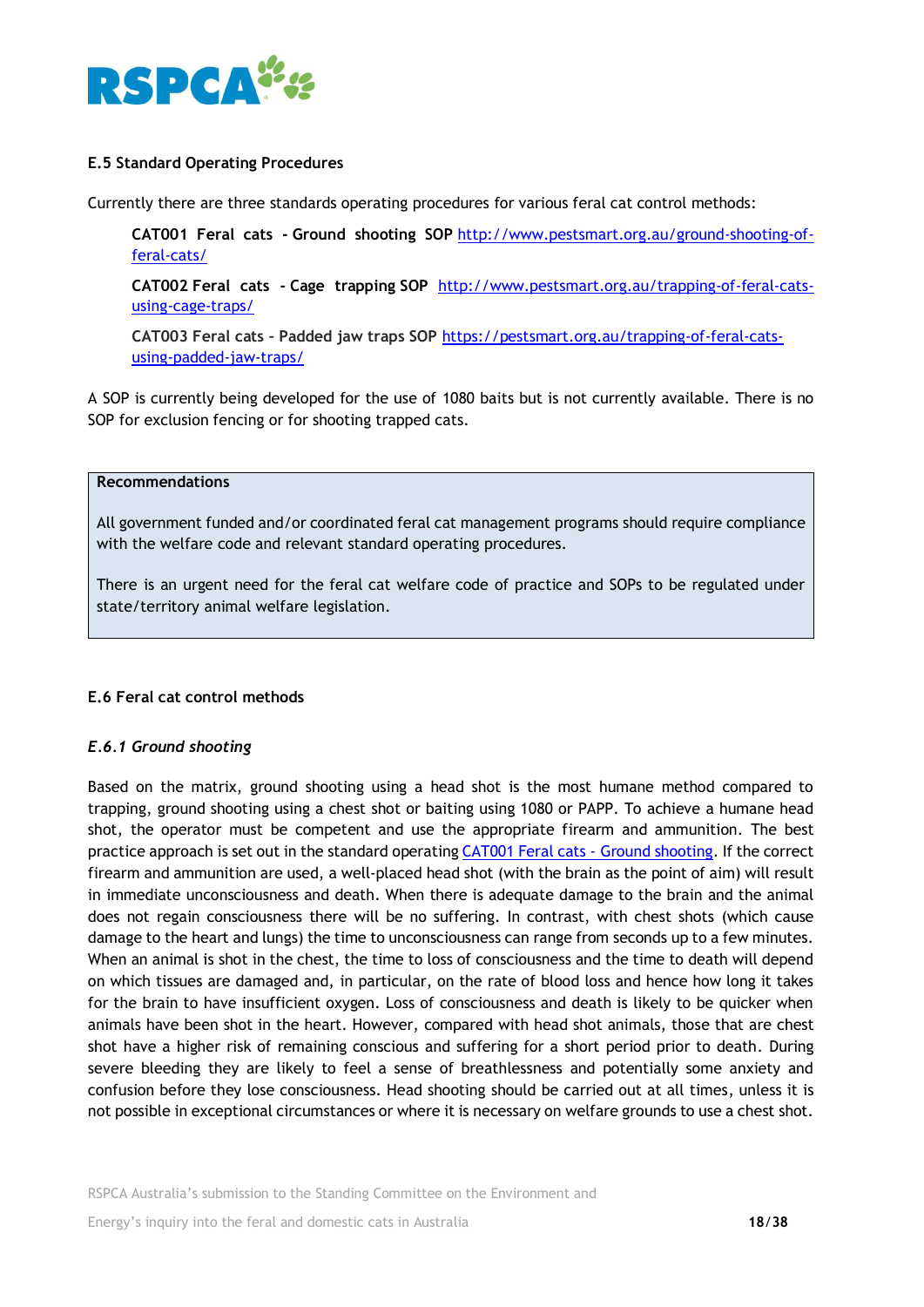

Ground shooting of feral cats should only be carried out where there is no risk of domestic cats being shot and must only be done by operators who are deemed competent.

## **Recommendations**

The CAT002 Feral cats - [Cage trapping](http://www.pestsmart.org.au/trapping-of-feral-cats-using-cage-traps/) SOP and CAT003 Feral cats – [Padded jaw traps SOP](https://pestsmart.org.au/trapping-of-feral-cats-using-padded-jaw-traps/) should be revised to include detailed information for shooting a trapped feral cat or a separate SOP developed for this.

Landholders who use traps to control feral cats must be deemed competent in shooting a trapped cat or have a competent person available to shoot a trapped feral cat.

Members of the public should only use traps to control feral cats if they have undergone appropriate training and are authorised.

## *E.6.2 Trapping*

Trapping is a relatively common control method, particularly as it can be used by community groups or individual landholders. Cage trapping is quite commonly used but leg hold traps are also used in some areas. The relative humaneness matrix ranks cage trapping and shooting as being more humane than leghold traps. If trapping is required, cage rather than leghold traps should be used. Leghold traps are prohibited from general use in some jurisdictions, i.e. special or Ministerial exemption is required for their use in WA, Victoria and Tasmania. Studies have shown that trapped animals suffer injuries with soft-jawed leg hold traps [56,57]. Iossa et al [57] also stated that without appropriate legislation an acceptable level of welfare for trapped animals could not be provided. A survey of North American conservation officers found that nearly half supported prohibiting the use of traps on the basis that they caused pain and distress, were not necessary tools and harmed non-target animals [58]. Critical to minimising pain and suffering is the requirement to check traps at least daily. Animals trapped for several days can experience significant suffering including exposure to excessive heat and cold as well as attack from predators including ants. To help mitigate these risks, trials conducted on Kangaroo Island ensured that all cage traps were surrounded with a line of Coopex™ insecticide to minimise the risk of baits attracting ants and captured animals subsequently being injured. Traps were covered with hessian bags to provide shade for captured animals [59]. These trials also found that cage trapping is an effective tool for feral cat management on the Dudley Peninsula of Kangaroo Island.

It is of concern that members of the public, either as individuals or as part of a community group, may be encouraged to trap and kill feral cats. The RSPCA does not consider that the killing of feral cats by members of the public is an appropriate option. The killing of any animal must be done by an appropriately trained and experienced operator, who has the knowledge and skills to cause death without suffering. The RSPCA is concerned that, regardless of the method used, many members of the community would not have sufficient knowledge and skills to perform the humane killing of feral cats. In addition, in locations near residential areas, not all community groups would have ready access to microchip scanners and companion animal databases to identify any domestic pets before they are killed. Trapped feral cats are difficult to handle when trapped or cornered and domestic cats can also sometimes appear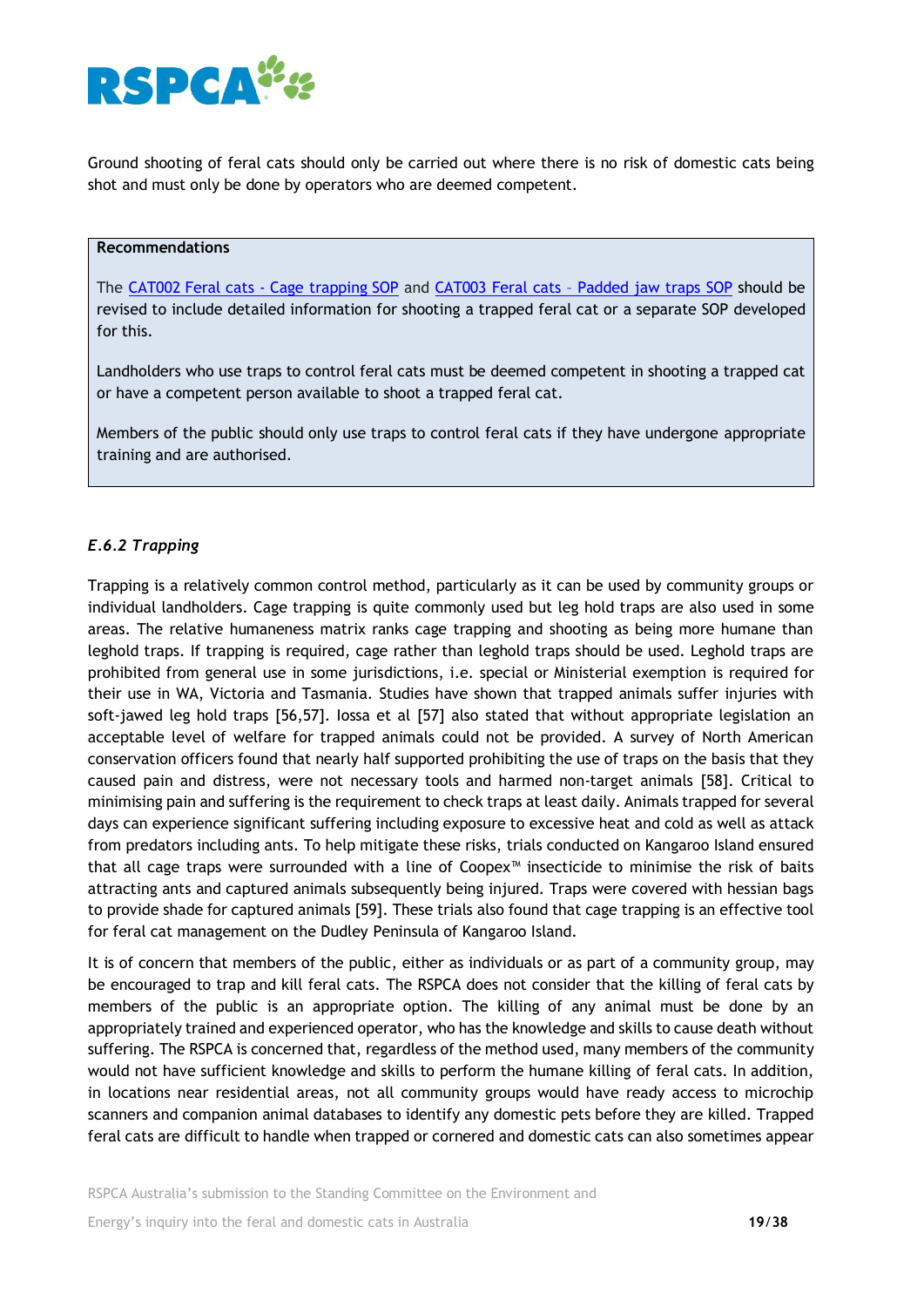

wild in these situations due to their fear. Therefore, it is virtually impossible to determine the sociability and ownership status of a trapped cat through visual assessment only. If lethal control is required, then the RSPCA believes that it should only be carried out as part of a government-supervised control program, which includes clear guidelines on humane procedures. Any person trapping cats should be required to comply with a mandatory standard operating procedure to minimise harm including either competently shooting the cat whilst in the trap or transporting a short distance for a competent person to shoot the cat in the cage trap (not suitable for leghold traps), with the latter being preferred. Trapping must not commence until arrangements are in place to ensure the prompt and humane shooting of trapped feral cats.

The details contained with CAT002 Feral cats - [Cage trapping](http://www.pestsmart.org.au/trapping-of-feral-cats-using-cage-traps/) SOP and [CAT003 Feral cats](https://pestsmart.org.au/trapping-of-feral-cats-using-padded-jaw-traps/) – Padded jaw [traps SOP](https://pestsmart.org.au/trapping-of-feral-cats-using-padded-jaw-traps/) are insufficient for shooting a trapped feral cat. The standard operating procedure should include details of how to safely and humanely shoot a trapped cat, i.e. recommended point of aim, distance from head, method to properly restrain the cat (as they become agitated in human presence) etc.

## *E.6.3 Baits – 1080 & PAPP*

#### *1080*

1080 has been extensively used for pest animal control in a variety of species over many years. The humaneness of 1080 has been questioned due to the pain and suffering experienced by both target and non-target species poisoned with 1080 [60]. On this basis, the RSPCA has advocated for many years for the use of more humane alternatives. Currently, there is work being done to register Eradicat®, a proprietary 1080 bait for feral cats to allow its use nationally. Currently, Eradicat® can only be used under experimental permit. The RSPCA is concerned about Eradicat® being registered as it will lead to more 1080 baiting which will result in more animals suffering. Efforts should be focused on reducing reliance on the use of 1080. The RSPCA has strongly advocated that as part of the registration process, the APVMA should require information relating to animal welfare considerations, similar to that required for environmental risks. This is not difficult given the humaneness assessment process developed as part of the relative humaneness model [55]. There is an urgent need to assess the relative humaneness of 1080 and for 1080 to be included in the relative humaneness matrix for feral cat control as well as a standard operating procedure being made available for 1080 use for feral cats. In reference to other relative humaneness matrixes (e.g. wild dog, fox, feral pig), 1080 scores relatively low in comparison to other methods.

## *Felixer™ grooming trap*

The Felixer™ grooming trap has been designed to help minimise non-target exposure of 1080 by using a sensor which detects feral cats whereupon a bolus containing 1080 is propelled from the trap to hit the cat on the body to be later ingested from self-grooming [61]. Recent studies on Kangaroo Island have shown that some cats may take up to 21 hours to die following toxin being delivered from the trap [59]. This potentially long period prior to death during which the animal suffers is of concern but the time from ingestion is not known, and so the time to death from ingestion may be less. Some cats died within 4-5 hours of ingestion. The dose used in the trap was 11mg of 1080, which is relatively high compared to a toxic bait containing 1080. However, the higher concentration is thought to be beneficial in causing a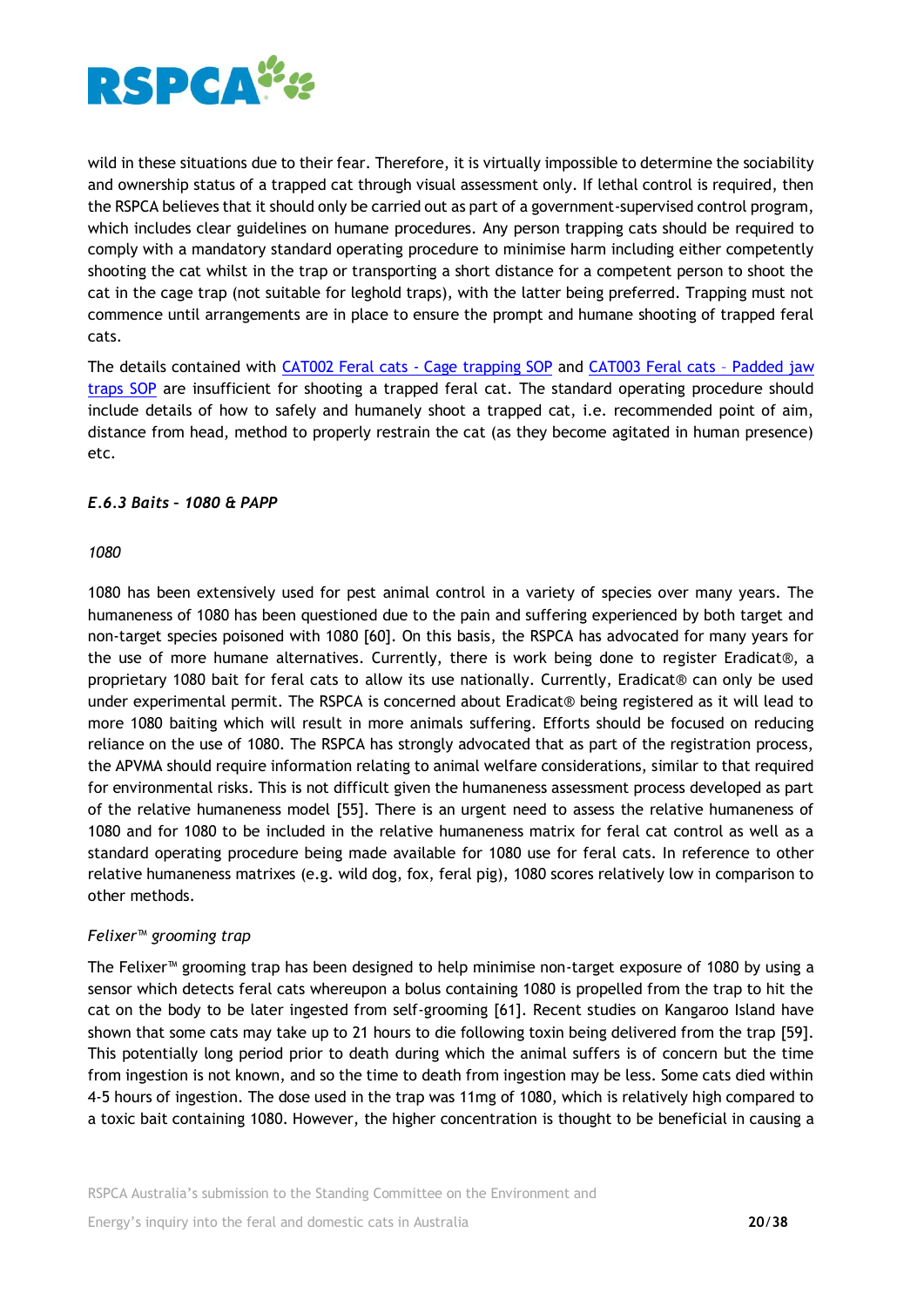

lethal effect much quicker compared to a lower dose. It is hoped that PAPP can replace the use of 1080 in the Felixer™ grooming trap, as PAPP is considered to be a more humane toxin.

### *PAPP*

The development and availability of PAPP provides access to what is considered to be a more humane toxin than 1080 as the mode of action of PAPP results in poisoned animals losing consciousness relatively quickly. This is a positive step to help reduce the reliance on 1080. It is recognised that some native species, particularly reptiles are sensitive to PAPP, thus necessitating its use when reptiles are less active, i.e. winter months. Although PAPP has been included in the relative humaneness matrix, a standard operating procedure is still to be written and made available.

#### *Non-target risks with toxic baiting*

An important consideration regarding toxic baiting is the risk of non-target poisoning, especially of threatened carnivorous native species. Unless ongoing population assessment of particular at-risk native species is undertaken, unintended negative impacts could be caused but not detected. Capacity to assess mortality of non-target species is limited as it is difficult to verify animals who have died unless carcasses are found, which may be difficult if they have been scavenged. Many papers do not report on the impact on non-target species. A study by Buckmaster et al [62] found five threatened species of birds and 21 species of threatened mammals were rated as possible consumers and recommended that baits should not be used in places and at times of the year where non-target species may have access.

The other risk posed by non-target species is the removal of baits which has been documented to be quite substantial with some baiting programs. Fleming et al [63] reported that 58% of meat baits used for aerial distribution for feral pig control were taken by birds. This can significantly affect the overall effectiveness of baiting. Birds may also drop baits in other areas where non-target animals may access them.

#### **Recommendations**

Priority must be given to finalising the SOP for use of PAPP bait.

Priority must be given to publishing the welfare assessment for 1080 baiting, inclusion in the relative humaneness matrix for feral cat control and the development of a SOP.

Priority must be given for welfare assessment of the Felixer™ grooming trap using 1080, inclusion in the relative humaneness matrix for feral cat control and the development of a SOP.

Increased assessment of the risks of non-target species poisoning.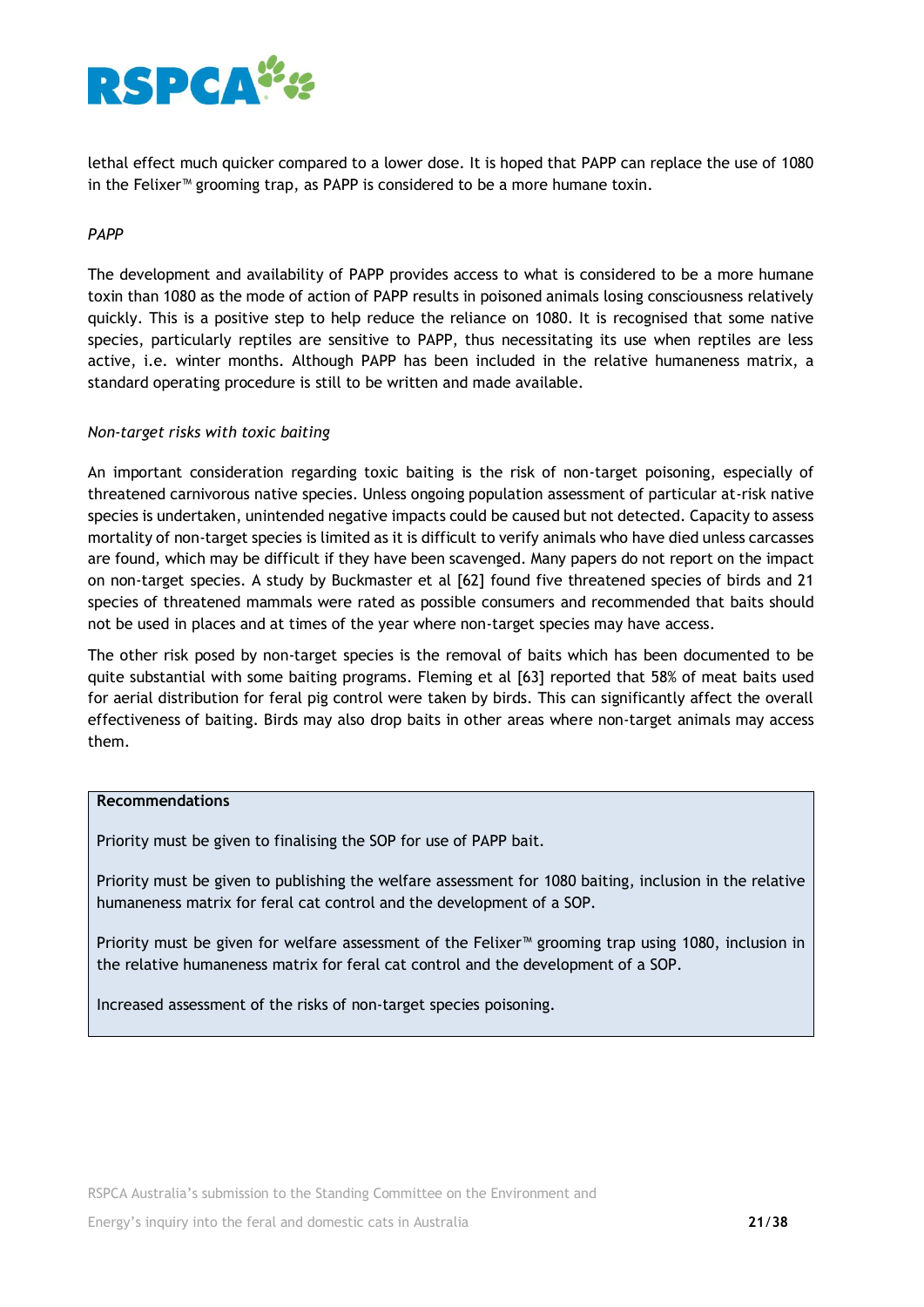

## *E.6.4 Bow hunting*

It should be noted that hunting should not be considered as an effective form of pest animal control and some practices which are inhumane such as bow hunting, should not be permitted.

## *E.6.5 Exclusion fencing*

The [Australian Wildlife Conservancy](https://www.australianwildlife.org/) (AWC) has established wildlife sanctuary zones to protect many threatened species from feral cat and fox predation. Ongoing monitoring indicates that these programs are associated with increases in numbers of several vulnerable species. The AWC is a private not-forprofit organisation which relies primarily on donations and sponsorship to operate programs for native species conservation and protection. The AWC plays an important role to conserve threatened species in specific locations through exclusion fencing as control work continues in adjacent areas not protected by fencing. Although costly to erect and maintain, this approach can be effective in preserving some species that would otherwise face extinction.

From a welfare perspective, exclusion fencing appears to be relatively humane but may pose a risk of injury to animals fleeing threats or are unable to avoid the fence. There is limited information available on the assessment of this method in terms of animal welfare. This is essential to determine the relative humaneness of this method. It would also be useful for a standard operating procedure to be developed. As part of the welfare assessment it would be helpful to include any impacts on non-target species.

### **Recommendations**

Welfare assessments should be conducted on the use of exclusion fencing for feral cat control, mainly regarding impacts on non-target species.

Based on the welfare assessments, exclusion fencing should be included in the feral cat control methods humaneness matrix and a standard operating procedure should be developed.

## *E.6.6 Biocontrol*

Most biological control agents rely on causing disease; a process that is likely to result in prolonged suffering for affected animals and that would place thousands of owned domestic cats and potentially other related species at risk. It seems prudent to gauge public opinion on this issue as a priority rather than spending considerable funding on investigating potential biocontrol agents only to find that the public strongly opposes their use. Biological control using feline panleucopaenia virus (FPLV) integrated with other methods such as trapping, baiting and shooting achieved success in eradicating feral cats from the sub-Antarctic Marion Island [64]. Clinical signs associated with FPLV include fever, anorexia, depression, lethargy, vomiting and diarrhoea with death resulting from secondary bacterial infection, dehydration or shock [65]. Sudden death is also reported, especially of kittens less than one year of age. The RSPCA does not support the use of infectious agents which cause pain, suffering and distress for pest animal control. Furthermore, the use of infectious agents also poses disease risk to domestic animals;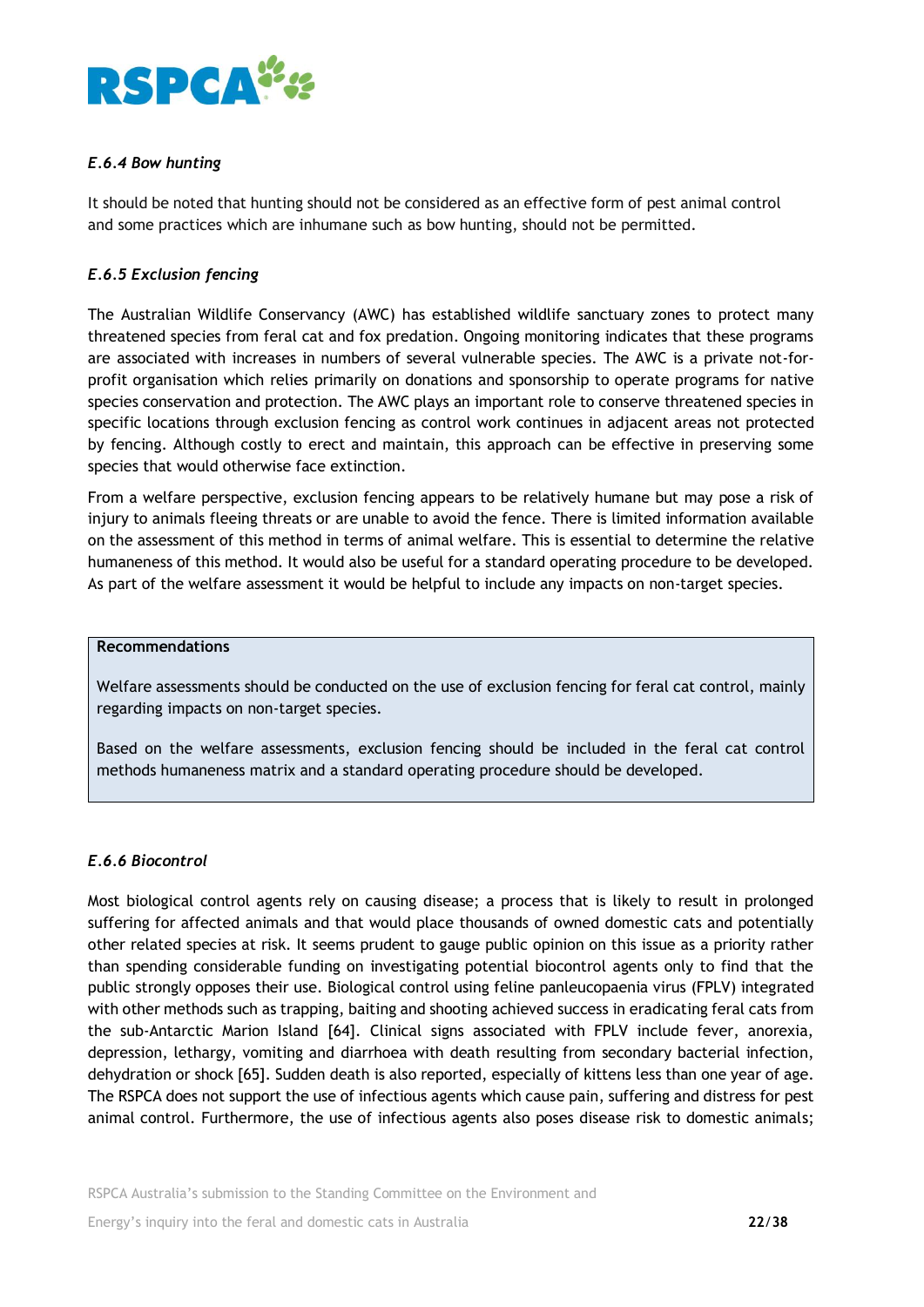

this has occurred with rabbit calicivirus where many pet rabbits have succumbed to the virus causing significant animal suffering and immense distress to their owners.

#### **Recommendation**

Biological control using a disease-causing agent should not be pursued as a potential feral cat control method.

#### *E.6.7 Gene technology*

Gene editing appears to offer potential benefits in terms of providing non-lethal control of pest animals [66]. However, there are many ethical and welfare issues which need to be investigated thoroughly prior to commencement of researching the application of this technology for conservation purposes. Due to the significant amount of work and investment as well as public debate, which is required to assess the feasibility of this option, it is likely to be many years before research relating to its use for feral cat control will commence.

### *E.6.8 Other methods*

Some novel research has been conducted to reduce the impact of feral cat predation including predator avoidance training of greater bilbies which was shown to have some potential benefits but further work is required [67]. Another study of burrowing bettongs in a fenced enclosure demonstrated that in situ predator exposure could be used as a method to improve the anti-predator responses of predator-naïve threatened species populations [68]. A recent review by Doherty et al [69] highlights the importance of managing the interaction between lethal and non-lethal control methods especially fire, grazing, food and trophic cascades. The authors also noted that control via ecosystem management and investigation of the potential for native fauna to coexist with feral cats are important areas for future research.

#### *Bounties*

In 2016, the Banana Local Council in Queensland declared a bounty on feral cats. Several papers, including those by [70–72], all advise against the use of bounty systems due to lack of cost-effectiveness, potential to result in fraud, risk of compromised animal welfare and improbability of an appreciable reduction in the target species.

#### **Recommendation**

Relevant agencies should not introduce bounties for feral cats.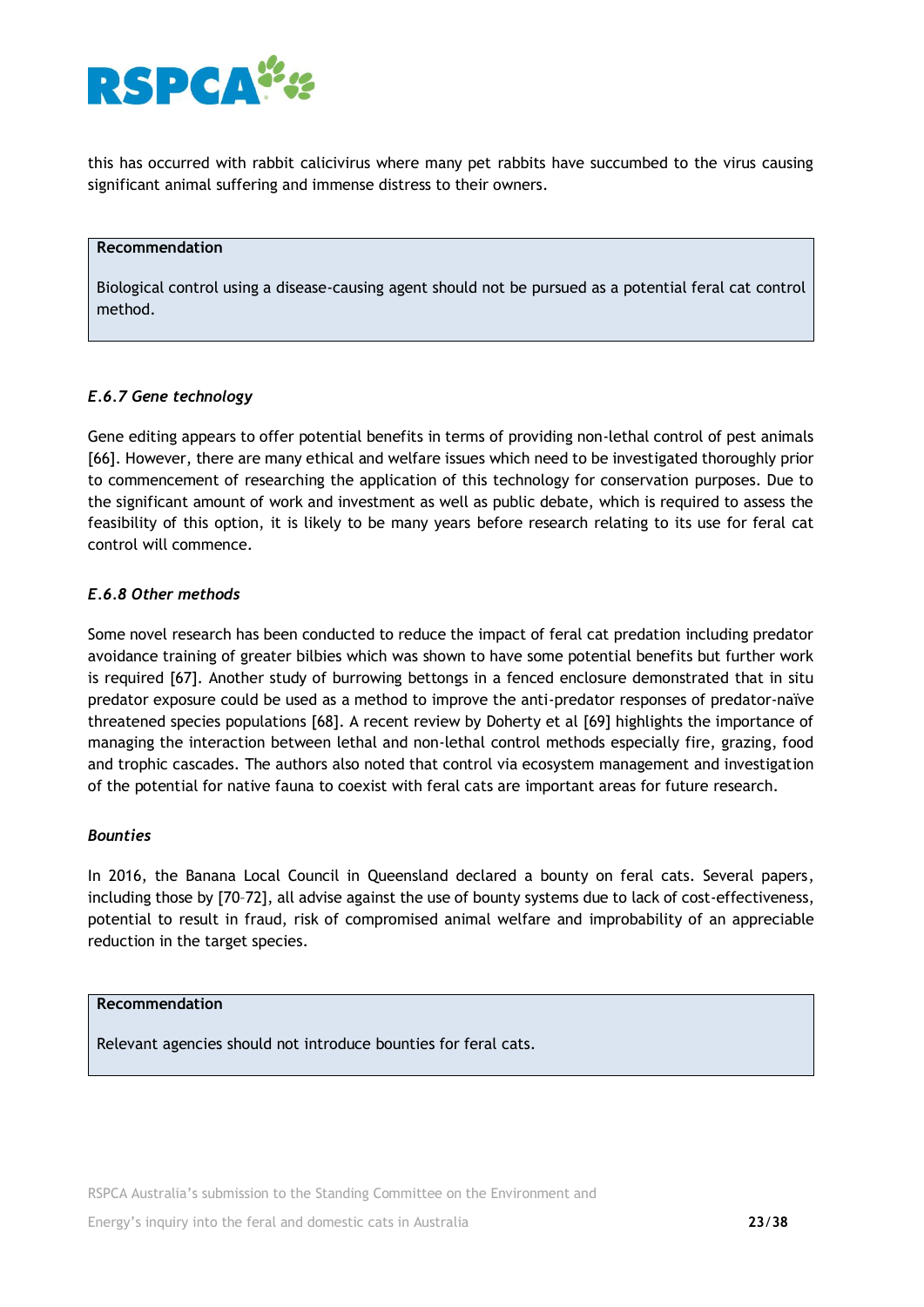

## **E.7 Control of domestic unowned cats in urban and peri-urban areas**

The control of domestic unowned cats in urban and peri-urban areas has been overlooked in the Terms of Reference. This is likely because there is some confusion within the literature and public arena with free-roaming semi-owned and unowned domestic cats in highly modified landscapes often being mistakenly referred to as feral cats. However, the methods of control for domestic unowned cats in urban and peri-urban areas must be examined separately from feral cat control measures as these are different cat populations and management strategies must be tailored to the cat population to be effective. In addition, these various cat populations are viewed differently by the public; this may mean differences in perceived acceptability of control methods for these cats. Furthermore, the potential threat posed to domestic pets or other non-target animals who may be exposed in urban and peri-urban areas to some of the feral cat control methods (such as poisons) affects the public's acceptance of these measures in urban and peri-urban areas [8]. Many members of the community are opposed to lethal cat control programs, particularly in urban areas [73–78] and non-lethal cat control measures, or even inaction, are more often accepted [79,80]. There is often a significant disparity between public opinion and the operating policy of local governments, animal control and even some welfare organisations [81].

Further detail on control of free-roaming semi-owned and unowned domestic cats is given in section H on the interaction between domestic cat ownership and the feral cat problem, and best practice approaches to the keeping of domestic cats in this regard.

The RSPCA also considers that exclusion of 'humaneness' from the inquiry's terms of reference is disappointing given the increasing community concern relating to the treatment of animals.

# **F. Efficacy of import controls for high risk domestic cat varieties to prevent the impacts of feral and domestic cats, including on native wildlife and habitats**

It is essential to retain import prohibition on hybrid breeds including Savannah cat, Safari cat, Chausie and Bengal. It is difficult to assess the efficacy of import control for these high-risk breeds to prevent biodiversity risks. As with any breed identification, it may be difficult to ascertain the true breed of an imported cat without genetic testing, so it is unclear as to how border security ascertains the true breed of imported cats. Illegal importation, as with any prohibited animal species, is always a threat, although there does not seem to be any evidence that there is a demand for these high-risk cat breeds, which would otherwise encourage illegal importation.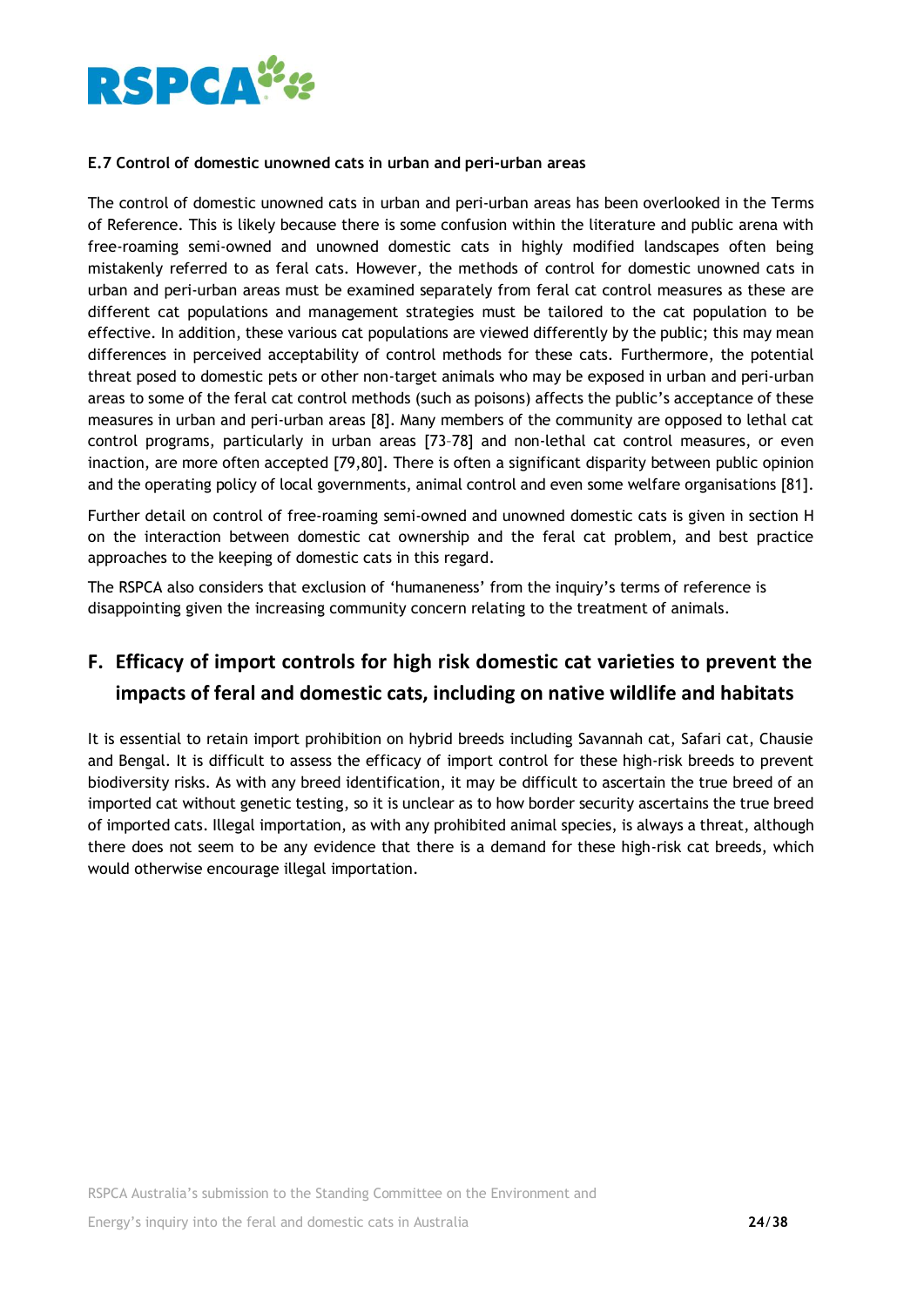

# **G. Public awareness and education in relation to the feral and domestic cat problem**

## **G.1 Domestic cats**

A combination of consistent public messages from government and animal welfare organisations, education programs in schools and social marketing campaigns can result in positive progress for cat management. Legislation alone is not an effective instrument for addressing cat population, nuisance and predatory issues.

It is important to note that research has shown that cat owners fail to perceive the magnitude of their cats' impacts on wildlife and are not necessarily influenced by ecological information. This has led to the conclusion that management options for the mitigation of cat predation appear unlikely to work if they focus simply on "predation awareness" campaigns or restrictions of cat freedom [82]. Rather, research has suggested that messages focusing 'wildlife protection' and 'cat benefit' messages and promoted as a part of "responsible pet ownership" initiatives increase motivation for owners to contain their cat [83]. Strong owner-cat bond has also been noted to be an important factor motivating owners to contain their cat to keep the cat safe [84,85].

Provision of information alone is not sufficient to change behaviours. Providing educational information does not necessarily mean individuals will read it and even if they do, knowledge alone does not change behaviour. It also depends on the influence and impact that this new knowledge brings and the person's desire and ability to overcome the barriers that are preventing them from making the behaviour change [86].

Another issue of concern is awareness and education in relation to use of cat traps by members of the public. For example, some RSPCA Member Societies regularly have cats brought in via traps with inadequate (and dangerous) handling techniques, no covering, bedding or water, and the cats appear to have been in the trap for a considerable time; all of which raise serious welfare concerns. Traps are hired (at hirer's own expense) from several commercial organisations. It is not known if members of the public understand how to use traps or have been given any proper instruction on how to use the traps they have hired.

In addition, some members of the public continue to feed and, consequently, encourage the survival and growth of cat colonies. This is seen in a number of areas by RSPCA Member Societies.

Public awareness and education in relation to cat management is vital but making it effective in changing the desired behaviours is challenging.

Changing community attitudes, beliefs and behaviours is vital to the success of every strategy to manage cat populations. An effective cat management campaign requires public support and a social license to act; insufficient community acceptance can delay or derail management efforts [8]. Education assists in community engagement which is a key component generating social license by involving individuals in planning and management [8]. Therefore, it is important to use best-practice principles of behaviour change and persuasive communication to improve the design of education programs. Education programs should focus on increasing cat owner understanding of the benefits of cat management (such as containment, identification and desexing of their cat) for individual cats and also to decrease the number of unwanted kittens and cats in shelters and pounds.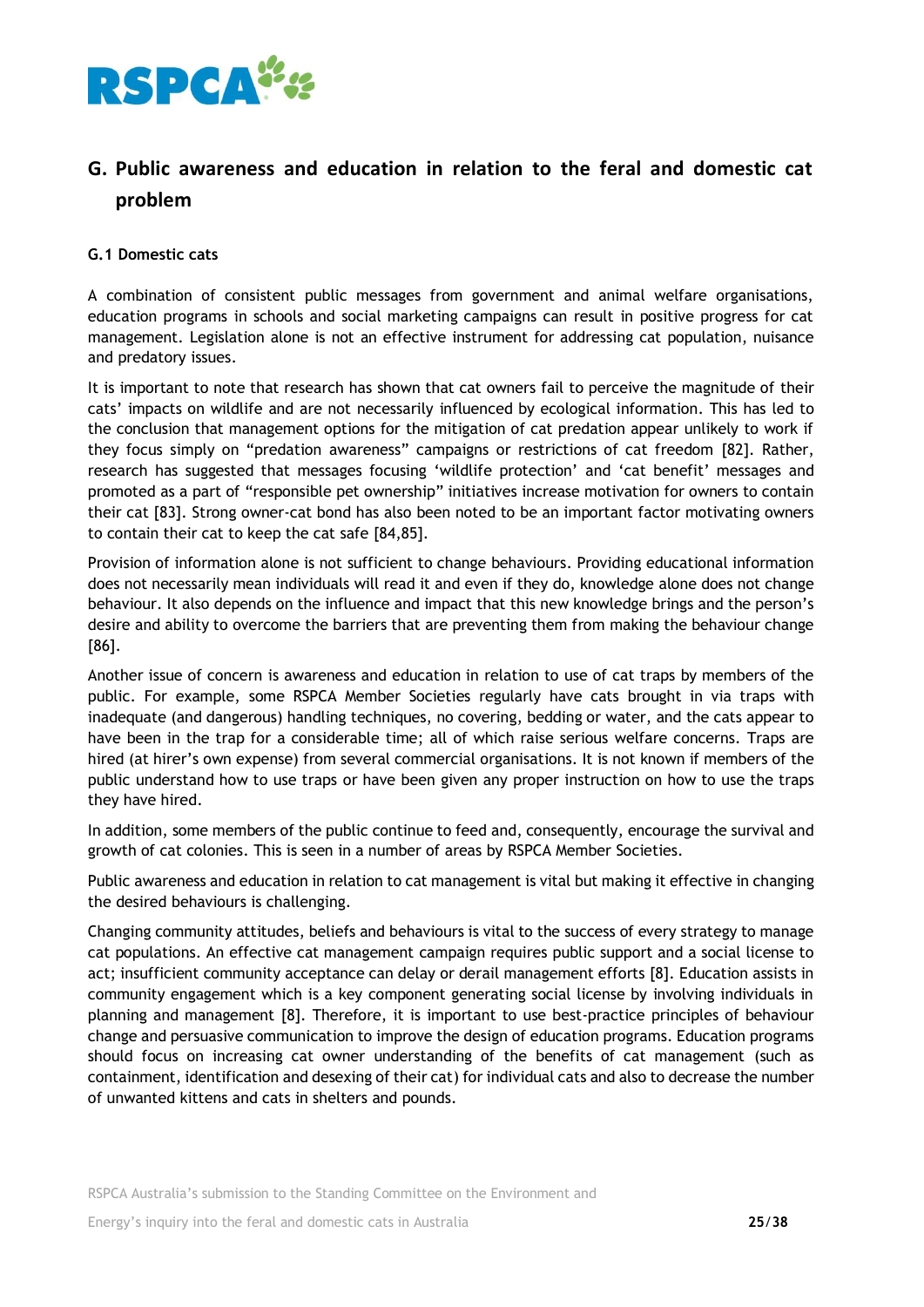

#### **Recommendations**

Changing community attitudes, beliefs and behaviours should be a key component of every strategy to manage cat populations.

Best-practice principles of behaviour change and persuasive communication should be used in the design of education programs.

Education programs should focus on increasing cat owner understanding of the benefits of cat management.

## **G.2 Feral cats**

Awareness among the general public about our native animals and an understanding of the challenge facing many threatened species appears to be lacking. Emphasising the need to kill feral cats results in demonisation of all cats and does not help the community to understand why feral cats need to be controlled. Language such as 'declaring war on cats' and quoting 'kill number targets' polarise views and can incite cruelty to all cats as well as reduce acceptance of feral cat control programs. The RSPCA advocates that education programs must be comprehensive and focus on the end goal in terms of conserving and protecting specific threatened species. Just promoting killing of feral cats, particularly as many people view domestic (roaming owned or unowned cats) as feral, leads to inhumane treatment of cats. People need to understand that well planned, conducted and evaluated programs are essential to achieve any measurable objectives. Communication of recovery of specific threatened species due to coordinated efforts is also essential to maintain interest and support for such programs and that any humane killing of cats is justified.

In addition to education initiatives, training is also essential for operators, both professional and landowners in the use of different control methods. Only competent operators should be permitted to undertake shooting and trapping of cats to ensure humaneness and effectiveness as well as human safety. As previously stated, compliance with the welfare code of practice for feral cat control and relevant standard operating procedures should be mandated through state/territory animal welfare legislation as a matter of urgency.

# **H. The interaction between domestic cat ownership and the feral cat problem, and best practice approaches to the keeping of domestic cats in this regard.**

There are various populations of cats which make up a larger, interconnected network of populations called a 'metapopulation'. This is a similar concept to the cat continuum described in Australia [87,88], which also incorporates the human-cat relationships involved, such as perception of ownership and feelings of responsibility for the cat, association time, attachment, caretaking and interaction behaviours, and the cat's dependence on humans. This concept is represented diagrammatically in Figure 1 which illustrates the fluid relationships between these different sub-populations and, in the process, demonstrates why they are so difficult to manage. This concept also shows how the owned and unowned domestic cat populations could potentially interact with the feral cat population and why it is necessary

RSPCA Australia's submission to the Standing Committee on the Environment and

Energy's inquiry into the feral and domestic cats in Australia **26**/**38**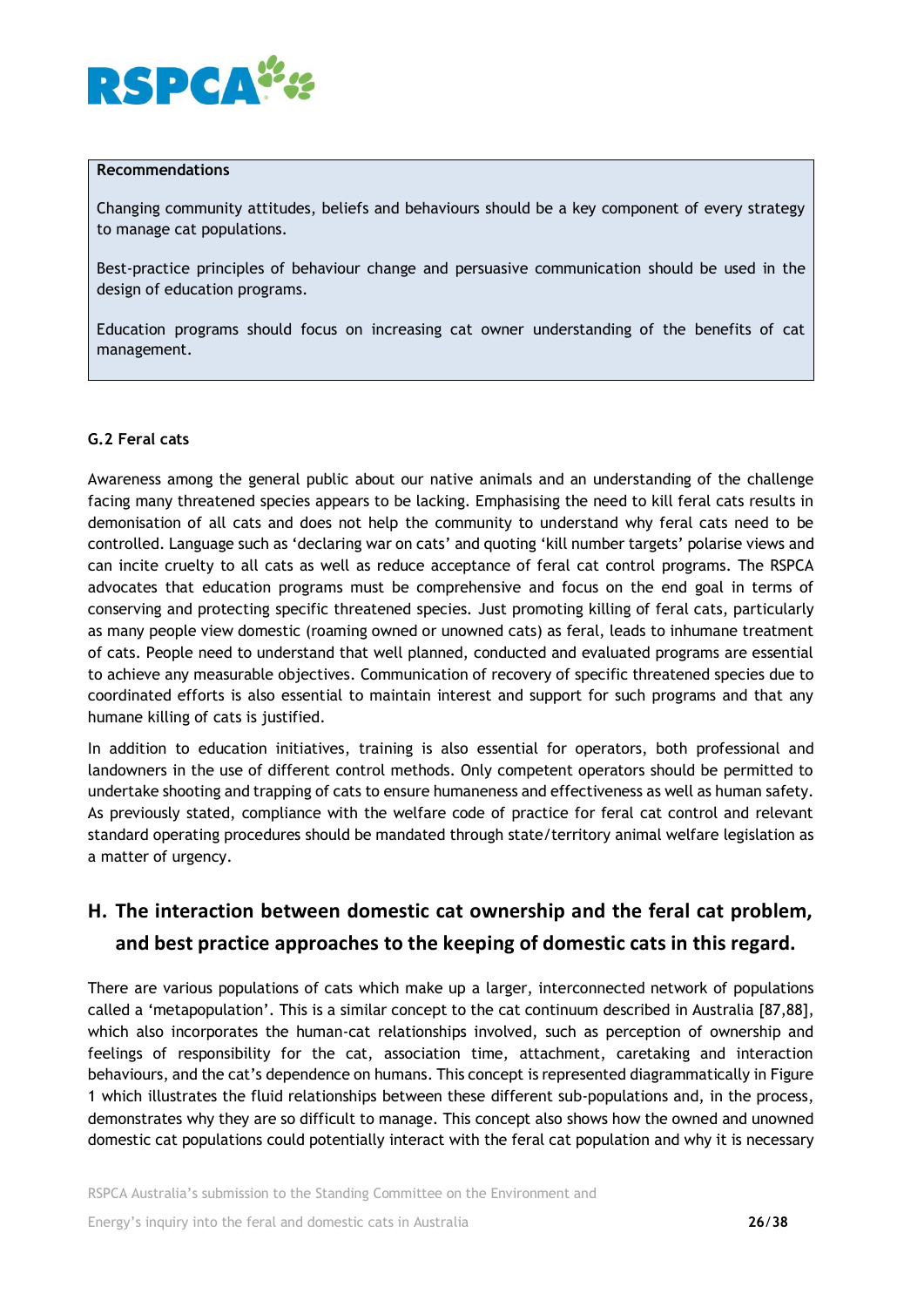

to manage all populations of cats holistically. It should be noted that it is currently unknown to what extent domestic cats, including unowned cats, contribute to the feral cat population. Woinarski et al [89] stated that this issue may be relatively insignificant compared to other factors.

**Figure 1:** Populations of cats and their interactions with humans (adapted from Zito 2015 with additional input from Andrew Byrne)



## **H.1 Humane management of cats**

The problem of unwanted cats in urban areas is anthropogenic and, consequently, requires stakeholder and community engagement to devise cat management plans that have a good chance of success [79]. In order to achieve this, relevant social, cultural, political and economic issues must be considered [79]. Different approaches are needed to address owned and unowned cat populations. This has been acknowledged in the South Australian Cat Management Plan [41], Australian Cat Action Plan [39] and the Tasmanian Cat Management Plan (although semi-owned cats are not specifically addressed in this plan) [90].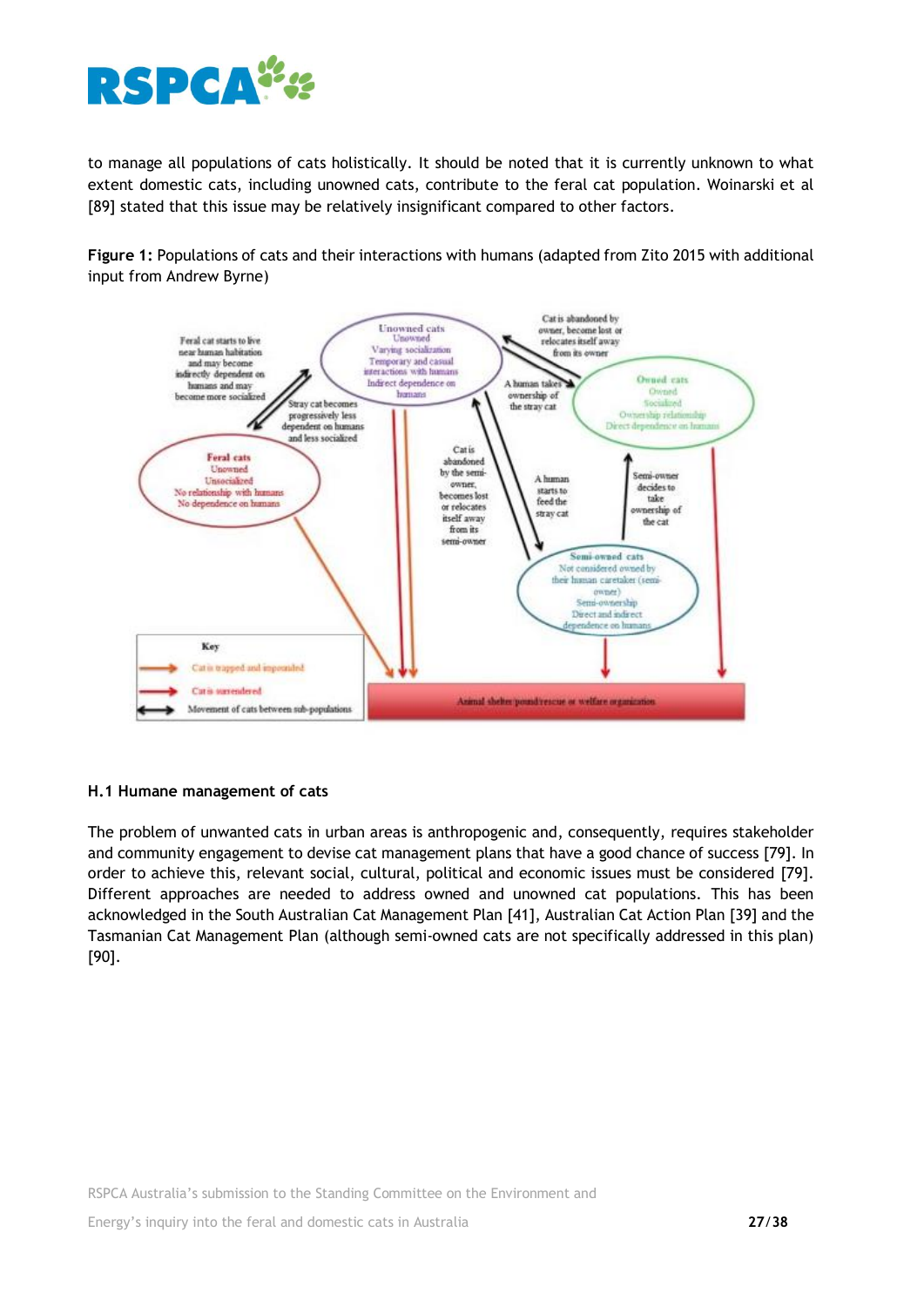

There are three main strategies that can be used to reduce unowned and semi-owned cat populations:

- Limiting the flow of cats from the owned cat population into the unowned and semi-owned populations by reducing abandonment and the incidence of cats roaming and not returning home and the production of unwanted kittens.
- Reducing the number of unowned and semi-owned cats through removal of cats (through adoption, or euthanasia if the cat in unwell or injured; trap and kill programs should not be considered as an effective long-term solution to cat management).
- Controlling reproduction of unowned and semi-owned cats and supporting the long-term responsible care of semi-owned cats.

There are three main strategies that can be used to manage owned cats:

- Desexing to prevent the birth of unwanted kittens (particularly pre-pubertal desexing).
- Cat containment to prevent cats wandering, becoming lost and to reduce the risk of predation
- Reducing loss, surrender or abandonment of cats by their owners by addressing the reasons why this occurs (for example, behavioural issues, inability to find accommodation that allows cats, financial hardship).

Further detail can be found on all of these aspects of cat management in RSPCA's [Identifying Best](https://kb.rspca.org.au/bfd_download/identifying-best-practice-domestic-cat-management-in-australia-may-2018/)  [Practice Domestic Cat Management in Australia: A Discussion Paper](https://kb.rspca.org.au/bfd_download/identifying-best-practice-domestic-cat-management-in-australia-may-2018/) (provided as an attachment). Key recommendations on managing unowned, semi-owned and owned cats are given below.

#### **Recommendations**

Cat management plans and strategies should recognise semi-owned cats as a separate category to unowned cats and ensure that cat semi-owners are specifically targeted in education, desexing and other relevant cat management programs.

Trap and kill programs should not be considered as an effective long-term solution to cat management. Where trapping is used, procedures should follow best practice and include a community education program and a process for adoption of kittens and cats.

A research study should be conducted to evaluate whether a targeted low-cost desexing program, combined with education of cat semi-owners, is an effective tool for managing semi-owned cats.

Cat surrender and abandonment could be reduced through increasing the availability of cat-friendly rental accommodation and promoting the value of the human-cat bond.

Education programs are needed to increase the acceptance and uptake of 24-hour cat containment, with subsequent regulation in areas of high conservation value.

Cat management plans should aim to increase the number of cats who are identified through mandatory microchipping*.*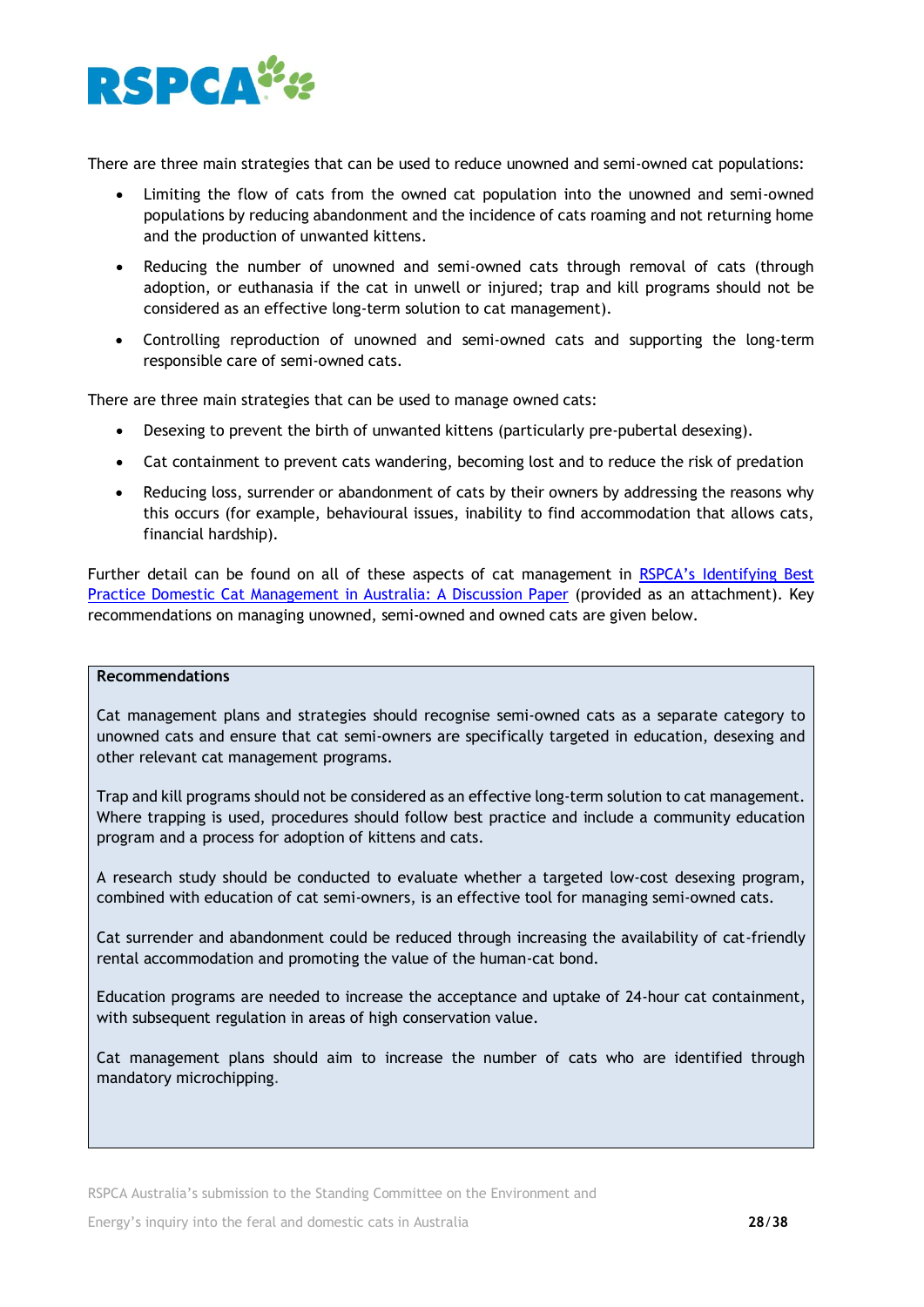

#### **Recommendations continued**

Mandatory desexing has the potential to be successful in reducing shelter and pound intake and euthanasia rates where it is well-promoted within the community, supported by veterinary practitioners, targeted at pre-pubertal desexing prior to sale or transfer, supported through targeted low-cost desexing programs and adequately enforced.

Increasing access to targeted low-cost desexing initiatives, especially areas of low socio-economic status or those overrepresented in shelter and pound intakes, should be considered a key strategy for domestic cat management.

The promotion of pre-pubertal desexing as normal practice is key to reducing the number of unwanted kittens born. Engagement with cat owners and the veterinary community is vital to increase acceptance and uptake of pre-pubertal desexing by veterinary practitioners.

Further research is required to inform future cat management strategies and ensure that limited resources are effectively targeted. This will require allocation of resources, coordination and priority setting at a national level.

#### **Low cost desexing initiative case study – RSPCA Victoria**

RSPCA Victoria recently set up the Glenelg cat desexing project, but the low-cost desexing initiative did not have the community uptake initially aimed for. The program was developed following the Glenelg Shire Council requesting assistance from RSPCA Victoria to address the over population of semi-owned and un-owned cats. The aim was to reduce the number of semi-owned and un-owned cats in the Glenelg shire area through high-volume desexing. The aim was to desex 175 cats over 5 days at each of the two clinics set up by RSPCA Victoria. However, only 139 cats were able to be desexed at one clinic and 114 at the other.

Several key learnings were identified following the evaluation of this project. Most notably it was found that community engagement was essential in people coming forward to have their cat desexed. For example, in reviewing the program it was noted that more targeted community engagement and education was required to enhance community uptake in the scheme. In addition, while the desexing program was low cost, it was found that removing the cost of desexing entirely for some people in the community may have been beneficial.

In the prevention pilot discussed under community engagement some of these learnings from the Glenelg project were adopted and a different approach tried. For example, RSPCA Victoria let the community know through more targeted advertising that they were 'here to help' with no mention of specific costs of services – this appeared to make people feel more comfortable in coming forward and asking for the assistance that they needed. In addition, the work of our Community Liaison Officer was invaluable as this enhanced RSPCA Victoria's knowledge of, presence in and engagement with the local community.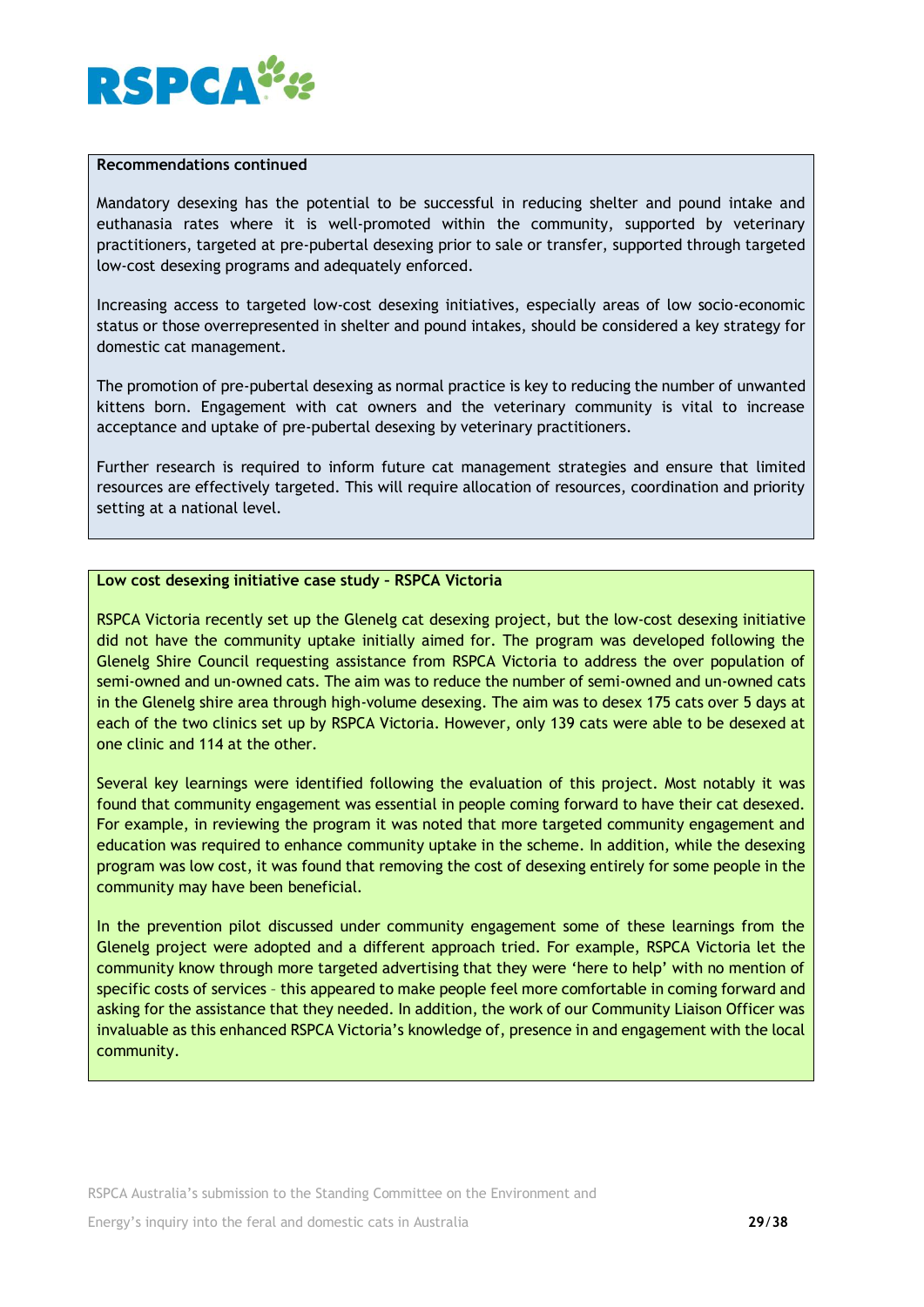

### **Low cost desexing initiative case study – RSPCA Queensland**

For the past six years, RSPCA Queensland has been running Operation Wanted, a desexing campaign that is a collaboration between RSPCA Qld, local councils and local veterinarians offering 20% Off desexing by pre-registering with Operation Wanted through the website. A total of 208 veterinary practices from 27 council regions signed up to participate in 2019.

Over the program's life approximately 54,000 cats have been desexed through the program.

This program demonstrates the public desire for such services with people registering to participate even if they were from council areas that had no veterinary clinic participating but were in reach of other areas that do have a participating veterinary clinic. In addition, the program even has people coming from interstate to have their cats desexed through the program.

#### **Cat containment case study – RSPCA Australia**

The RSPCA advocates for keeping cats safely and happily contained at home. RSPCA has provided public education and information on this topic via the [RSPCA Australia Guide on keeping your cat safe](https://kb.rspca.org.au/wp-content/uploads/2019/08/Keeping-your-cat-safe-and-happy-at-home-Jul-2019.pdf)  [and happy at home,](https://kb.rspca.org.au/wp-content/uploads/2019/08/Keeping-your-cat-safe-and-happy-at-home-Jul-2019.pdf) social media channels and new [website.](https://safeandhappycats.com.au/)

#### **Cat containment case study – RSPCA Victoria**

*An example of a joint initiative to promote cat containment between RSPCA Victoria and Zoos Victoria*

RSPCA Victoria and Zoos Victoria's joint campaign Safe Cat, Safe Wildlife was launched to promote cat containment and educate Victorian cat owners about how to provide cats with enriching and happy lives in the home to protect both their welfare and the welfare of Victoria's wildlife. The campaign has been targeted towards both individual cat owners, as well as veterinary clinics and local councils to promote this message. Across 2018 and 2019 over 20,000 individuals and organisations joined the Safe Cat, Safe Wildlife community. By signing up to the Safe Cat, Safe Wildlife, cat owners are able to share and access 'cat hacks' to transition their cat to indoors and provide them with enriching activities. Educational campaigns such as this, that do not demonise cats but rather aim to promote the benefits of cat containment for cats and other animals can be beneficial in promoting change in cat owner's attitudes and practices.

There is significant value in developing and implementing these types of community focused engagement and education campaigns as they can improve cat welfare and promote responsible cat ownership. Therefore, these types of programs should receive government funding and support.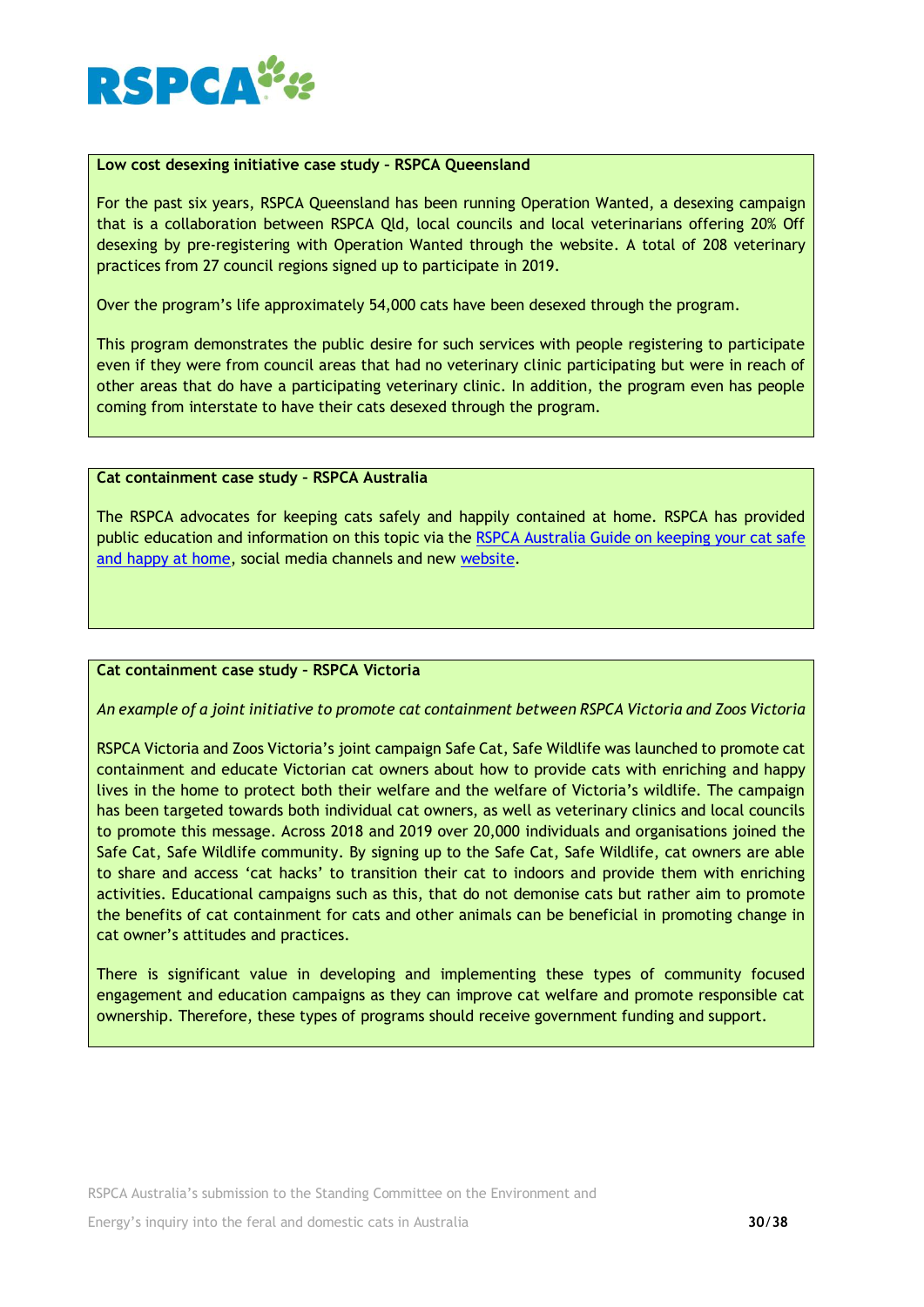

## **H.2 Driving behaviour change**

It is common for organisations to provide fact-based information to try and persuade individuals to change their current behaviours but the ease of use and ability to promote action is generally poor [85]. Communication techniques that may be more effective, such as commitment, prompts, goal setting, story-telling, descriptive norms, and likable and identifiable messengers are under-used, are not used effectively, such as the debunking of misinformation and framing of messages. There is evidence based guidance available on how to improve the behavioural effectiveness of cat management intervention designs [85]. In addition, it is known that knowledge transfer alone is not effective in changing behaviour; instead, behaviour theories have been used to create a practical framework linking drivers of and barriers to behaviour change with intervention strategies and policies to advance the management of cats [91,92].

# **References**

- [1] Dubois S, Fenwick N, Ryan E, et al (2017) International consensus principles for ethical wildlife control. Conservation Biology. 31:753–760.
- [2] Aguilar G, Farnworth M (2012) Stray cats in Auckland, New Zealand: Discovering geographic information for exploratory spatial analysis. Applied Geography. 34:230–238.
- [3] Finkler H, Terkel J (2012) The contribution of cat owners' attitudes and behaviours to the freeroaming cat overpopulation in Tel Aviv, Israel. Preventive Veterinary Medicine. 104:125–135.
- [4] Alberthsen C, Rand J, Bennett P, et al (2013) Cat admissions to RSPCA shelters in Queensland, Australia: Description of cats and risk factors for euthanasia after entry. Australian Veterinary Journal. 91:35–42.
- [5] Casey R, Vandenbussche S, Bradshaw J, et al (2009) Reasons for relinquishment and return of domestic cats (*Felis silvestris catus*) to rescue shelters in the UK. Anthrozoös. 22:347.
- [6] Marston L, Bennett P (2009) Admissions of cats to animal welfare shelters in Melbourne, Australia. Journal of Applied Animal Welfare Science. 12:189–213.
- [7] Toukhsati S, Young E, Bennett P, et al (2012) Wandering cats: attitudes and behaviors towards cat containment in Australia. Anthrozoös. 25:61–74.
- [8] Deak B, Ostendorf B, Taggart D, et al (2019) The significance of social perceptions in implementing successful feral cat management strategies: a global review. 1–14.
- [9] Animal Medicines Australia (2019) Pets in Australia; Barton ACT, Australia.
- [10] Commonwealth of Australia (2015) Threat abatement plan for predation by feral cats. Available online: http://www.environment.gov.au/system/files/resources/78f3dea5-c278-4273-8923 fa0de27aacfb/files/tap-predation-feral-cats-2015.pdf.
- [11] Legge S, Murphy B, McGregor H, et al (2017) Enumerating a continental-scale threat: how many feral cats are in Australia? Biological Conservation. 206:293–303.
- [12] Barratt D (1997) Predation by house cats, *Felis catus* (L.), in Canberra, Australia. I. Prey composition and preference. Wildlife Research. 24:263–277.
- [13] Lilith M, Calver M, Styles I, et al (2006) Protecting wildlife from predation by owned domestic cats: Application of a precautionary approach to the acceptability of proposed cat regulations. Austral Ecology. 31:176–189.
- [14] Hutchins M (2013) Impact of free-ranging domestic cats on wildlife. Journal of the American Veterinary Medical Association. 242:1339.
- [15] Loss S, Will T, Marra P (2013) The impact of free-ranging domestic cats on wildlife of the United States. Nature Communications. 4:1396.
- [16] Kitts-Morgan S (2015) Companion animals symposium: Sustainable ecosystems: Domestic cats and their effect on wildlife populations. Journal of Animal Science. 93:.
- [17] MacDonald E, Milfont T, Gavin M (2015) What drives cat-owner behaviour? First steps towards limiting domestic-cat impacts on native wildlife. Wildlife Research. 42:257–265.
- [18] Woinarski J, Murphy B, Legge S, et al (2017) How many birds are killed by cats in Australia ?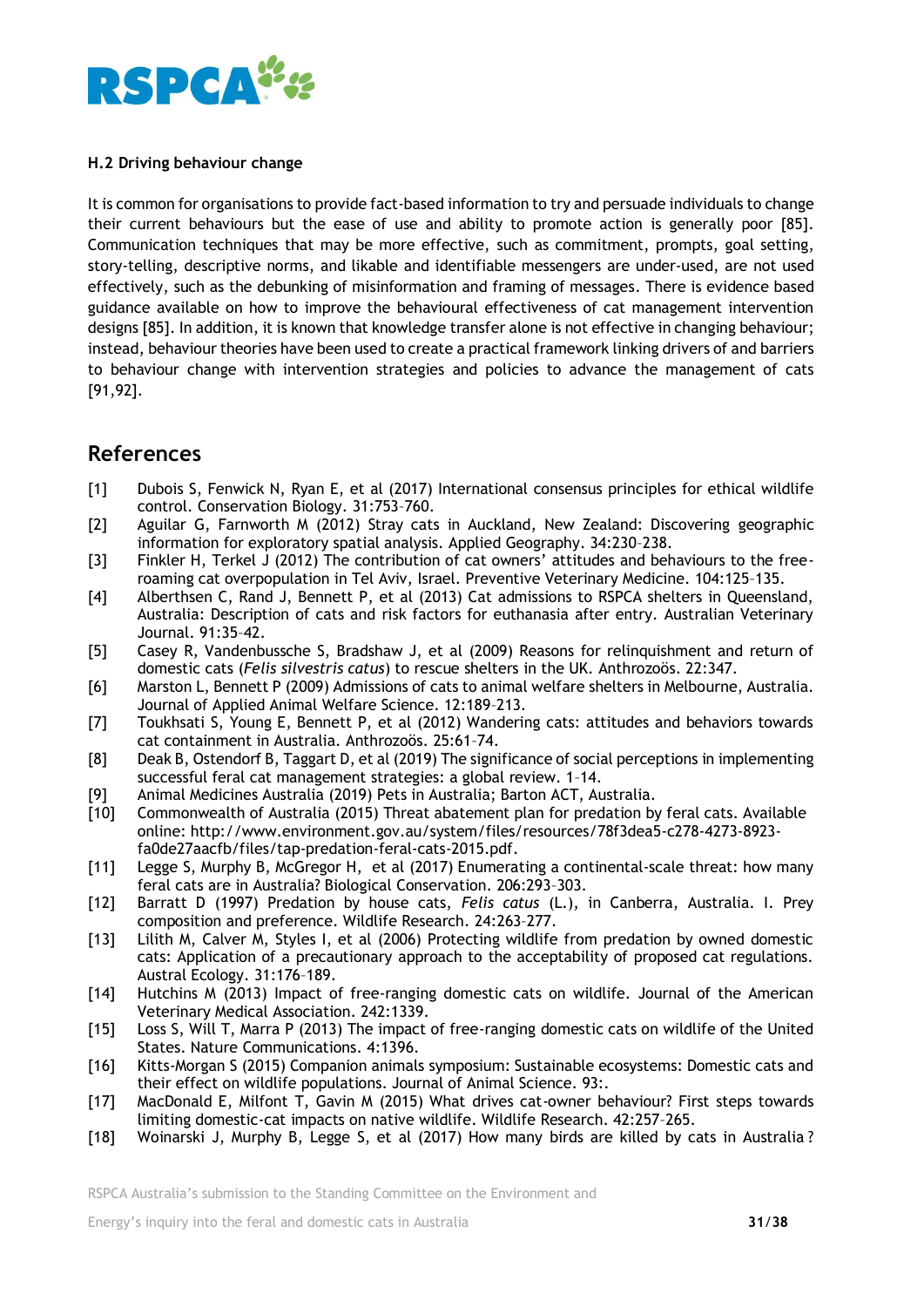

Biological Conservation. 214:76–87.

- [19] Bruce S, Zito S, Gates M, et al (2019) Predation and risk behaviors of free-roaming owned cats in Auckland, New Zealand via the use of animal-borne cameras. Frontiers in Veterinary Science. 6:1– 12.
- [20] Moseby K, Peacock D, Read J (2015) Catastrophic cat predation: A call for predator profiling in wildlife protection programs. Biological Conservation. 191.
- [21] Dickman C, Newsome T (2015) Individual hunting behaviour and prey specialisation in the house cat *Felis catus*: Implications for conservation and management. Applied Animal Behaviour Science. 173:76–87.
- [22] Eyles K, Mulvaney M (2014) Background paper; Options to improve cat management in the ACT.
- [23] Legge S, Woinarski J, Dickman C, et al (2020) We need to worry about Bella and Charlie: the impacts of pet cats on Australian wildlife. Wildlife Research. Doi: 10.1071/WR19174.
- [24] Matthews A, Dickman C, Major R (1999) The influence of fragment size and edge on nest predation in urban bushland. ECOGRAPHV Copenhagen. 22:349–356.
- [25] Baker P, Moloney S, Stone E, et al (2008) Cats about town: is predation by free-ranging pet cats *Felis catus* likely to effect urban bird populations? Ibis. 150(s1):86–99.
- [26] Moller A, Erritzoe J (2000) Predation against birds with low immunocompetence. Oecologia. 122:500–504.
- [27] Meek P (1998) Food items brought home by domestic cats *Felis catus* (L) living in Booderee National Park, Jervis Bay. In Proceedings of the Linnean Society of New South Wales; 120:43–47.
- [28] Jessup DA (2004) The welfare of feral cats and wildlife. Journal of the American Veterinary Medical Association. 225:1377–1383.
- [29] Grayson J, Calver M, Lymbery A (2007) Species richness and community composition of passerine birds in suburban Perth: is predation by pet cats the most important factor? In Pest or Guest: The Zoology of Overabundance. Eds: Lunney D, Eby P, Hutchings P, Burgin S. Royal Zoological Society of New South Wales: Mosman, NSW. 195-207.
- [30] Lilith M, Calver M, Garkaklis M (2010) Do cat restrictions lead to increased species diversity or abundance of small and medium sized mammals in remnant urban bushland? Pacific Conservation Biology. 16:162–172.
- [31] Cogger H, Dickman C, Ford H, et al (2017) Australian animals lost to bulldozers in Queensland 2013-15. WWF-Australia Report.
- [32] Taggart P, Fancourt B, Peacock D, et al. (2019) Variation in *Toxoplasma gondii* seroprevalence: effects of site, sex, species and behaviour between insular and mainland macropods. Wildlife Research.
- [33] Parameswaran N, O'Handley R, Grigg M, et al (2009) Vertical transmission of *Toxoplasma gondii* in Australian marsupials. Parasitology. 136:939–944.
- [34] O'Donoghue P, Rile M, Clarke J (1987) Serological survey for Toxoplasma infections in sheep. Australian Veterinary Journal. 64:40–45.
- [35] Robley A, Reddiex B, Arthur T, et al (2004) Interactions between feral cats, foxes, native carnivores, and rabbits in Australia. Arthur Rylah Institute for Environmental Research, Department of Sustainability and Environment.
- [36] Short J (2016) Predation by feral cats key to the failure of a long-term reintroduction of the western barred bandicoot (*Perameles bougainville*). Wildlife Research. 43:38–50.
- [37] Finn H, Stephens N (2017) The invisible harm: land clearing is an issue of animal welfare. Wildlife Research. 44:377.
- [38] McGregor H, Legge S, Jones M, et al (2014) Landscape management of fire and grazing regimes alters the fine-scale habitat utilisation by feral cats. PLoS ONE. 9:e109097.
- [39] Getting to Zero (2017) Australian Cat Action Plan, Animal Welfare League Queensland. Available online: https://www.g2z.org.au/pdf/G2Z Australian Cat Action Plan October 2017.pdf.
- [40] Roetman P (2017) The cat's out of the bag: secret lives of cats revealed. Available online: http://www.unisa.edu.au/Media-Centre/Releases/2017-Media-Releases/The-cats-out-of-thebag-secret-lives-of-cats-revealed/#.WwOgckiFPcc.
- [41] RSPCA South Australia, Animal Welfare League of South of Australia (2019) Cat Management Plan for South Australia. Available online: https://awl.org.au/sites/default/files/awl\_rspca\_cat\_management\_plan.pdf.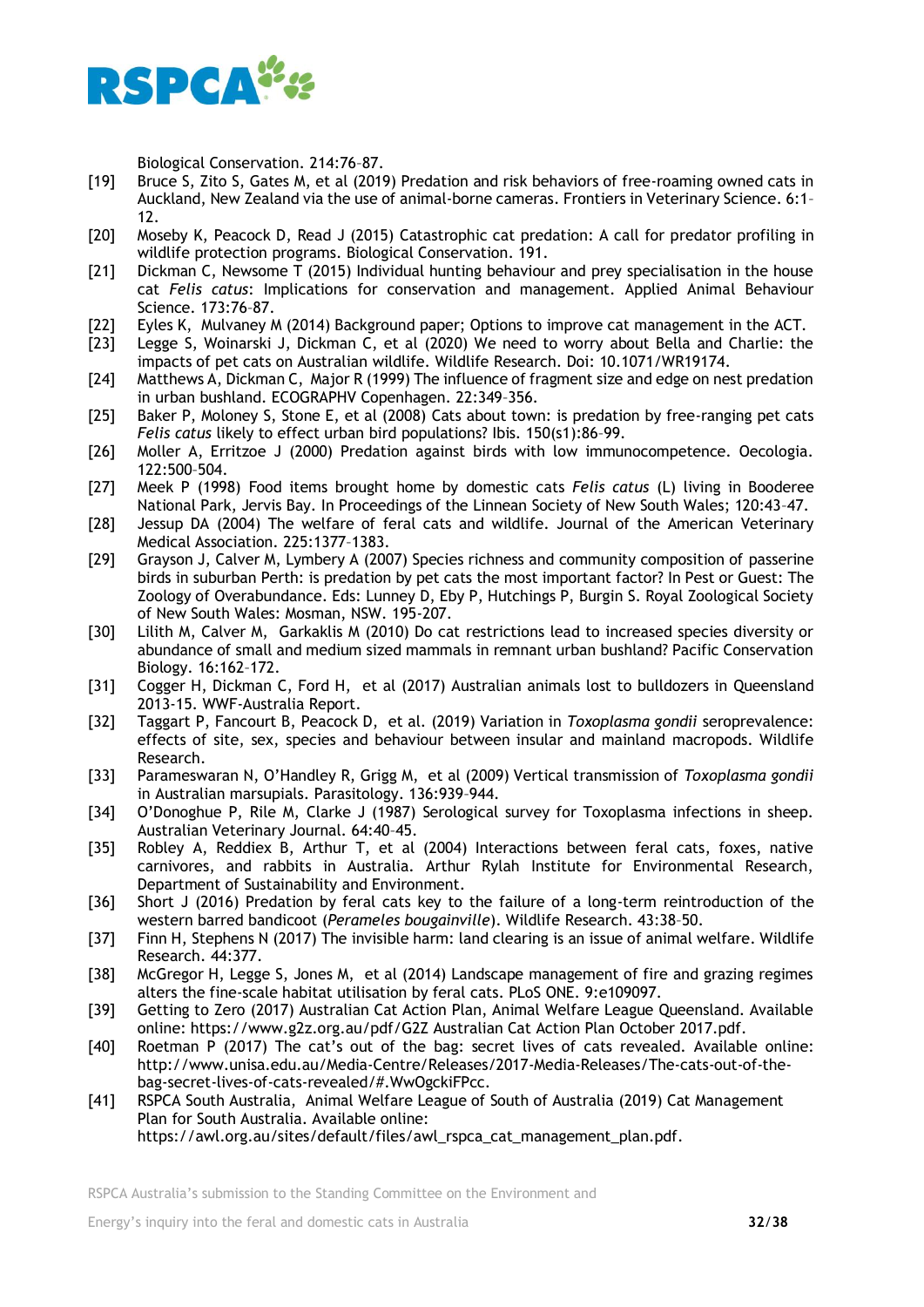

- [42] Denny E, Dickman C (2010) Review of cat ecology and management strategies in Australia; Invasive Animals Cooperative Research Centre, Institute of Wildlife Research, School of Biological Sciences, University of Sydney: Sydney.
- [43] Australian Government Department of the Environment and Energy (2014) National declaration: Feral cats as pests. Available online: http://www.environment.gov.au/system/files/pages/907fcf93-baf3-4a8f-bfdb-70bdf55aa90e/files/%0Anational-declaration-feral-cats-pests.pdf.
- [44] Tasmanian Government (2009) Cat Management Act 2009. Available online: http://www.austlii.edu.au/au/legis/tas/num\_act/cma200989o2009171/.
- [45] NSW Natural Resources Commission (2016) Shared problem, shared solutions pest animal management review. Available online: http://www.nrc.nsw.gov.au/pest-animal-management.
- [46] NSW Department of Primary Industries (2017) NSW Government Response: State-wide review of pest animal management. Natural Resources Commission.
- [47] Riley S (2019) The changing legal status of cats in Australia: from friend of the settlers, to enemy of the rabbit, and now a threat to biodiversity and biosecurity risk. Frontiers in Veterinary Science. 18: 342.
- [48] RSPCA Australia (2018) Response to public consultation on the discussion paper identifying best practice domestic cat management in Australia. Canberra, Australia.
- [49] Nogales M, Martín A, Tershy B, et al (2004) A review of feral cat eradication on islands. Conservation Biology. 18:310–319.
- [50] Beausoleil N, Mellor D (2015) Advantages and limitations of the Five Domains model for assessing welfare impacts associated with vertebrate pest control. New Zealand Veterinary Journal. 63:37– 43.
- [51] Beausoleil N, Mellor D (2015) Introducing breathlessness as a significant animal welfare issue. New Zealand Veterinary Journal. 63:44–51.
- [52] Mellor D, Reid C (1994) Concepts of animal well-being and predicting the impact of procedures on experimental animals. Improving the Well-being of Animals in the Research Environment. 3– 18.
- [53] Beausoleil N, Fisher P, Littin K, et al (2016) A systematic approach to evaluating and ranking the relative animal welfare impacts of wildlife control methods: Poisons used for lethal control of brushtail possums (*Trichosurus vulpecula*) in New Zealand. Wildlife Research. 43:553–565.
- [54] Littin K, Fisher P, Beausoleil N, et al (2014) Welfare aspects of vertebrate pest control and culling: ranking control techniques for humaneness. Revue Scientifique et Technique de l'OIE. 33:281– 289.
- [55] Sharp T, Saunders G (2011) A model for assessing the relative humaneness of pest animal control methods (second edition); Vertebrate Pest Research Unit – Industry & Investment NSW.
- [56] McGregor H, Hampton J, Lisle D, et al (2016) Live-capture of feral cats using tracking dogs and darting, with comparisons to leg-hold trapping. Wildlife Research. 43:313.
- [57] Iossa G, Soulsbury C, Harris S (2007) Mammal trapping: A review of animal welfare standards of killing and restraining traps. Animal Welfare. 16:335–352.
- [58] Muth R, Zwick R, Mather M, et al (2006) Unnecessary source of pain and suffering or necessary management tool: attitudes of conservation professionals toward outlawing leghold traps. Wildlife Society Bulletin. 34:706–715.
- [59] Natural Resources Kangaroo Island (2019) Technical report on Kangaroo Island feral cat research studies and control trials 2016-2018.
- [60] Sherley M (2004) The traditional categories of fluoroacetate poisoning signs and symptoms belie substantial underlying similarities. Toxicology Letters. 151:399–406.
- [61] Read J, Bowden T, Hodgens P, et al (2019) Target specificity of the Felixer™ Grooming "Trap". Wildlife Society Bulletin. 43:112–120.
- [62] Buckmaster T, Dickman C, Johnston M (2014) Assessing risks to non-target species during poison baiting programs for feral cats. PLoS ONE. 9:e107788.
- [63] Fleming P, Choquenot D, Mason R (2000) Aerial baiting of feral pigs (*Sus scrofa*) for the control of exotic disease in the semi-arid rangelands of New South Wales. Wildlife Research. 27:531–537.
- [64] Bester M, Bloomer J, van Aarde R, et al (2002) A review of the successful eradication of feral cats from sub-Antarctic Marion Island, Southern Indian Ocean. South African Journal of Wildlife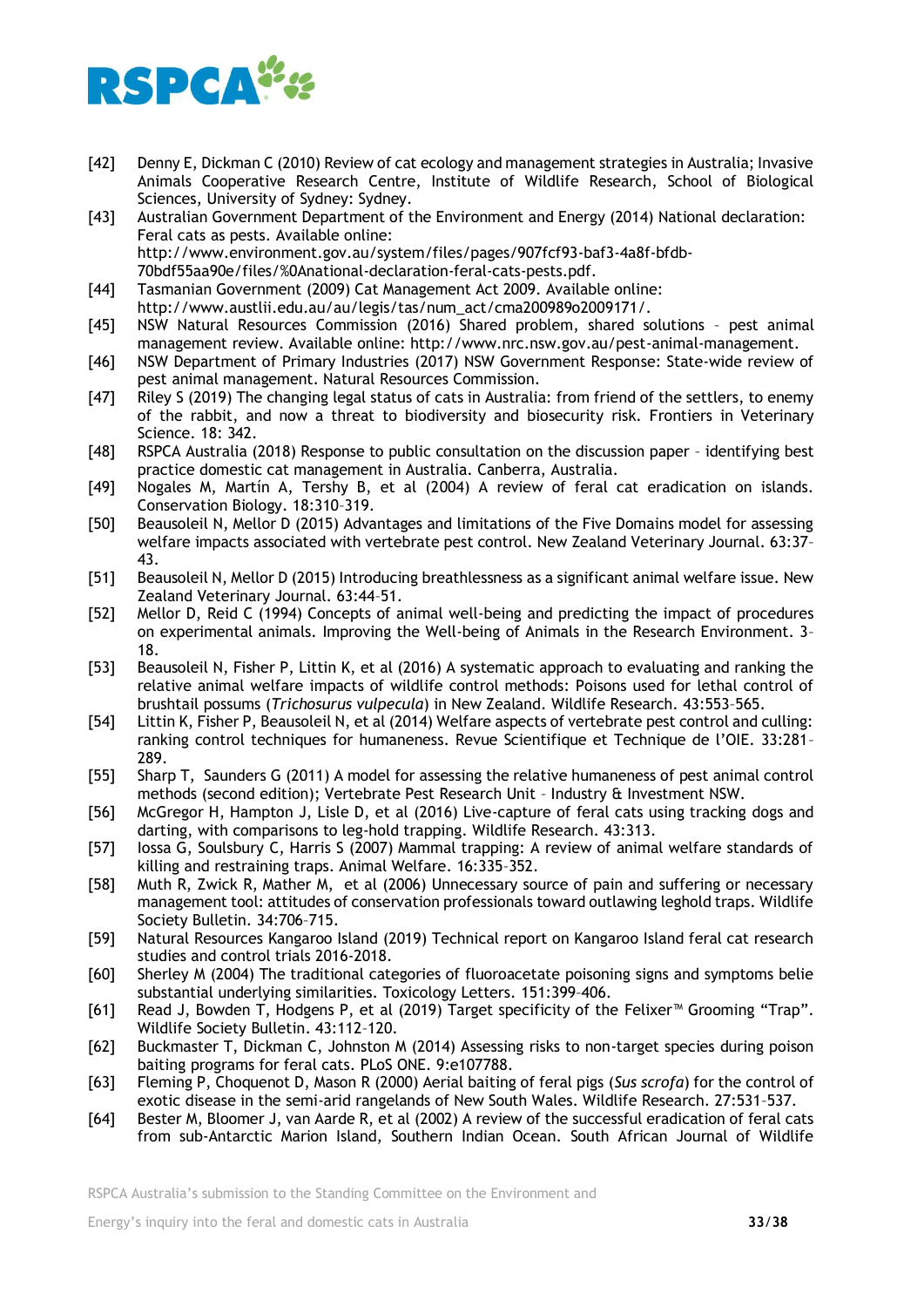

Research. 32:65–73.

- [65] Stuetzer B, Hartmann K (2014) Feline parvovirus infectioan and associated diseases. The Veterinary Journal. 201:150–155.
- [66] Webber B, Raghu S, Edwards O (2015) Opinion: is CRISPR-based gene drive a biocontrol silver bullet or global conservation threat? In Proceedings for the National Academy of Sciences 112(43); pp. 10565–1567.
- [67] Moseby K, Cameron A, Crisp H (2012) Can predator avoidance training improve reintroduction for the greater bilby in arid Australia? Animal Behaviour. 83:1011–1021.
- [68] West R, Letnic M, Blumstein D, et al (2018) Predator exposure improves anti-predator responses in a threatened mammal. Journal of Applied Biology. 55:147–156.
- [69] Doherty T, Dickma C, Johnson C, et al (2017) Impacts and management of feral cats *Felis catus* in Australia. Mammal Review. 47:83–97.
- [70] Proulx G, Rodtka D (2015) Predator bounties in Western Canada cause animal suffering and compromise wildlife conservation efforts. Animals. 5:1034–1046.
- [71] Wilson B (2007) Use of bounties for pest animal management. A report for The State of Queensland (Department of Primary Industries and Fisheries).
- [72] Whitehouse S (1976) Bounty systems in vermin control. Journal for the Department of Agriculture Western Australia. 4:3.
- [73] Ash S (2001) Ecological and sociological considerations of using the TTVAR (Trap, Test, Vaccinate, Alter, Return) method to control free-ranging domestic cat, *Felis catus*, populations. Wildlife and Fisheries Sciences. PhD:71.
- [74] Robertson SA (2008) A review of feral cat control. Journal of Feline Medicine and Surgery. 10:366– 375.
- [75] Marston L, Bennett P, Rolf V, et al (2008) Review of strategies for effectively managing unwanted dogs and cats in Queensland. A report to the Department of Primary Industries and Fisheries, Queensland; Animal Welfare Science Centre, School of Psychology, Psychiatry & Psychological Medicine, Monash Univeristy: Melbourne, VIC, Australia.
- [76] Wilken R (2012) Feral cat management: Perceptions and preferences (a case study), San Jose State University, San Jose, CA, USA.
- [77] Paterson M (2014) TNR (Trap-Neuter-Return): Is it a solution for the management of feral cats in Australia? In Engaging with animals: interpretations of a shared existence; Sydney University Press: Sydney.
- [78] Walker J, Bruce S, Dale A (2017) A survey of public opinion on cat (*Felis catus*) predation and the future direction of cat management in New Zealand. Animals. 7.
- [79] Medina F, Nogales M, Farnworth M, et al (2016) Human-cat relationship in an oceanic biosphere reserve: the case of La Palma Island, Canary archipelago. Journal for Nature Conservation. 34:8– 14.
- [80] Liordos V, Kontsiotis V, Georgari M, et al (2017) Public acceptance of management methods under different human–wildlife conflict scenarios. Science of the Total Environment. 579:685–693.
- [81] Lloyd K, Hernandez S (2012) Public perceptions of domestic cats and preferences for feral cat management in the southeastern United States. Anthrozoös. 25:337–351.
- [82] McDonald J, Maclean M, Evans M, et al (2015) Reconciling actual and perceived rates of predation by domestic cats. Ecology and Evolution. 5:2745–2753.
- [83] Crowley S, Cecchetti M, Mcdonald R (2019) Hunting behaviour in domestic cats: an exploratory study of risk and responsibility among cat owners. 18–30.
- [84] McLeod L, Hine D, Bengsen A, et al (2017) Assessing the impact of different persuasive messages on the intentions and behaviour of cat owners: a randomised control trial. Preventive Veterinary Medicine. 146:136–142.
- [85] McLeod L, Driver A, Bengsen A, et al (2017) Refining online communication strategies for domestic cat management. Anthrozoös. 30:635–649.
- [86] Mcleod L, Evans D, Jones B, et al (2020) Understanding the relationship between intention and cat containment behaviour: a case study of kitten and cat adopters from RSPCA Queensland. 1– 16.
- [87] Webb C (2008) Australia asks "Who's for Cats?" In Proceedings for the AAWS International Animal Welfare Conferance.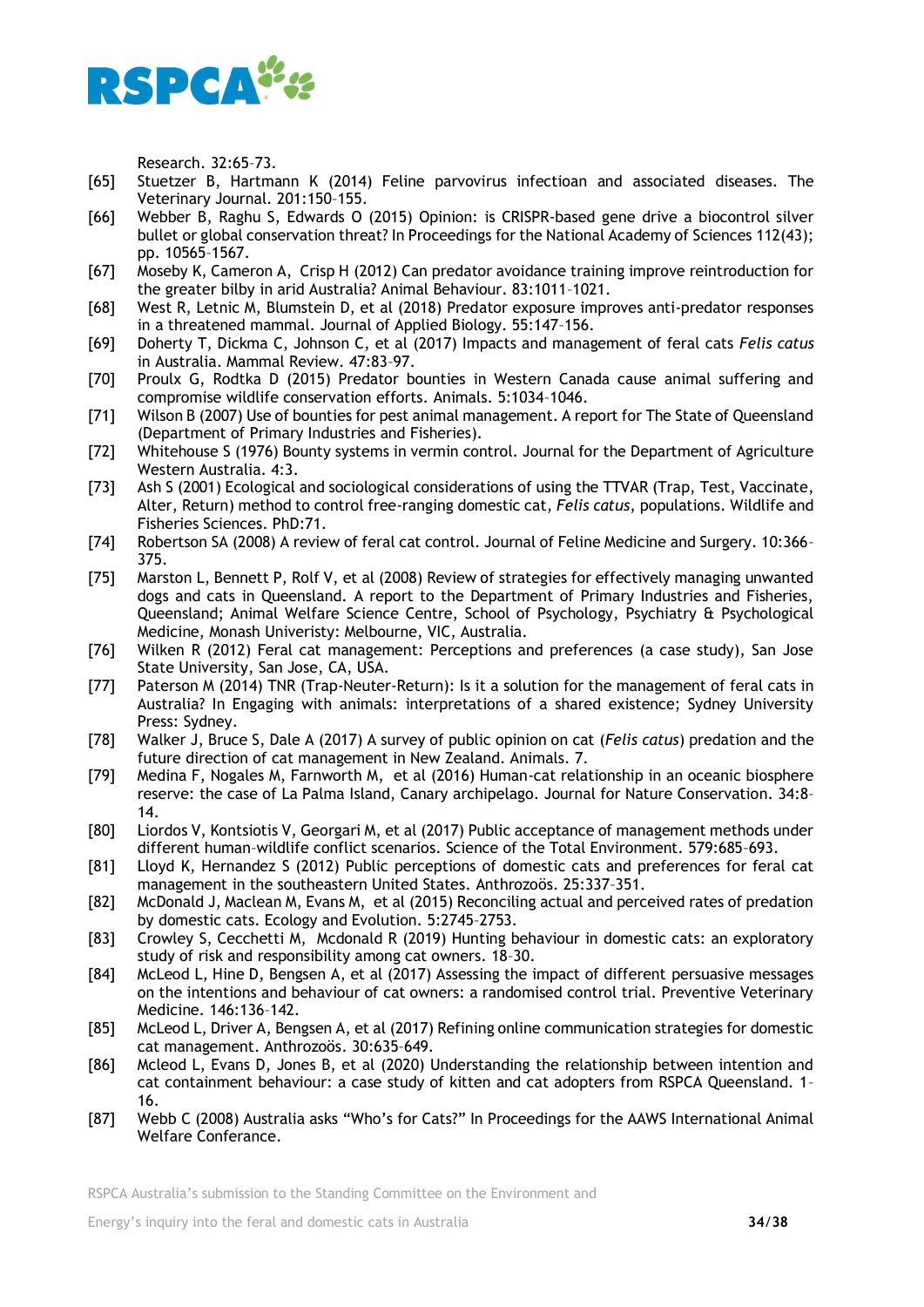

- [88] Zito S (2015) Understanding human factors involved in the unwanted cat problem. PhD: University of Queensland.
- [89] Woinarski J, Morris K, Ritchie E (2015) Draft national targets for feral cat management: towards the effective control of feral cats in Australia – targets with teeth. In Proceedings of the National Feral Cat Management Workshop, Invasive Animals CRC.
- [90] Tasmanian Cat Management Reference Group (2017) Tasmanian Cat Management Plan. Available online: https://dpipwe.tas.gov.au/Documents/TASMANIAN CAT MANAGEMENT PLAN FINAL.pdf.
- [91] McLeod LJHine D, Please P, et al (2015) Applying behavioral theories to invasive animal management: towards an integrated framework. Journal of Environmental Management. 161:63– 71.
- [92] Mcleod L, Hine D, Driver A (2019) Change the humans first: principles for improving the management of free-roaming cats. Animals. 9(8):555.

## **Appendix A - Attachments**

- Identifying Best Practice Domestic Cat Management in Australia: A Discussion Paper
- RSPCA Australia Guide on keeping your cat safe and happy at home
- Cat Management Plan for South Australia
- Australian Cat Action Plan
- Cat Management Plan for Tasmania
- Draft Cat Management Plan for ACT

## **Appendix B - RSPCA policies**

## **RSPCA Policy E01 Wildlife – General principles** (adopted 06/12/10)

- 1.1 RSPCA Australia recognises that the state of an ecosystem directly affects the diversity of populations, the likely survival of species and the welfare of individual animals within it. Consideration of wild animal welfare thus requires finding a balance between maintaining the viability of an ecosystem and protecting the welfare of individual animals.
- 1.2 RSPCA Australia believes that wherever human activities have the potential to have a negative impact on wild animals, whether directly or indirectly, we have a duty to ensure that they are conducted in a way that causes as little injury, suffering or distress to animals as possible.
- 1.3 RSPCA Australia supports the use of independent environmental impact assessments to determine the potential of any development to threaten the continued survival of a species, significantly alter existing ecosystems, or have a negative impact on animal welfare. Where development projects identify threats to the welfare of wild animals, conditions must be placed on the development to mitigate these threats. Where mitigation is not possible or reasonable the development should not go ahead.
- 1.4 RSPCA Australia believes that management practices utilising natural resources (such as mining and logging) must be designed to ensure that they cause as little suffering to animals or negative consequences for the viability of a given population as possible.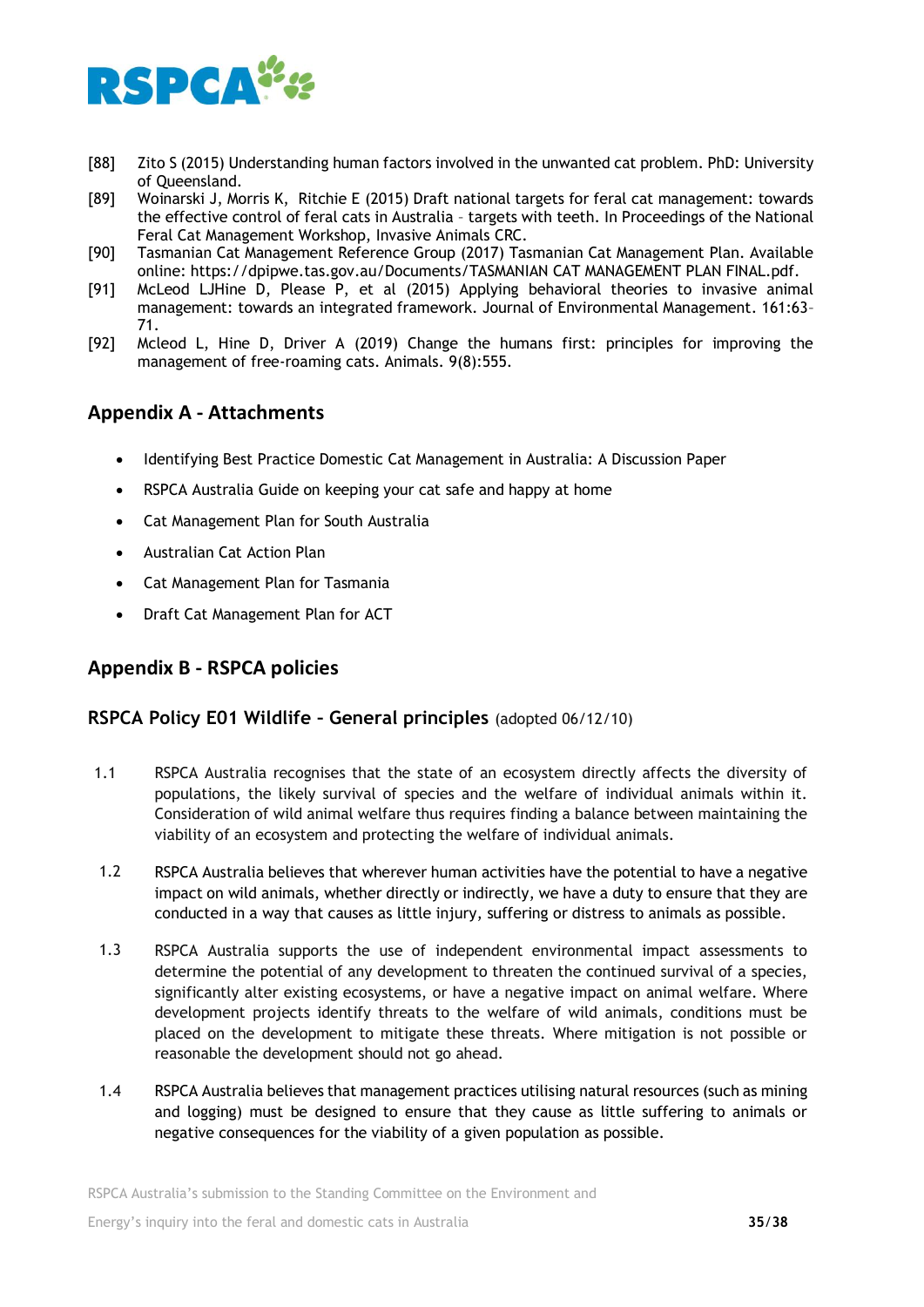

- 1.5 RSPCA Australia supports the establishment and maintenance of national parks and conservation zones in areas of environmental significance to preserve genetic diversity, promote biodiversity and protect native animals from human impacts. The use of such areas should only permit activities that do not compromise animal welfare. At the same time, RSPCA Australia recognises that these areas alone are not sufficient for the conservation of biodiversity.
- 1.6 RSPCA Australia supports the ratification by the Australian government of international treaties, conventions and agreements which serve to protect biodiversity and promote the humane treatment of wild animals.
	- •

## **RSPCA Policy E02 Management of wild animals** (adopted 06/12/10)

- 2.1 RSPCA Australia acknowledges that in some circumstances it is necessary to manage populations of wild animals, native or introduced. There are three main reasons used to justify the management of wild animals\*:
	- to protect the welfare of individual animals
	- to help conserve a threatened, endangered or vulnerable native species
	- to reduce adverse impacts on human activities or the environment.

\* It is noted that in most cases these problems have arisen as a result of human activities or interventions.

- 2.2 Any measures taken to manage wild animals must recognise that whether an animal is native, introduced or viewed as a 'pest' does not affect its capacity to experience pain, suffering or distress.
- 2.3 Programs and strategies which prescribe the management of wild animals (such as threat abatement plans and native animal management plans) must be justified, supported by scientific evidence and have clearly stated aims. Such programs should be subject to public consultation, ethical approval and review prior to implementation. Once implemented, the results of such programs should be regularly monitored, evaluated, publicly reported and used to inform future activities.
- 2.4 Management activities (such as on-ground intervention or control) should only be undertaken if it is likely that the aims of the program can be achieved. The methods used must be humane, target-specific and effective (see E2.10).
- 2.5 Once the aims of a management program have been achieved, steps must be taken to ensure that the outcomes are maintained in the long-term.
- 2.6 RSPCA Australia advocates the adoption and implementation of compulsory codes of practice and standard operating procedures for all wild animal management activities. See [www.dpi.nsw.gov.au/agriculture/pests-weeds/vertebrate-pests/codes/humane-pest](http://www.dpi.nsw.gov.au/agriculture/pests-weeds/vertebrate-pests/codes/humane-pest-animal-control)[animal-control](http://www.dpi.nsw.gov.au/agriculture/pests-weeds/vertebrate-pests/codes/humane-pest-animal-control)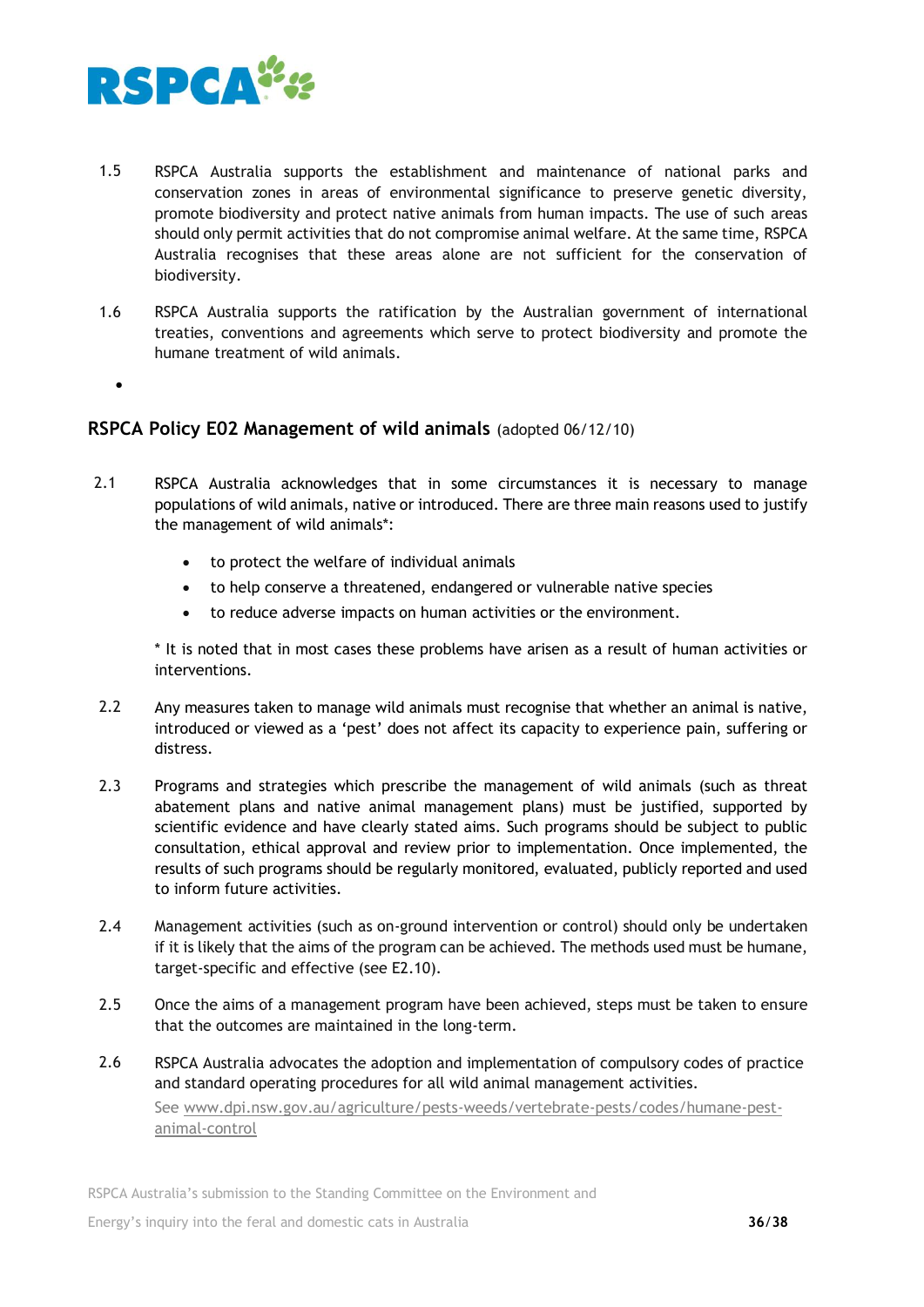

#### 2.7 **Protecting the welfare of wild animals**

- 2.7.1 Management programs aimed at protecting the welfare of individual animals or populations may be necessary where populations are subjected to severe environmental stress, habitat fragmentation, disease or human activity. Such programs must only be carried out under the supervision of the relevant government agency.
- 2.7.2 In some circumstances it is considered necessary to reduce the size of a given population of wild animals for the long-term benefit of that population. The killing of animals for this reason should only be permitted where it can be carried out humanely and there is no nonlethal, humane and effective alternative available (see E2.10).

See E3 Rescue and rehabilitation of wild animals

#### 2.8 **Conserving native species**

2.8.1 Management programs aimed at conserving native animals, including threatened, endangered or vulnerable species centre on habitat protection, but include strategies such as captive breeding, translocation and release of animals. Care must be taken to minimise any adverse effects of these activities on the welfare of both target and non-target animals. Such programs must only be carried out under the supervision of the relevant government agency.

## 2.9 **Reducing adverse impacts of wild animals**

- 2.9.1 Many introduced animals, and some native animals, are viewed as 'pests' because of their adverse impacts on human activities, health and wellbeing or the environment. These adverse impacts include:
	- land degradation, ecosystem effects, and predation and competition with native species
	- losses to agricultural, horticultural and forestry production, including grazing competition, damage to crops, predation on domestic animals and damage to infrastructure
	- risks to public health and safety
	- other human activities such as tourism, recreation and transport.

RSPCA Australia acknowledges that, in certain circumstances, it is necessary to manage populations of wild animals in order to reduce these impacts.

- 2.9.2 Management programs must be aimed at reducing adverse impacts rather than simply reducing the number of animals. RSPCA Australia is opposed to the use of incentive methods (such as bounty systems) where these focus on killing animals rather than reducing impacts.
- 2.9.3 Wherever possible, pest control measures should be carried out as part of an integrated pest animal management program in consultation with the relevant government agency. Lethal methods must only be used where there is no non-lethal, humane alternative available that is effective at achieving the program's aims.

## 2.10 **Management and control methods**